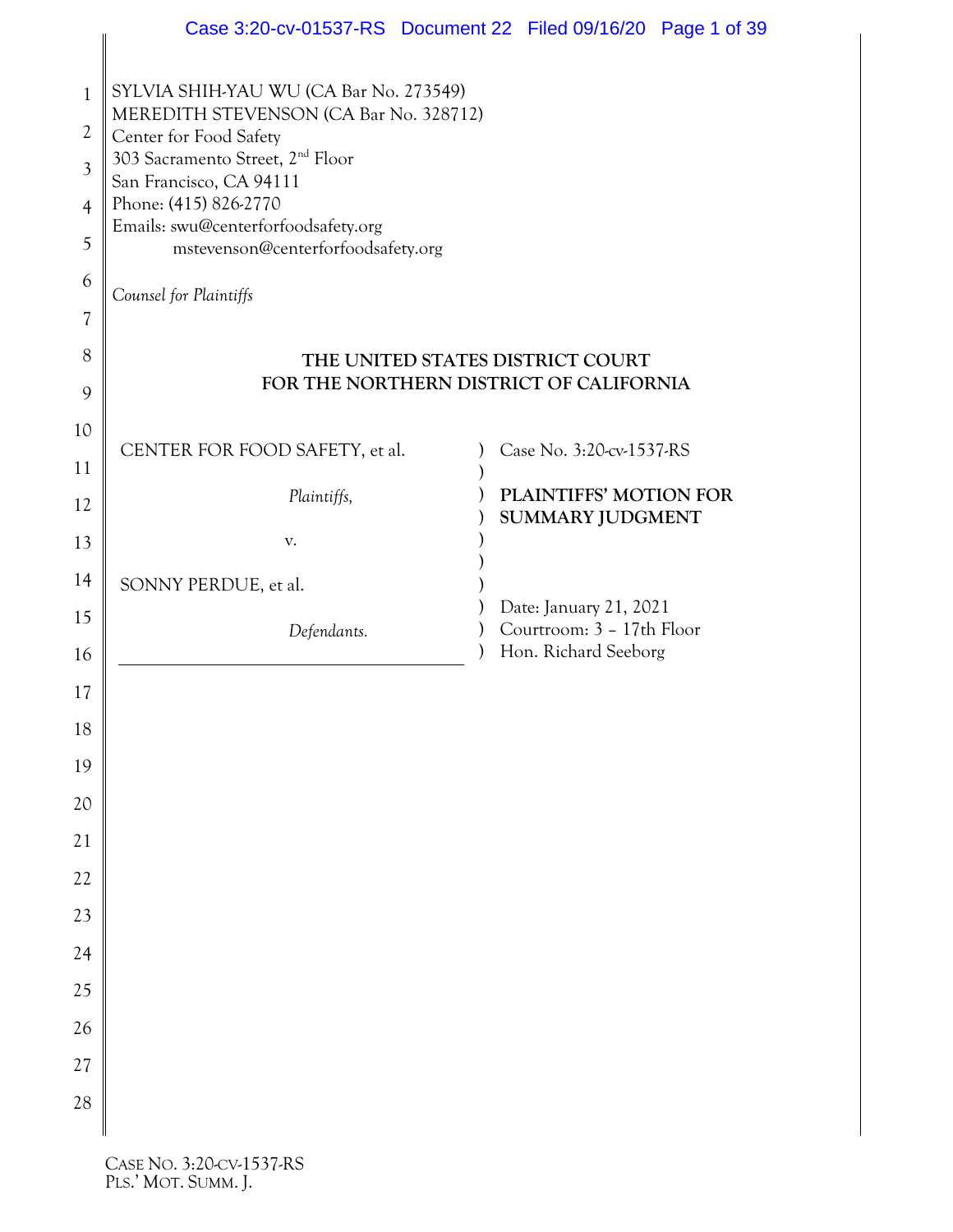#### **NOTICE OF MOTION AND MOTION**

2 PLEASE TAKE NOTICE that on January 21, 2021, or as soon thereafter as counsel can be heard, Plaintiffs Center for Food Safety, Swanton Berry Farms, Inc., Full Belly Farm, Inc., Durst Organic Growers, Inc., Terra Firma Farms, Inc., Jacobs Farm/Del Cabo, Inc., Long Wind Farm, Inc., OneCert, Inc., and Maine Organic Farmers and Gardeners Association, will move this Court for summary judgment on all issues raised in their March 3, 2020 Complaint, ECF No. 1.

Pursuant to Civil Local Rules 7-2 and 56-1, Plaintiffs respectfully move this Court to grant summary judgment in Plaintiffs' favor on all claims alleged in Plaintiffs' Complaint, on the grounds that there is no genuine issue as to any material fact and that Plaintiffs are entitled to judgment as a matter of law. USDA's June 6, 2019 letter denying a rulemaking petition which requested USDA to conduct rulemaking to exclude organic certification of hydroponic agricultural production systems under the Oganic Foods Production Act (OFPA), 7 U.S.C. §§ 6501-6523, violates the plain language of OFPA's purpose, its statutory and regulatory provisions, and is arbitrary and capricious, and contrary to law, in violation of the Administrative Procedure Act (APA), 5 U.S.C. § 706(2). This Motion is based upon the pleadings and administrative record on file in this case, the concurrently-filed Motion to Complete or Supplement the Administrative Record and supporting papers therewith, the points and authorities herein, and the declarations submitted herewith.

<span id="page-1-0"></span>1

3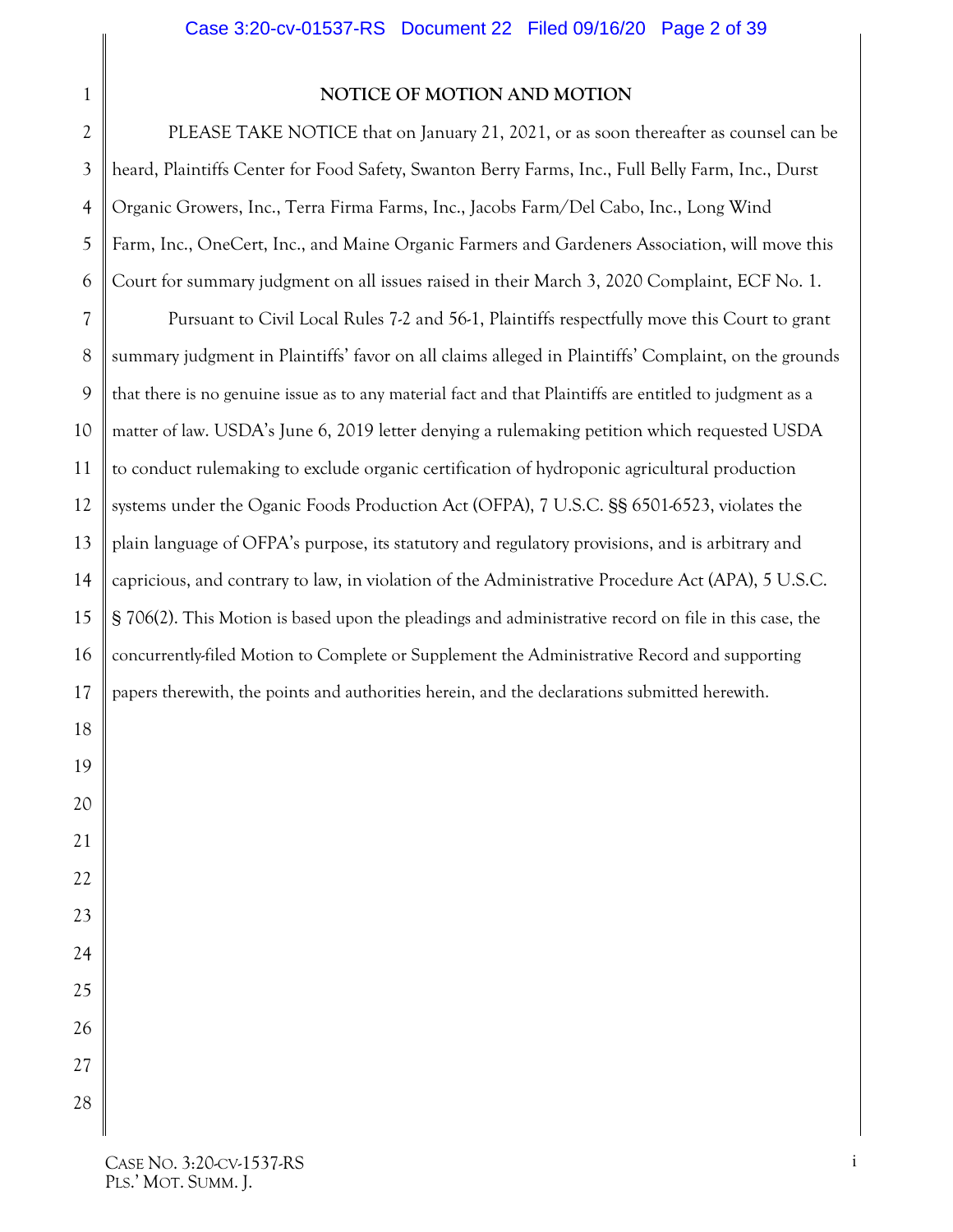## Case 3:20-cv-01537-RS Document 22 Filed 09/16/20 Page 3 of 39

## **TABLE OF CONTENTS**

<span id="page-2-0"></span>

| $\overline{2}$ |                |                |                                                                                                               |  |
|----------------|----------------|----------------|---------------------------------------------------------------------------------------------------------------|--|
| 3              |                |                |                                                                                                               |  |
| $\overline{4}$ |                |                |                                                                                                               |  |
| 5              |                |                |                                                                                                               |  |
| 6              |                |                |                                                                                                               |  |
| 7              |                |                |                                                                                                               |  |
| 8<br>9         | $\mathbf{I}$ . |                |                                                                                                               |  |
| 10             | II.            |                |                                                                                                               |  |
| 11             |                |                |                                                                                                               |  |
| 12             | $\mathbf{I}$ . |                | The Incompatibility of Hydroponic Systems With the Principles of                                              |  |
| 13             |                |                |                                                                                                               |  |
| 14             | II.            |                | USDA's Failure to Prohibit Organic Certification of Hydroponic                                                |  |
| 15             | III.           |                |                                                                                                               |  |
| 16             |                |                |                                                                                                               |  |
| 17             | IV.            |                |                                                                                                               |  |
| 18             |                |                |                                                                                                               |  |
| 19<br>20       |                |                |                                                                                                               |  |
| 21             | I.             |                | USDA's Petition Denial Violates OFPA's Statutory Mandate That                                                 |  |
| 22             |                |                |                                                                                                               |  |
| 23             |                | A.             | USDA's Exemption for Hydroponic Systems Is Contrary to<br>the Plain Language of OFPA's Statutory Provisions   |  |
| 24             |                |                |                                                                                                               |  |
| 25             |                | <b>B.</b>      | <b>OFPA's Overall Statutory Scheme Demonstrates</b><br>Congressional Intent That Organic Crop Production Must |  |
| 26             |                |                |                                                                                                               |  |
| 27             |                | $\mathsf{C}$ . | The Legislative History Shows That the Soil Fertility                                                         |  |
| 28             |                |                |                                                                                                               |  |
|                |                |                |                                                                                                               |  |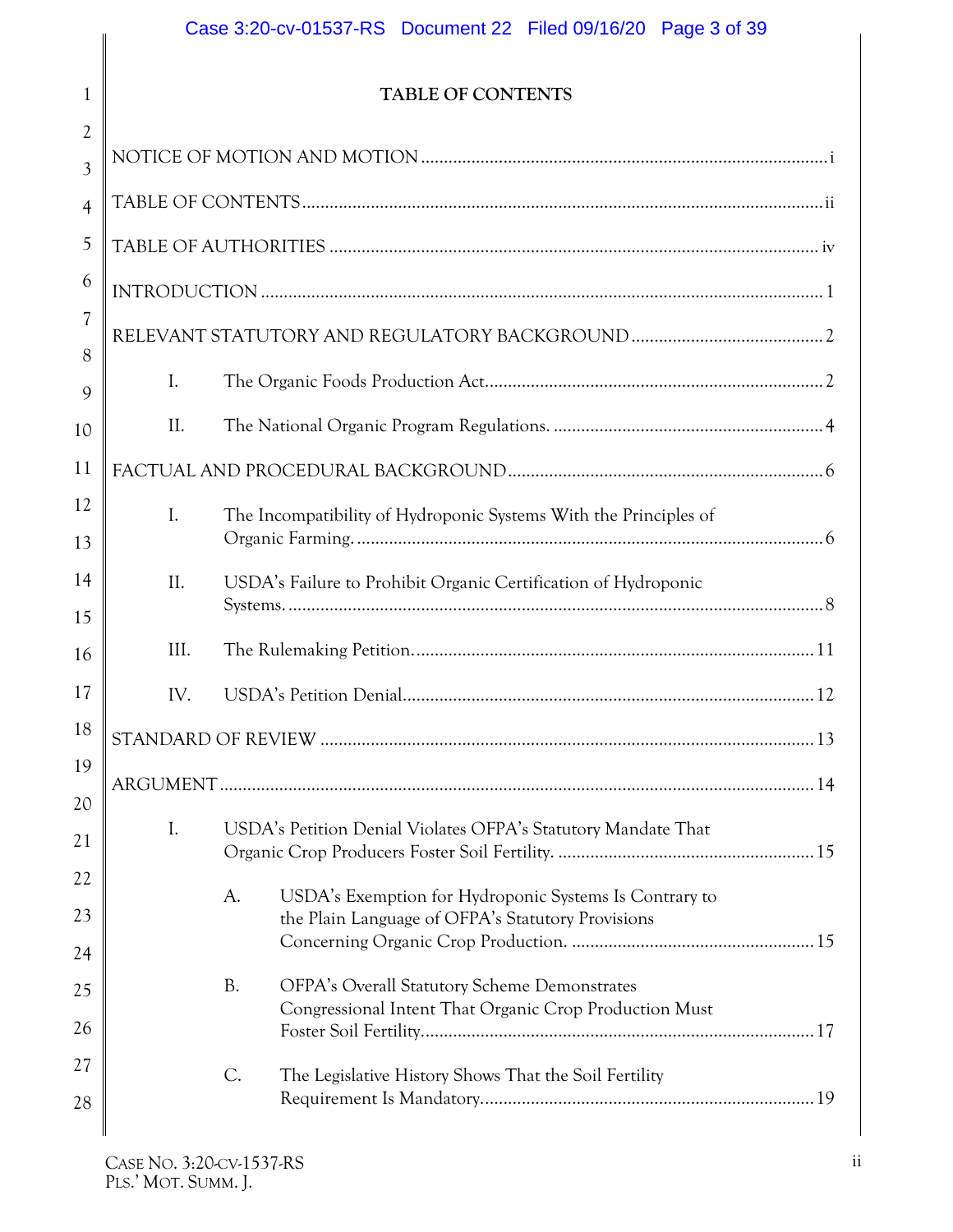|              |      |           | Case 3:20-cv-01537-RS Document 22 Filed 09/16/20 Page 4 of 39                                           |  |
|--------------|------|-----------|---------------------------------------------------------------------------------------------------------|--|
| $\mathbf{1}$ | II.  |           |                                                                                                         |  |
| 2            |      | A.        | Organic Crop Producers "Must" Maintain or Improve Soil                                                  |  |
| 3            |      |           |                                                                                                         |  |
| 4            |      | <b>B.</b> | The Regulatory Context and History Show That OFPA's<br>Soil Fertility and Crop Rotation Regulations Are |  |
| 5            |      |           |                                                                                                         |  |
| 6            | III. |           | USDA's Determination That Hydroponic Operations Satisfy                                                 |  |
| 7            |      |           | OFPA's Ecological and Conservation Regulations Is Arbitrary and                                         |  |
| 8            |      |           |                                                                                                         |  |
| 9            | IV.  |           | USDA's Petition Denial Perpetuates Inconsistent Organic                                                 |  |
| 10           | V.   |           |                                                                                                         |  |
| 11           |      |           |                                                                                                         |  |
| 12           |      |           |                                                                                                         |  |
| 13           |      |           |                                                                                                         |  |
| 14           |      |           |                                                                                                         |  |
| 15           |      |           |                                                                                                         |  |
| 16           |      |           |                                                                                                         |  |
| 17           |      |           |                                                                                                         |  |
| 18           |      |           |                                                                                                         |  |
| 19           |      |           |                                                                                                         |  |
| 20           |      |           |                                                                                                         |  |
| 21           |      |           |                                                                                                         |  |
| 22           |      |           |                                                                                                         |  |
| 23           |      |           |                                                                                                         |  |
| 24           |      |           |                                                                                                         |  |
| 25           |      |           |                                                                                                         |  |
| 26           |      |           |                                                                                                         |  |
| 27           |      |           |                                                                                                         |  |
| 28           |      |           |                                                                                                         |  |
|              |      |           |                                                                                                         |  |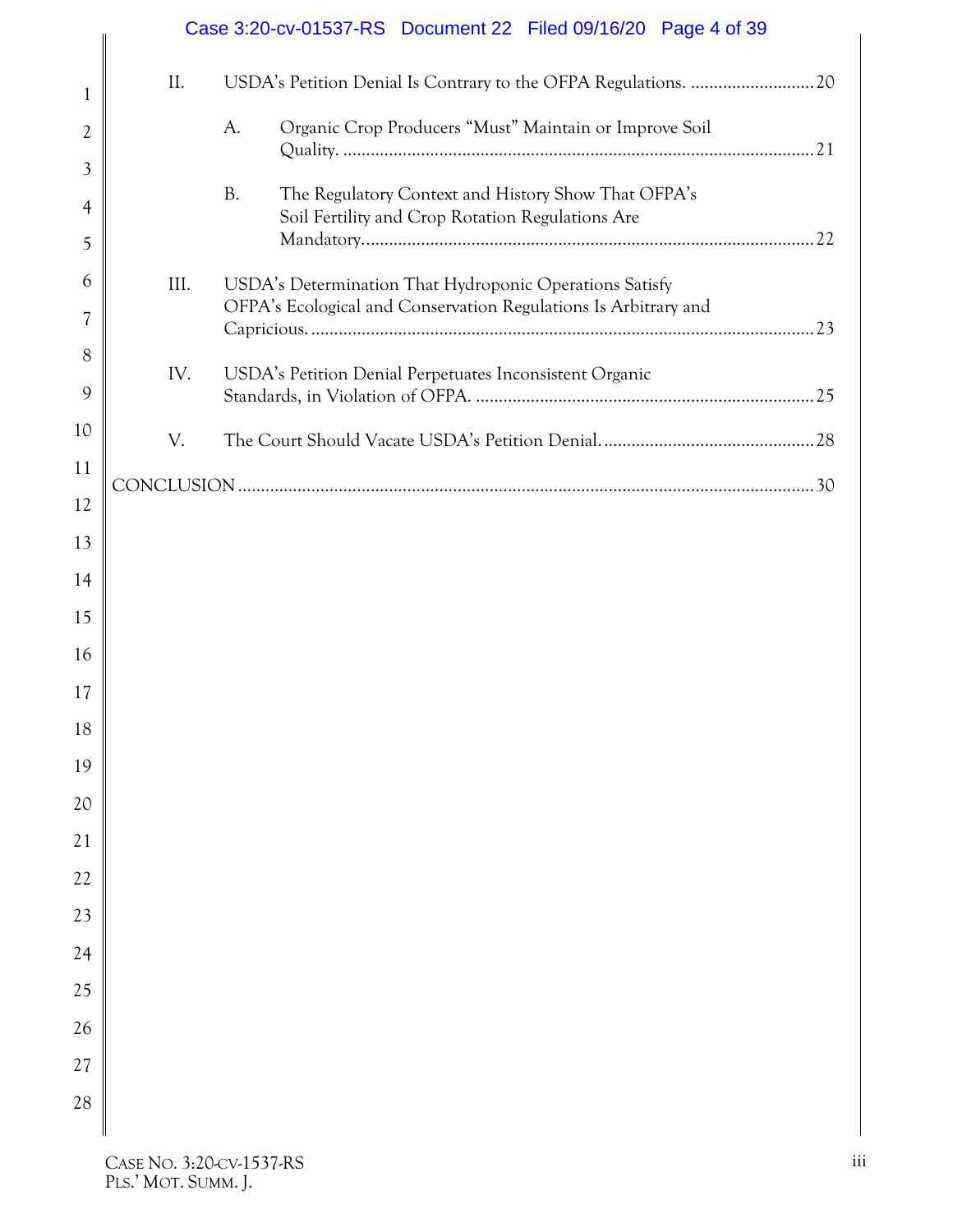## Case 3:20-cv-01537-RS Document 22 Filed 09/16/20 Page 5 of 39

## **TABLE OF AUTHORITIES**

<span id="page-4-0"></span>

| 2              | Page(s)                                                              |
|----------------|----------------------------------------------------------------------|
| $\overline{3}$ | <b>Federal Cases</b>                                                 |
| $\overline{4}$ | Altera Corp. & Subsidiaries v. Comm'r of Internal Revenue,           |
| 5              |                                                                      |
| 6              | Amazon.com, Inc. v. Comm'r,                                          |
| 7              | Anderson v. Liberty Lobby, Inc.,                                     |
| 8              |                                                                      |
| 9              | Brower v. Evans,                                                     |
| 10             |                                                                      |
| 11             | Bureau of Alcohol, Tobacco & Firearms v. Fed. Labor Relations Auth., |
| 12             | Cal. Cmtys. Against Toxics v. U.S. Envt'l Prot. Agency,              |
| 13             |                                                                      |
| 14             | Cal. Organic Fertilizers, Inc. v. True Organic Products, Inc.,       |
| 15             |                                                                      |
| 16             | Camp v. Pitts,                                                       |
| 17             |                                                                      |
| 18             | Celotex Corp. v. Catrett,                                            |
| 19             | Chevron U.S.A., Inc. v. Natural Resources Defense Council,           |
| 20             |                                                                      |
| 21             | Chicago v. Envt'l. Def. Fund,                                        |
| 22             |                                                                      |
| 23             | Ctr. for Envtl. Health v. Vilsack,                                   |
| 24             | Ctr. for Food Safety v. Vilsack,                                     |
| 25             |                                                                      |
| 26             | FDA v. Brown & Williamson Tobacco Corp.,                             |
| 27             |                                                                      |
| 28             |                                                                      |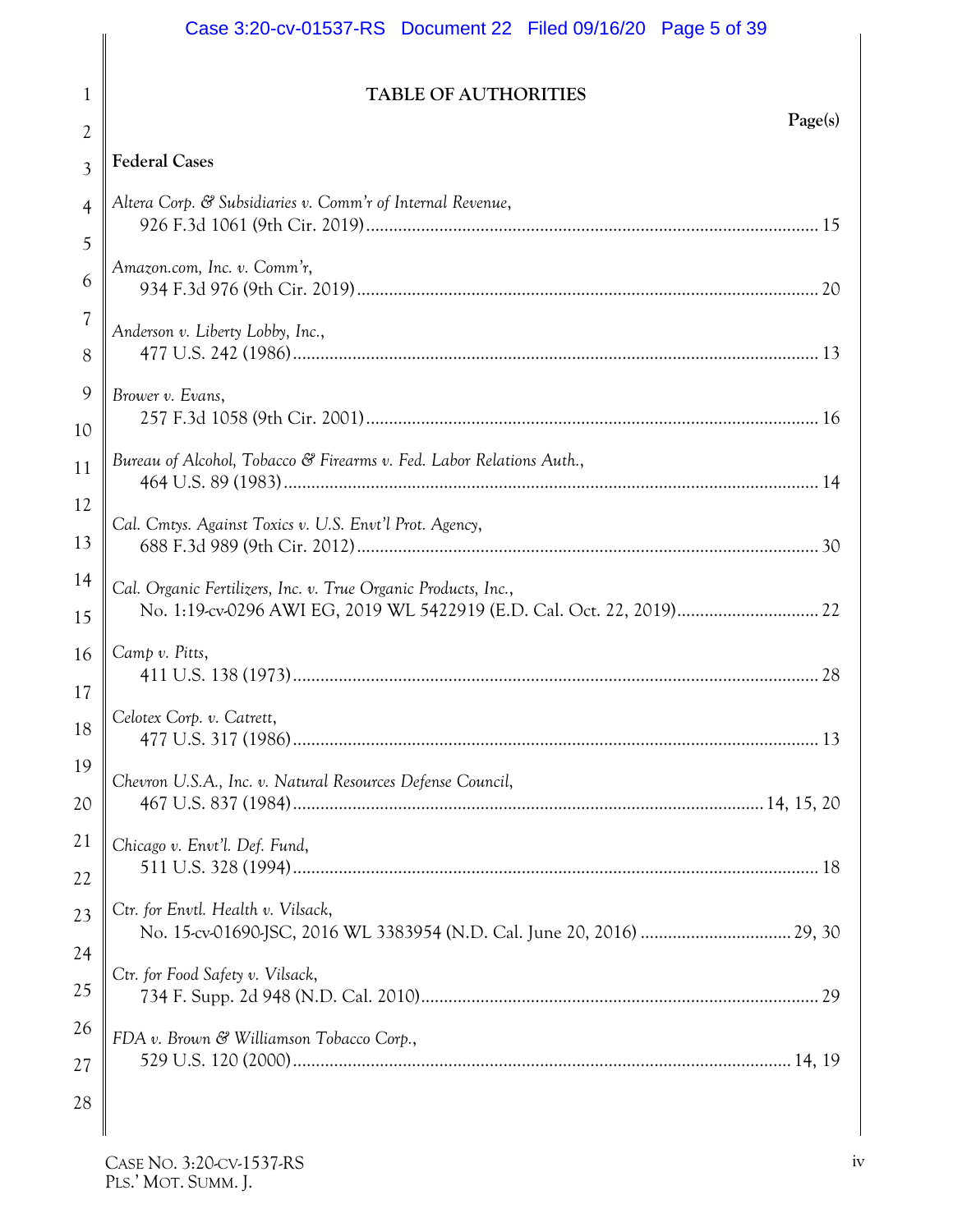## Case 3:20-cv-01537-RS Document 22 Filed 09/16/20 Page 6 of 39

|                | Case 3.20-CV-01337-RS DOCUMENT 22 FIEQ 09/10/20 Page 6 01 39         |
|----------------|----------------------------------------------------------------------|
| $\mathbf{1}$   | Federal Cases (Cont'd)<br>Page(s)                                    |
| $\overline{2}$ | Harvey v. Veneman,                                                   |
| 3              | Humane Soc'y v. Locke,                                               |
| 4              |                                                                      |
| 5              | Hunt v. Wash. State Apple Advert. Comm'n,                            |
| 6              |                                                                      |
| 7              | Idaho Farm Bureau Fed'n v. Babbitt,                                  |
| 8              |                                                                      |
| 9              | Int'l Ctr. For Tech. Assessment v. Johanns,                          |
| 10             | Kingdomware Techs., Inc. v. United States,                           |
| 11             |                                                                      |
| 12             | Kisor v. Wilkie,                                                     |
| 13             |                                                                      |
| 14             | Massachusetts v. EPA,                                                |
| 15             |                                                                      |
| 16             | Mont v. United States,                                               |
| 17             | Motor Vehicle Mfrs. Ass'n of U.S. v. State Farm Mut. Auto. Ins. Co., |
| 18             |                                                                      |
| 19             | Perrin v. United States,                                             |
| 20             |                                                                      |
| 21             | Pollinator Stewardship Council v. U.S. Envtl. Prot. Agency,          |
| 22             | PPG Indus. v. United States,                                         |
| 23             |                                                                      |
| 24             | Safe Air for Everyone v. EPA,                                        |
| 25             |                                                                      |
| 26             | Se. Alaska Conserv. Council v. U.S. Army Corps of Eng'rs,            |
| 27             |                                                                      |
| 28             | Sec'y of Labor v. Seward Ship's Drydock, Inc.,                       |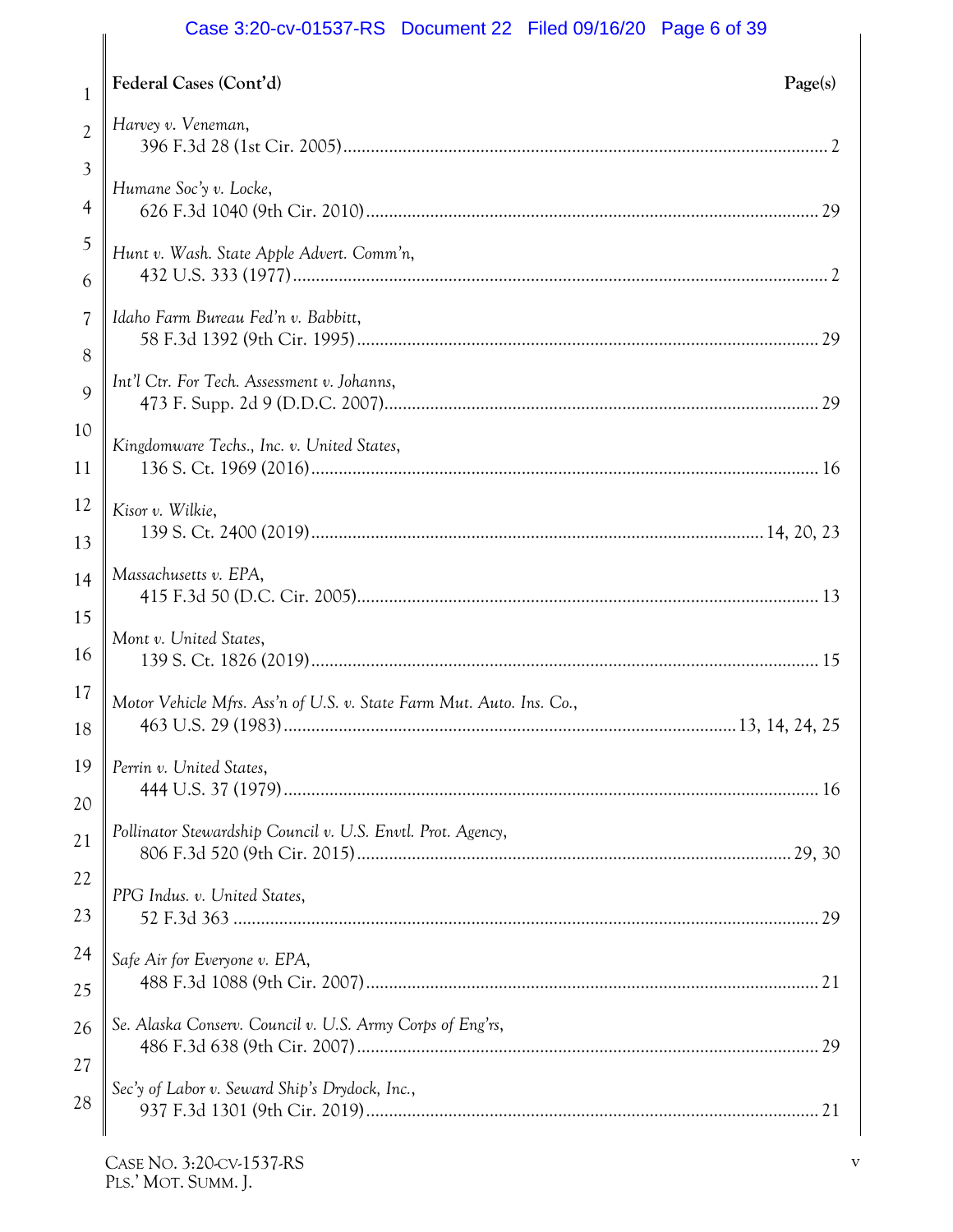## Case 3:20-cv-01537-RS Document 22 Filed 09/16/20 Page 7 of 39

|                               | Case 3.20-00-01337-NS DOCUMENTED LATER 09/10/20 Fage 7 01:39   |
|-------------------------------|----------------------------------------------------------------|
| $\mathbf{1}$                  | Federal Cases (Cont'd)<br>Page(s)                              |
| $\overline{2}$                | In re Surface Mining Regulation Litig.,                        |
| $\mathfrak{Z}$<br>4           | United Cook Inlet Drift Ass'n v. Nat'l Marine Fisheries Serv., |
| 5<br>6                        | United States v. Carter,                                       |
| $\overline{\mathcal{U}}$<br>8 | Weight Watchers Int'l. v. Fed. Trade Comm'n,                   |
| $\overline{Q}$                | <b>Federal Statutes</b>                                        |
| 10                            |                                                                |
| 11                            |                                                                |
| 12                            |                                                                |
| 13                            |                                                                |
| 14                            |                                                                |
| 15                            |                                                                |
| 16                            |                                                                |
| 17                            |                                                                |
| 18                            |                                                                |
| 19                            |                                                                |
| 20<br>21                      |                                                                |
| 22                            |                                                                |
| 23                            |                                                                |
| 24                            | <b>Federal Regulations</b>                                     |
| 25                            |                                                                |
| 26                            |                                                                |
| 27                            |                                                                |
| 28                            | 7                                                              |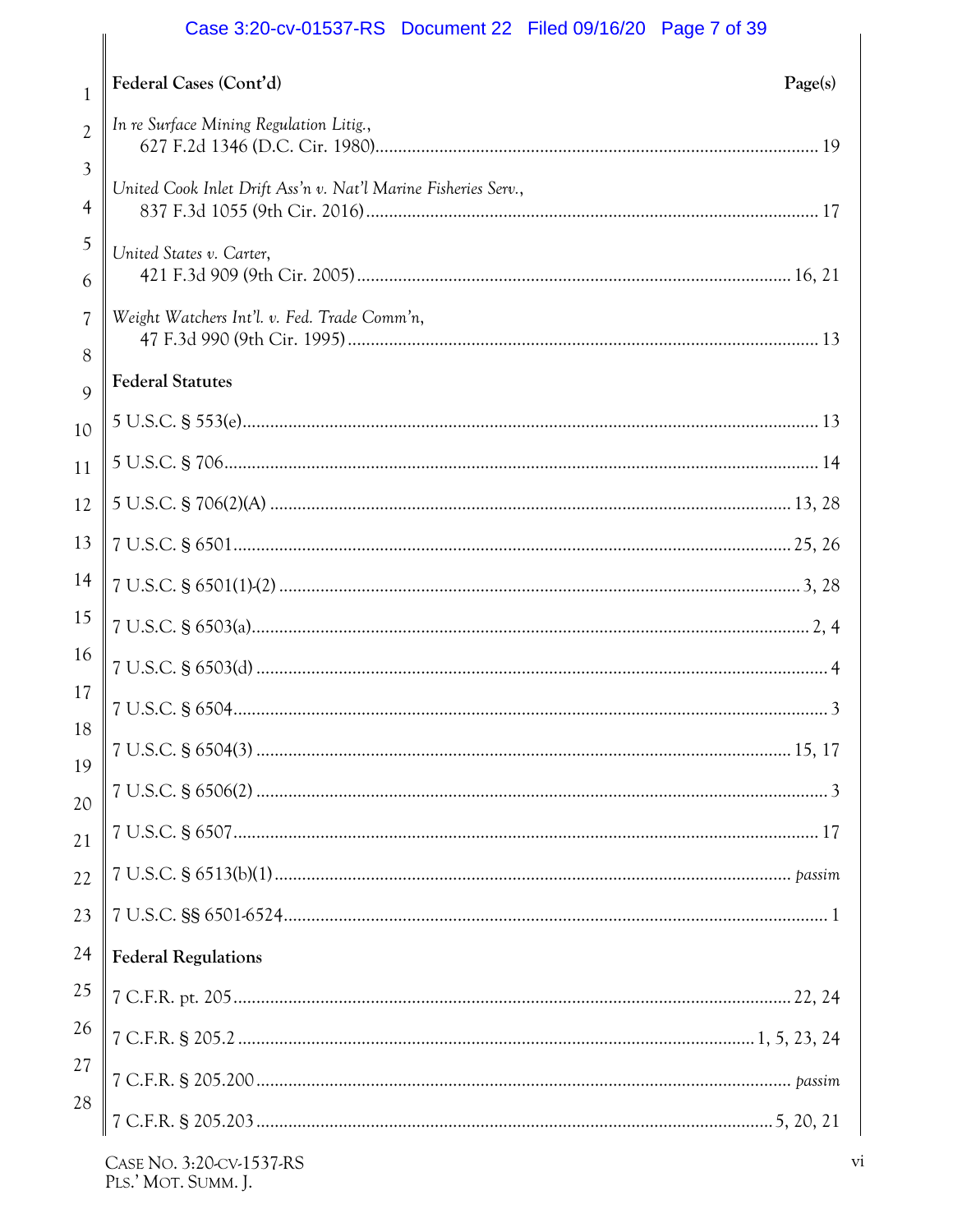## Case 3:20-cv-01537-RS Document 22 Filed 09/16/20 Page 8 of 39

|                          | Case 3.20-CV-01337-RS DOCUMENTED 22 FIEU 09/10/20 Faye 6 01 39                                                                                                                                      |
|--------------------------|-----------------------------------------------------------------------------------------------------------------------------------------------------------------------------------------------------|
| $\mathbf{1}$             | Federal Regulations (Cont'd)<br>Page(s)                                                                                                                                                             |
| $\overline{2}$           |                                                                                                                                                                                                     |
| $\overline{3}$           |                                                                                                                                                                                                     |
| $\overline{4}$           |                                                                                                                                                                                                     |
| 5                        | Rules                                                                                                                                                                                               |
| 6                        |                                                                                                                                                                                                     |
| $\overline{\mathcal{U}}$ | <b>Other Authorities</b>                                                                                                                                                                            |
| 8<br>9                   | Albert Howard, The Soil and Health: A Study of Organic Agriculture 35 (Univ. Press of                                                                                                               |
| 10                       |                                                                                                                                                                                                     |
| 11                       |                                                                                                                                                                                                     |
| 12                       |                                                                                                                                                                                                     |
| 13<br>14                 | Fertility, Merriam-Webster.com, https://www.merriam-                                                                                                                                                |
| 15<br>16                 | Foster, Merriam-Webster.com, https://www.merriam-webster.com/dictionary/foster                                                                                                                      |
| 17<br>18                 | Nat'l Organic Program, USDA, NOP 5020, Guidance, Natural Resources and<br>Biodiversity Conservation (last revised Aug. 31,<br>2018),https://www.ams.usda.gov/sites/default/files/media/NOP%205020%2 |
| 19                       |                                                                                                                                                                                                     |
| 20                       | Must, Merriam-Webster.com, https://www.merriam-webster.com/dictionary/must 21                                                                                                                       |
| 21                       | S. Hrg. No. 111-1027 (Sept. 15, 2010), available at                                                                                                                                                 |
| 22                       |                                                                                                                                                                                                     |
| 23                       |                                                                                                                                                                                                     |
| 24                       | Soil, Merriam-Webster.com, https://www.merriam-webster.com/dictionary/soil (last                                                                                                                    |
| 25                       | USDA, Report on Organic Agriculture 9 (1980), available at                                                                                                                                          |
| 26                       | https://pubs.nal.usda.gov/sites/pubs.nal.usda.gov/files/Report%20and%20Re                                                                                                                           |
| 27                       |                                                                                                                                                                                                     |
| 28                       |                                                                                                                                                                                                     |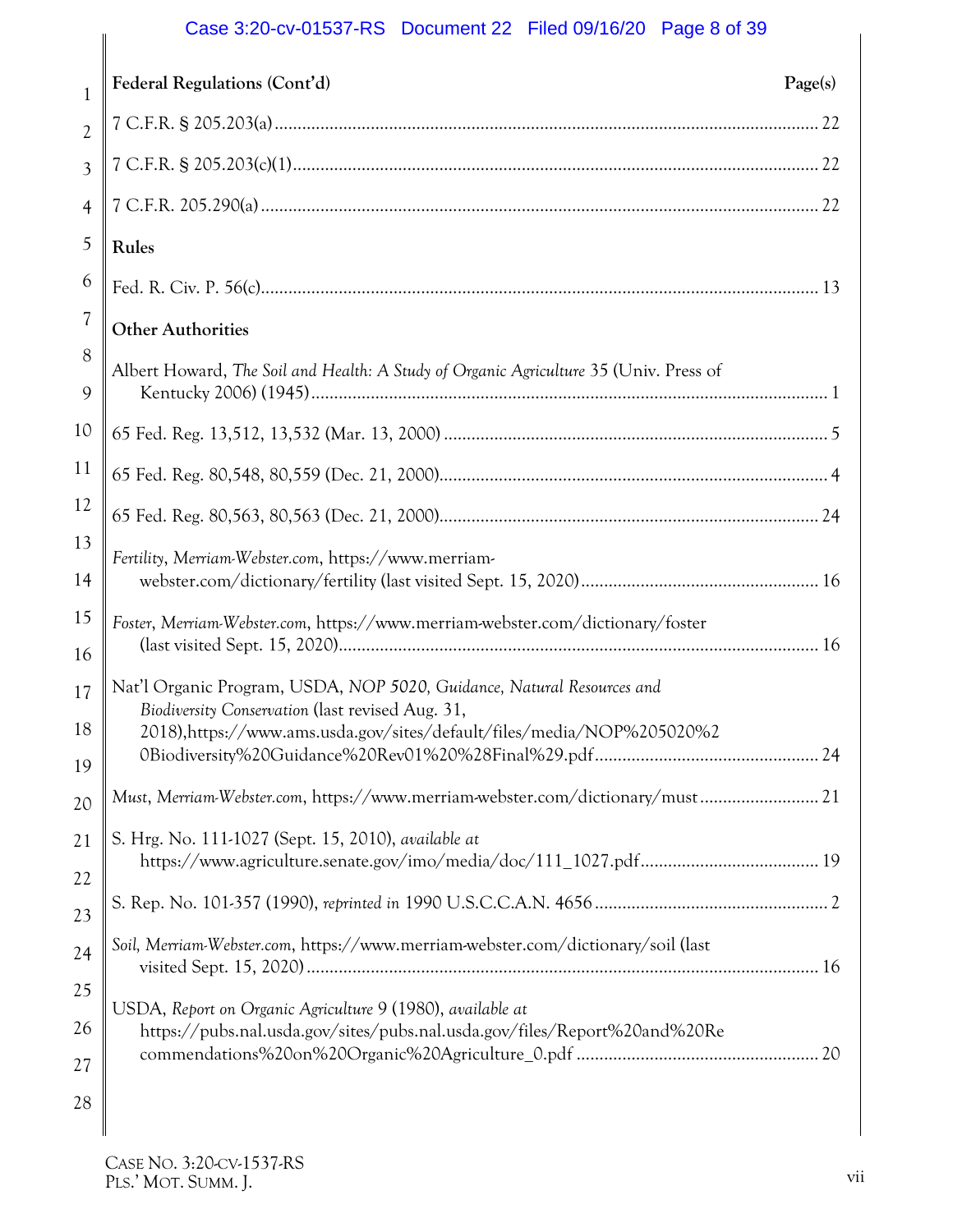#### <span id="page-8-1"></span>**INTRODUCTION**

2 4 5 6 9 In *The Soil and Health: A Study of Organic Agriculture*, Sir Albert Howard, regarded by many as the "father" of what we know today as organic farming, stated: "[a]ll the great agricultural systems which have survived have made it their business never to deplete the earth of its fertility without at the same time beginning the process of restoration."<sup>[1](#page-8-4)</sup> This belief, that agricultural systems should sustain and enhance the health of the soil, became the core principle of organic farming, a principle that was embedded into the Organic Foods Production Act of 1990 (OFPA), 7 U.S.C. §§ 6501-6524, which established federal production standards that govern foods certified and sold as organic throughout this nation.

10 12 13 14 15 16 Recognizing the centrality of soil in organic farming, Congress prescribed in OFPA that all organic crop producers "shall" contain in their production plan "provisions designed to foster soil fertility." 7 U.S.C. § 6513(b)(1). USDA's regulations implementing OFPA (the OFPA Regulations or Regulations) embody the same principle; they require that organic producers "must" implement "soil fertility," "crop nutrient," and "crop rotation" practices to "maintain or improve" the health of the farm's soil. 7 C.F.R. §§ 205.200; 205.203; 205.205. The Regulations also command that organic operations "must" engage in farming practices to strengthen the natural resources, ecological balance, and biodiversity of the operation. *See id.* §§ 205.2; 205.200; 205.203; 205.205.

<span id="page-8-2"></span>18 19 20 21 22 23 24 25 This case concerns the failure of Defendant United States Department of Agriculture (USDA or the Agency) to abide by these mandatory production standards of OFPA. USDA violated OFPA when it issued a letter (the Petition Denial) denying a rulemaking petition (the Petition) which requested USDA to conduct rulemaking to prohibit organic certification of hydroponic systems, which are container production systems that grow crops without *any* soil. In denying the Petition, USDA unlawfully exempted soil-less hydroponic operations from OFPA's soil fertility provisions, even though OFPA plainly requires all organic crop producers to engage in soil management. USDA also erroneously concluded that hydroponic operations' generalized

<span id="page-8-4"></span><span id="page-8-3"></span>26 27 <sup>1</sup> Albert Howard, *The Soil and Health: A Study of Organic Agriculture* 35 (Univ. Press of Kentucky 2006) (1945).

28

<span id="page-8-0"></span>1

3

7

8

11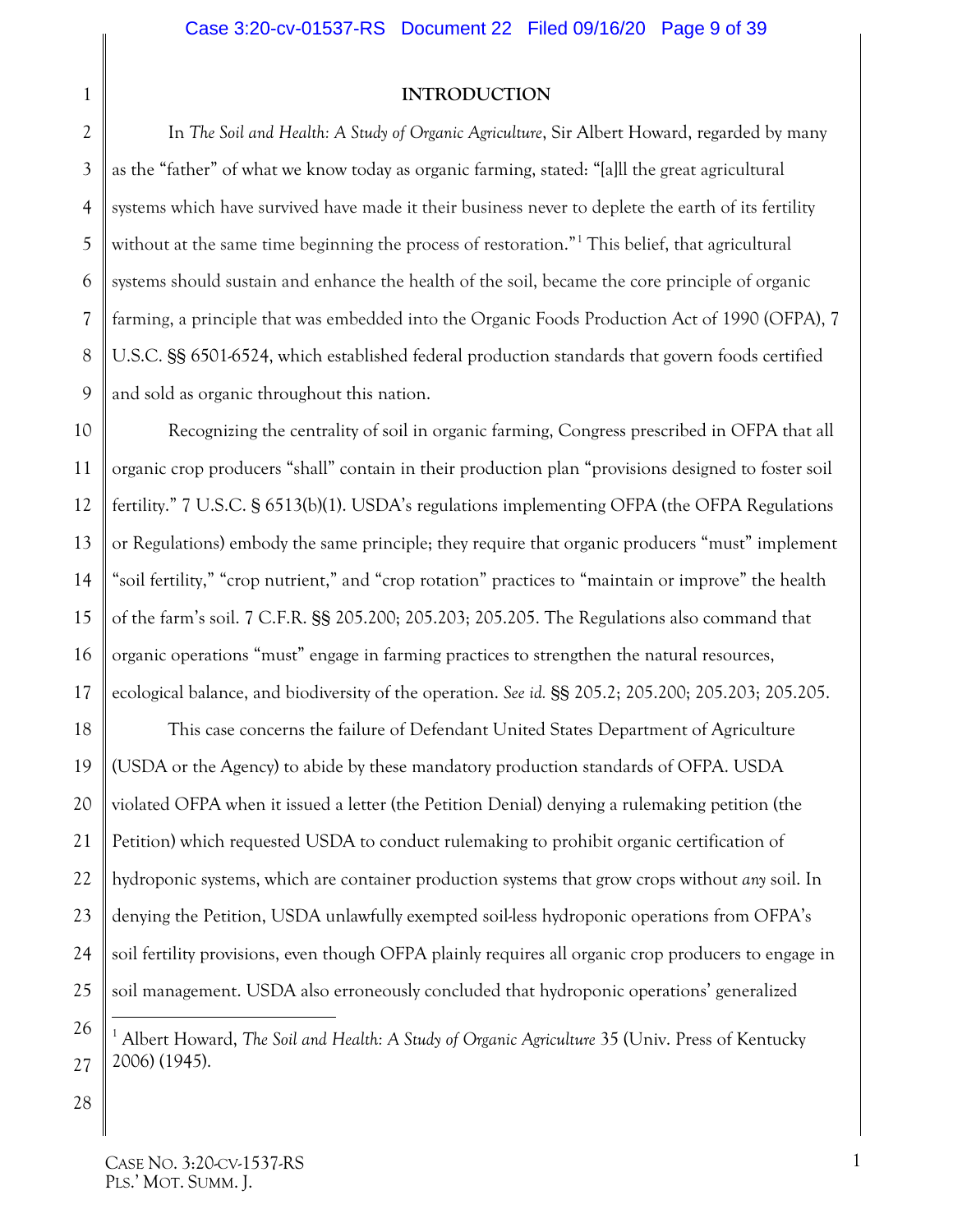#### Case 3:20-cv-01537-RS Document 22 Filed 09/16/20 Page 10 of 39

1 2 3 4 5 6 environmental benefits alone qualify them for organic certification, even though the OFPA Regulations call for all producers to conserve natural resources and biodiversity *onsite*. As a result of the Petition Denial, hydroponically produced products are able to obtain organic certification and enjoy the price premium that often comes with the Organic label—without having to comply with OFPA's required practice standards. In so doing, USDA's double standard frustrates the purpose of OFPA to create an uniform organic production program.

7 8 9 10 11 12 13 Plaintiffs include many of the nation's oldest certified organic farms, certifiers, and organic farming and consumer interest assocations. Plaintiffs and their members' economic, reputational, and vocational interests are injured by USDA's refusal to prohibit organic certification of hydroponic operations.<sup>[2](#page-9-6)</sup> Plaintiffs seek summary judgment that USDA's Petition Denial is arbitrary and capricious and contrary to law, in violation of OFPA and the Administrative Procedure Act (APA). For the reasons stated below, the Court should grant summary judgment for Plaintiffs and vacate the Petition Denial.

<span id="page-9-0"></span>14

#### <span id="page-9-5"></span><span id="page-9-4"></span>**RELEVANT STATUTORY AND REGULATORY BACKGROUND**

## 15

16

17

18

19

## <span id="page-9-1"></span>**I. THE ORGANIC FOODS PRODUCTION ACT.**

OFPA created a national organic program (the National Organic Program) to address the "lack of consistent standards for production" of organic foods. *See* S. Rep. No. 101-357 (1990), *reprinted in* 1990 U.S.C.C.A.N. 4656, 4943; 7 U.S.C. § 6503(a) (establishing the National Organic Program). Congress proclaimed that "it is time for national standards for organic production so that farmers know the rules, so that consumers are sure to get what they pay for, and so that national and international trade in organic foods may prosper." 1990 U.S.C.C.A.N. at 4943; *Id.*

<sup>20</sup> 21 22 23 24

<span id="page-9-6"></span> $<sup>2</sup>$  Plaintiffs have standing. The individual organic farm and certifier Plaintiffs have suffered</sup> economic, reputational, and vocational injuries as a result of USDA's Petition Denial. *See*  Chapman Decl. ¶¶ 5-8; Durst Decl. ¶¶ 7-9; Jacobs Decl. ¶¶ 5-8; Muller Decl. ¶¶ 5-11; Underhill

<sup>25</sup> 26 Decl. ¶¶ 6-9; Cochran Decl. ¶¶ 4-8; Welsch Decl. ¶¶ 5-7. Similarly, members of the organizational Plaintiffs have experienced injury to their agricultural and consumer interests due to the Petition Denial. *See* Alexander Decl. ¶¶ 7-12; Hanson Decl. ¶¶ 8-9; Gray Decl. ¶¶ 2-6; Lawson Decl., 6-7. *See Hunt v. Wash. State Apple Advert. Comm'n*, 432 U.S. 333, 342-43 (1977); *see also Harvey v*.

<span id="page-9-3"></span><span id="page-9-2"></span><sup>27</sup> *Veneman*, 396 F.3d 28 (1st Cir. 2005) (injury to consumer interests from inconsistent orgnaic standards sufficient to confer standing under OFPA).

<sup>28</sup>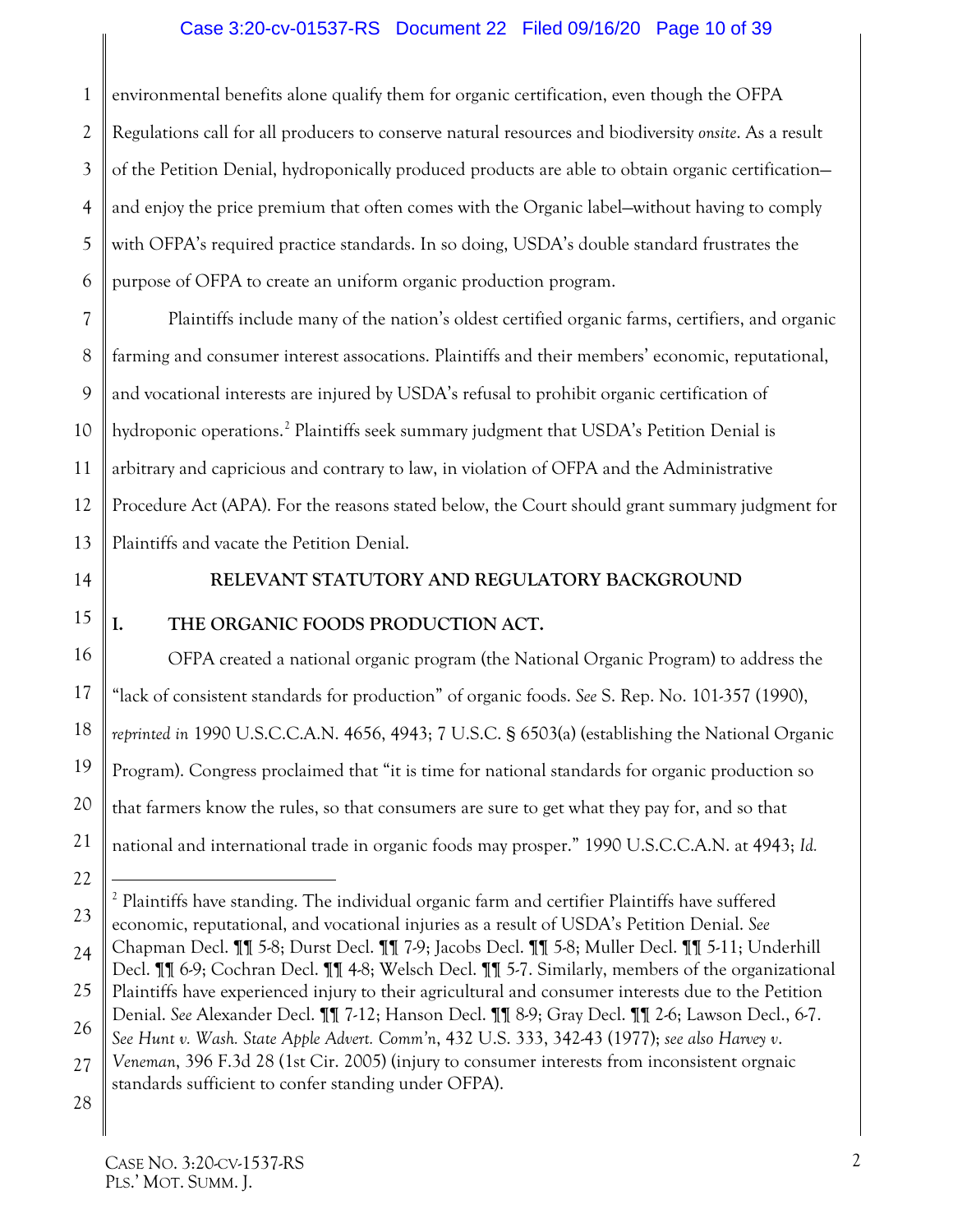<span id="page-10-0"></span>1 2 3 4 5 6 7 (noting that varying standards amongst different organic certification programs has "create[d] havoc for the industry"); 7 U.S.C. § 6501(1)-(2) (purpose of OFPA include: "establish national standards governing the marketing of certain agricultural products as organically produced products" and "assure consumers that organically produced products meet a consistent standard"). OFPA and the National Organic Program it established created the Organic label seen on foods sold in supermarkets and grocery stores today. 1990 U.S.C.C.A.N. at 4946 ("This legislation establishes a USDA 'organically produced' label—a USDA seal of approval for organic products.")

<span id="page-10-1"></span>8 9 10 11 12 13 14 15 16 17 18 19 20 21 22 23 24 25 As Congress explained, the Organic label represents a set of production standards that adhere to the sustainable principles embedded in organic farming. 1990 U.S.C.C.A.N. at 4946 ("Organic food is food produced using sustainable production methods that rely primarily on natural materials. The 'organically produced' label authorized under this bill therefore *pertains to the production methods used to produce the food* rather than to the content of the food.") (emphasis added). Congress outlined in OFPA three baseline production standards that foods must satisfy to be labeled and sold as organic. *See* 7 U.S.C. § 6504. These standards require that an organically produced agricultural product be produced: (1) "without the use of synthetic chemicals, except as otherwise provided [by the Act]"; (2) on land where synthetic chemicals have not been applied in the previous three years; and (3) in compliance with an organic production plan." *Id.* § 6504 (1)-(3). Congress emphasized that the last of the three standards, the requirement that an organic producer complies with the terms of an organic production plan, "is a key element" necessary to "ensure that the 'organically produced' label indeed signifies that the product has been produced in accordance with the requirements of this title." 1990 U.S.C.C.A.N. at 4946; *id.* ("But defining organically grown food based on production materials and a three-year transition period alone is not sufficient. Organically grown food is produced using farming and handling systems that include site-specific farm plans.") Accordingly, OFPA requires each organic producer to develop and follow an "organic plan" for organic agricultural production. 7 U.S.C. § 6506(2); *id.* § 6513(a).

<span id="page-10-2"></span>26 27 28 Congress recognized from OFPA's inception that the essence of organic crop production is active soil management to build soil fertility. Congress stated that "[a] crop production farm plan must detail the procedures that the farmer will follow in order to foster soil fertility [and] provide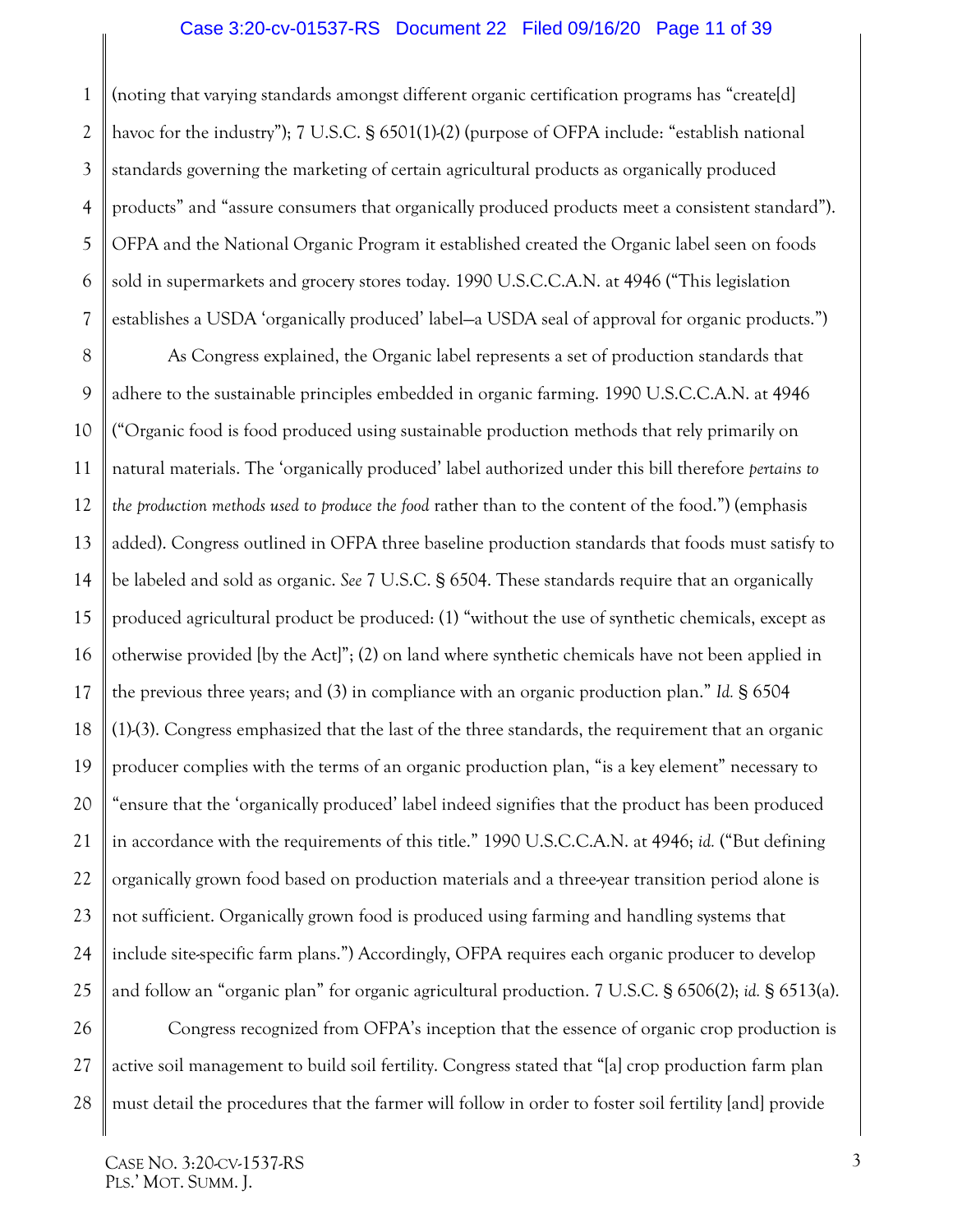1 2 3 4 5 6 7 for crop rotations . . . ." 1990 U.S.C.C.A.N. at 4946; *id.* (explaining that organic crop production standards "reflect[] the extent of knowledge and consensus on appropriate organic crop production methods and materials."). Congress made fostering soil fertility a necessary condition for organic crop production, listing it as the first requirement of any organic crop production plan. *See* 7 U.S.C. § 6513 (b)(1) ("Soil Fertility. – An organic plan shall contain provisions designed to foster soil fertility, primarily through the management of the organic content of the soil through proper tillage, crop rotation and manuring.").

<span id="page-11-1"></span>8 9 10 11 12 13 14 15 16 17 18 19 20 21 22 OFPA's production standards were written with input from the organic farming community, and based on preexisting standards from state organic programs. Administrative Record (AR) at 452 ("The writing of [OFPA] was a grassroots effort."); 1990 U.S.C.C.A.N. at 4945 (OFPA "reflected the advice" of the "organic industry, as well as consumer and environmental advocacy organizations."). OFPA tasked USDA with promulgating regulations for the National Organic Program, and to implement the Program through state and private certifiers charged with ensuring that organic producers adhered to its production standards. *See* 7 U.S.C. § 6503(a), (d); *id.* § 6514(a). The structure of bill thus reflects congressional recognition of the National Organic Program as a "partnership between [the] government and private organizations in standard setting and certification." 1990 U.S.C.C.A.N. at 4945. A critical example of this partnership is OFPA's National Organic Standards Board (NOSB), a fifteen-member board composed of representatives from the organic community. *Id.* § 6518(b). OFPA tasked the NOSB with "assist[ing] in the development of standards for substances to be used in organic production" and "advisling] [the USDA] on any other aspects of the implementation of [OFPA]." *id.* § 6518(a). USDA is required to consult with the NOSB in developing standards for the Natioal Organic Program. *Id.* § 6503(c).

23

## <span id="page-11-0"></span>**II. THE NATIONAL ORGANIC PROGRAM REGULATIONS.**

24 25 26 27 USDA recognized the importance of soil fertility and working with natural resources in its OFPA Regulations. In the Federal Register notice<sup>[3](#page-11-3)</sup> announcing the final Regulations, USDA stated that "[a] producer of an organic crop must manage soil fertility, including tillage and cultivation practices, in a manner that maintains or improves the physical, chemical, and biological

<span id="page-11-3"></span><sup>28</sup>

<span id="page-11-2"></span> <sup>3</sup> 65 Fed. Reg. 80,548, 80,559 (Dec. 21, 2000).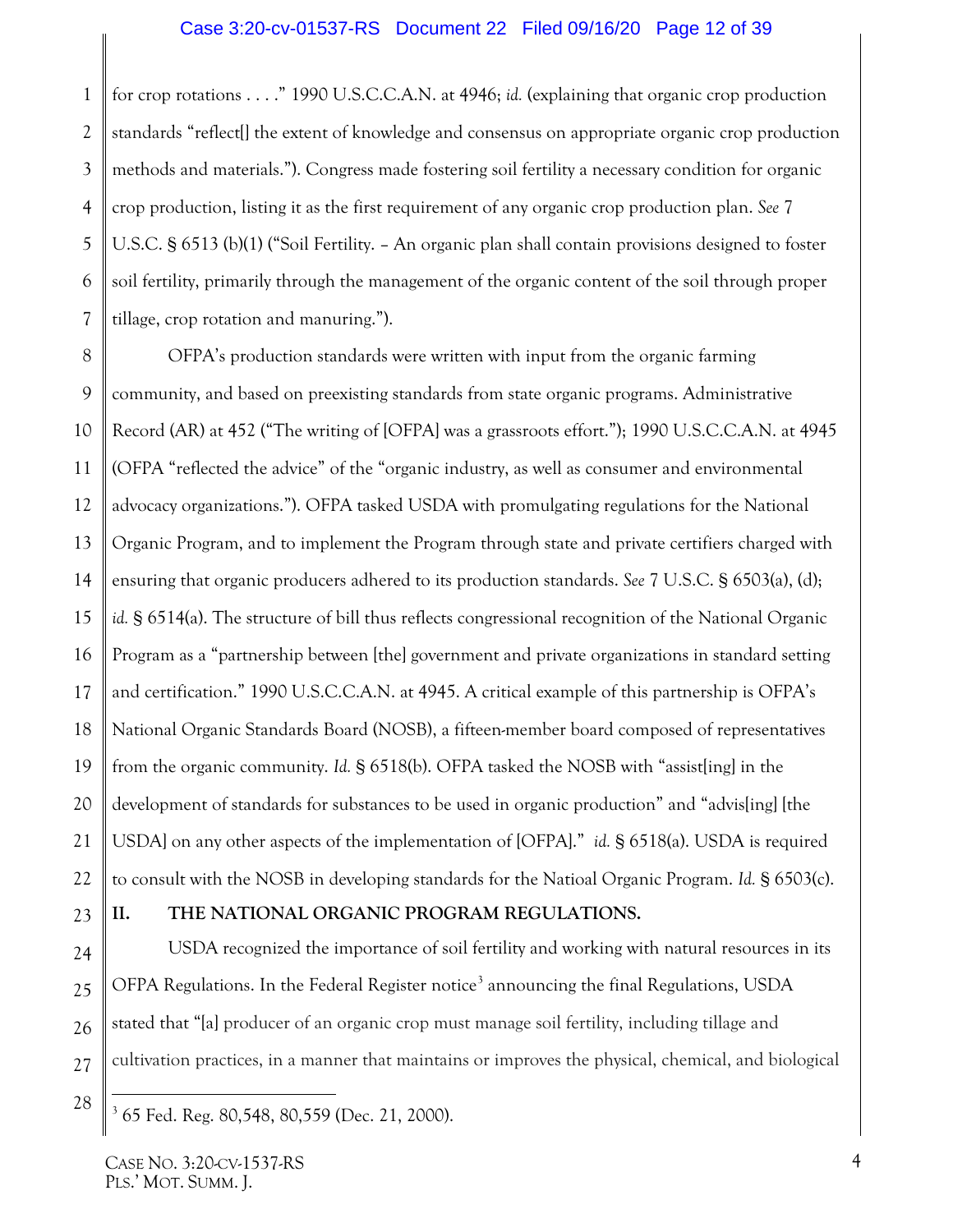#### <span id="page-12-1"></span>Case 3:20-cv-01537-RS Document 22 Filed 09/16/20 Page 13 of 39

1 2 3 4 5 6 condition of the soil and minimizes soil erosion." USDA explained that a crop producer "is required to implement a crop rotation" to address the needs of its farm operation to "maintain or improve soil organic matter content," "manage deficient or excess plant nutrients," and "control erosion." *Id.* at 80,560. USDA repeated this emphasis on active soil management and crop rotation throughout the rulemaking process. *See* 65 Fed. Reg. 13,512, 13,532 (Mar. 13, 2000) (proposing regulations). [4](#page-12-2)

7 9 10 The Regulations also emulate the importance of self-sustainability in organic food production systems. The Regulations define "organic production" as "[a] production system that is managed in accordance with the Act and regulations in this part to respond to site-specific conditions by integrating cultural, biological, and mechanical practices that foster cycling of resources, promote ecological balance, and conserve biodiversity." 7 C.F.R. § 205.2.

12 13 14 15 16 17 18 19 20 21 22 23 24 Subpart C of the Regulations detail mandatory soil-based production practice requirements to improve an organic farm's soil quality, and to promote its natural resources and biodiversity. Organic crop production "must maintain or improve the natural resources of the operation, including soil and water quality." 7 C.F.R. § 205.200. Specifically, organic crop producers "must" engage in farming practices that address "soil fertility and crop nutrient management." *Id.*  § 205.203. The Regulations require organic crop producers to "implement tillage and cultivation practices that maintain or improve . . . the physical, chemical, and biological condition of soil," to "manage crop nutrient and soil fertility through rotations, cover crops, and the application of plant and animal materials," and to utilize "plant and animal materials to maintain or improve soil organic matter . . . ." *Id.* § 205.203(a)-(c). Also, organic crop producers "must implement a crop rotation" to "(a) [m]aintain or improve soil organic matter content; (b) [p]rovide for pest management in annual and perennial crops; (c) [m]anage deficient or excess plant nutrients, and (d) [p]rovide erosion control." *Id.* § 205.205.

25 26 27 Consistent with OFPA, the Regulations require an organic farming operation to detail practices to meet these soil fertility and resource conservation requirements in an organic system plan. *Id.* § 205.201(a) ("[A]n organic system plan must meet the requirements set forth in this

<span id="page-12-2"></span>28

<span id="page-12-0"></span>8

 <sup>4</sup> This March 13, 2000 Federal Register notice is in the Administrative Record at AR29-176.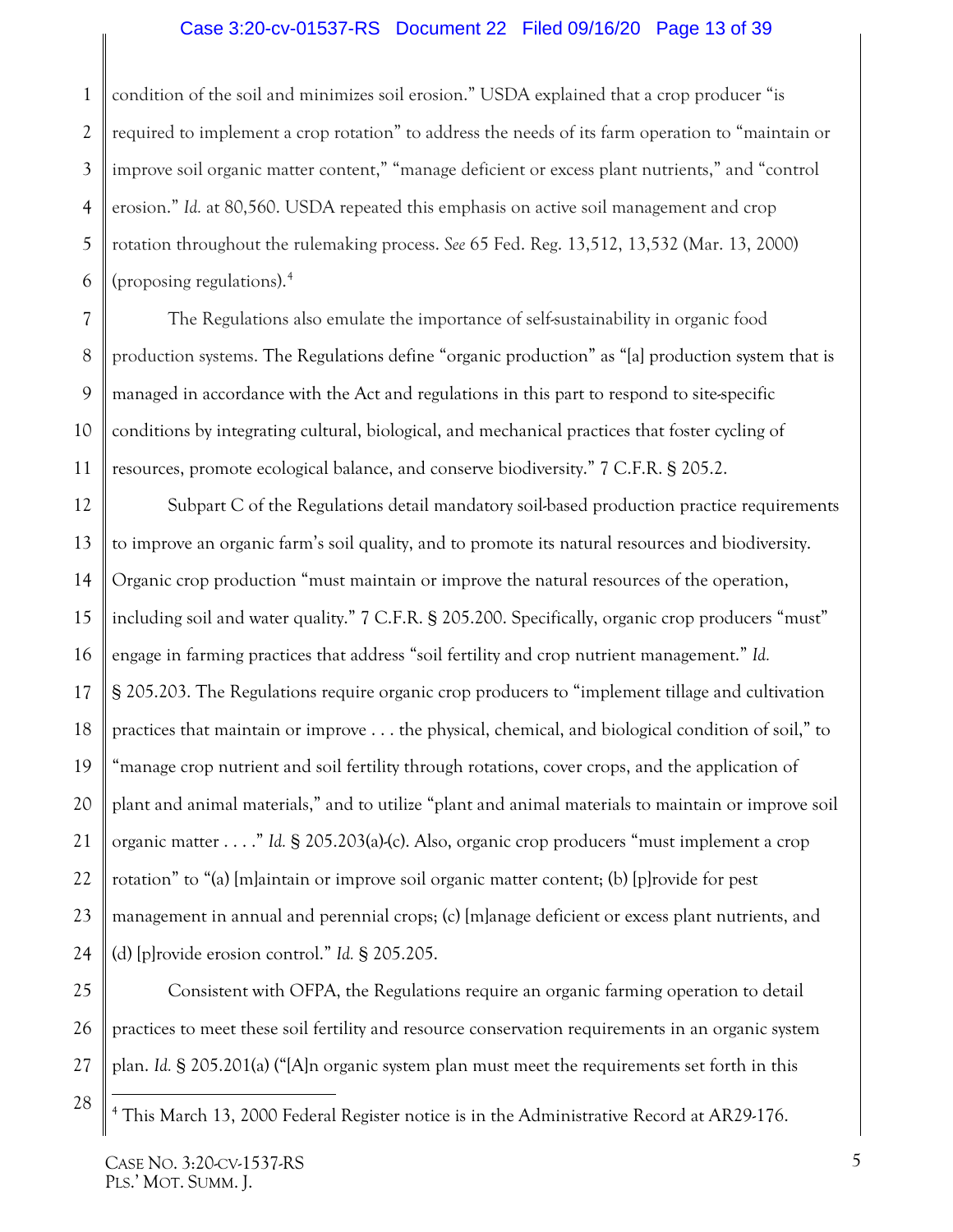section for organic production or handling."). An organic producer must satisfy all the requirements in order to sell agricultural products under the Organic label. *Id.* § 205.200.

<span id="page-13-0"></span>3

1

2

## **FACTUAL AND PROCEDURAL BACKGROUND**

## <span id="page-13-1"></span>**I. THE INCOMPATIBILITY OF HYDROPONIC SYSTEMS WITH THE PRINCIPLES OF ORGANIC FARMING.**

OFPA was created out of the organic farming movement in the United States. This movement, developed in the early 1940s, was itself a response to the industrial agricultural revolution which promoted farming with chemicals, under which farmers cultivated crops using synthetic fertilizers, and not nutrients derived naturally from the soil. *See* AR447. Consequently, the pioneers of organic farming techniques "intently focused on the life in the soil." AR447-448. At the heart of organic farming is "the sound management of soil biology and ecology." AR271; *see*  AR451 ("The pioneers [of the organic farming movement] (Sir Albert Howard, Lady Eve Balfour, Rudolf Steiner, Jerome Irving Rodale, Aldo Leopold, William Albrecht, and others) fostered the notion that the success and sustainability of farming relies on the management of soil[] health."). Organic farmers believed that "[h]ealthy plants, animals, and humans result from balanced, biologically active soil," and that the goal of organic farming is to "[fleed the soil, not the plant." AR533. As described by a report put together by the task force (the Hydroponic Task Force) convened by USDA specifically to study whether hydroponic systems align with OFPA's requirements, soil management is "the heart of organic production." AR442, 464 ("Reliance on a complex soil system is the foundation of organic farming.").

Organic farmers work hard to increase the complexity and biodiversity of soil. *See* AR448 ("The complexity of this soil system was based on the rich diversity of life in the soil. This varied web of organisms includes bacteria, fungi, protozoa, nematodes, springtails, mites, spiders, worms, and burrowing mammals."). The interactions of diverse soil organisms—commonly known as the soil food web—create natural nutrients and minerals (referred to as the soil organic matter) necessary for crops to flourish. *See* AR448 ("This complex system is the basis of all life on the planet."), 465; AR1077 (diagram of soil food web). Organic farmers work the land with practices such as the use of cover crops, the application of compost and other natural manure, tilling, and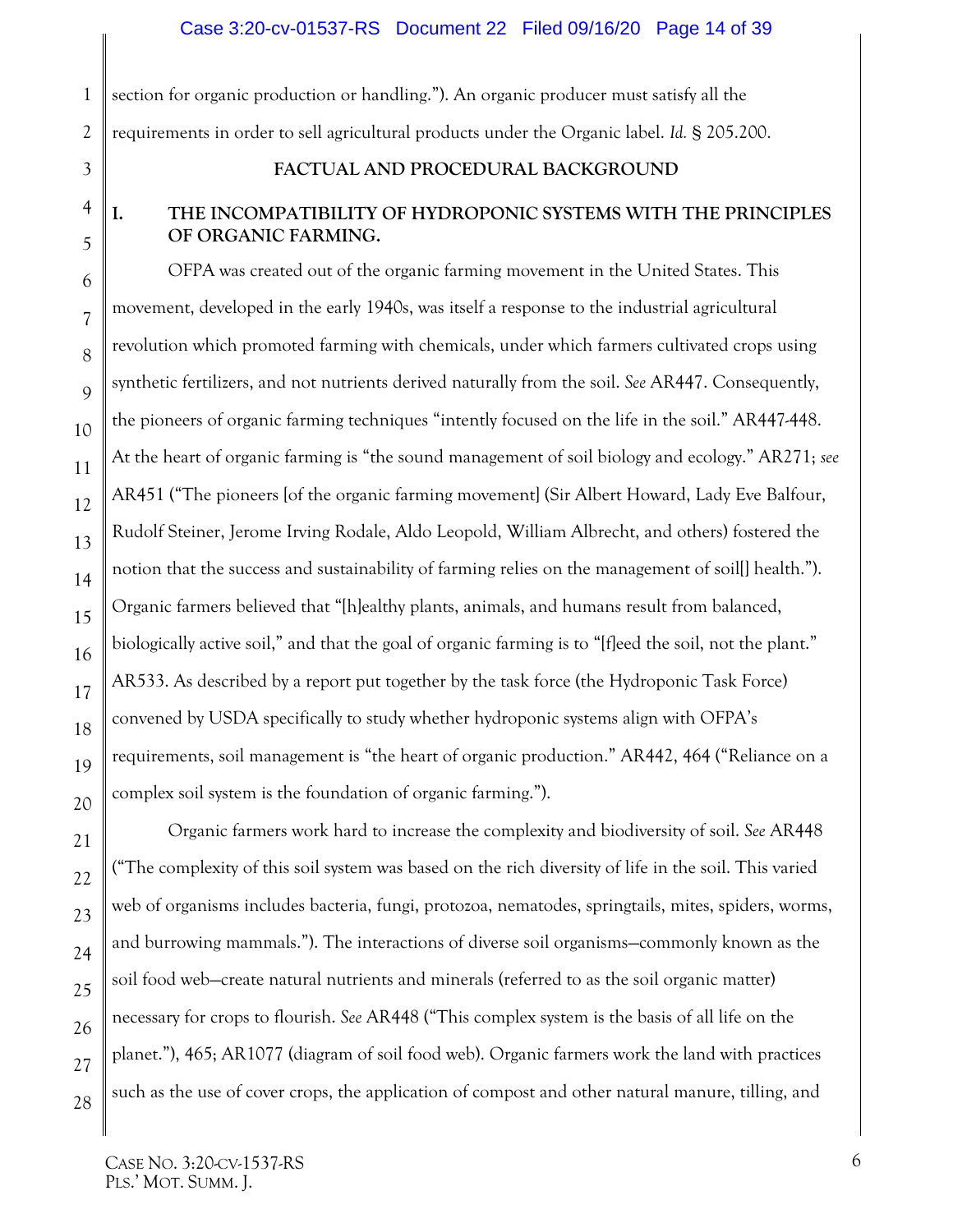#### Case 3:20-cv-01537-RS Document 22 Filed 09/16/20 Page 15 of 39

1 2 3 4 other activities in order to "focus on soil building" and "continually improve soil fertility." AR802. Simply put, soil is what makes the "organic" in organic farming. AR271 ("The organic farming method derives its name from the practice of maintaining or improving the organic matter (carbon containing) content of farm soil through various methods and practices.").

5 6 7 8 9 10 11 12 In stark contrast to organic farming's emphasis on the soil, in hydroponic systems (commonly referred to as "hydroponics"), crops are not grown in soil, but in various container systems,<sup>[5](#page-14-0)</sup> fed not with natural soil organic matter but prepared mineral nutrient solutions, similar to the application of fertilizers on crops in non-organic agricultural production. AR279; AR562 (common hydroponic systems); AR8. As noted by the Hydroponic Task Force, whereas organic farmers feed their crops with nutrients from soil biology, hydroponic operators apply nutrients "without the need for any biology." AR565, 562 (explaining that the growing media in hydroponic operations "does not readily decompose or contribute nutrition to the plants.").

13 14 15 16 17 18 19 20 This lack of need for soil building and soil biology makes hydroponic systems particularly suitable methods for growing food where natural resources are scarce and where natural conditions are unsuitable for land-based farming. AR801. In recent years, the simplicity of this indoor, controlled growing system has been put forth as a solution to some of the challenges facing today's food system, such as drought, lack of availability of farmland, and shortage of fresh foods in urban food deserts. *See* AR581. Commerical hydroponic operations today are typically housed in large industrial warehouses, producing a wide range of crops such as herbs, microgreens, tomatoes, peppers, berries, and edible flowers. AR390; AR499 (typical hydroponic facility).

21 22 23 24 25 Because hydroponic operations produce crops by applying nutrients or nutrient solutions rather than having such nutrients be derived naturally from the soil, whether these operations can meet the requirements of organic certification has been a subject of intense debate within the organic farming community. AR1375; AR989-990. Globally, most countries renounce hydroponic systems as organic farming. *See* AR333 ("Mexico, Canada, Japan, New Zealand, and 24 European

<span id="page-14-0"></span><sup>27</sup> 28 <sup>5</sup> Hydroponics is a catch-all term that covers many different types of soil-less production systems, such as aeroponics (systems where plants are suspended in air), aquaponics (systems involving plants and aquatic species), and bioponics (systems where plants are grown in some other non-soil media). AR563-66.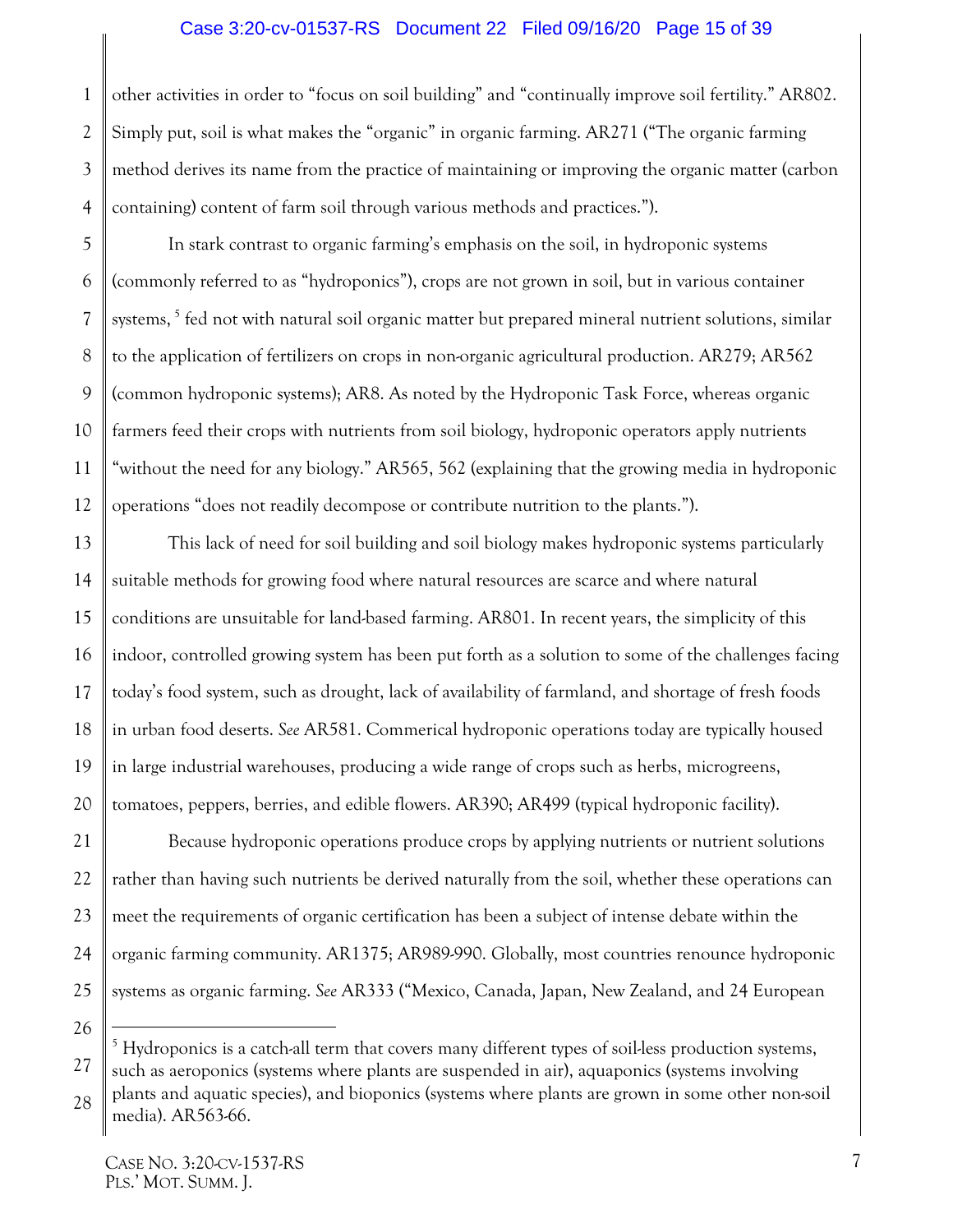1 2 3 4 5 6 7 countries (including Holland, England, Germany, Italy, France, and Spain) all prohibit hydropoic vegetable production to be sold as organic in their own countries."); AR537. Yet, despite their conflict with the soil-centric focus of organic farming, and in spite of global rejection of these products as organic, USDA has refused to prohibit hydroponic operations from receiving organic certification under OFPA. As a result, hydroponically produced crops have been allowed on the market, labeled and sold with the Organic label, in wholesale and retail outlets alongside soil-grown organic fruits and vegetables without any differentiation.

8

9

### <span id="page-15-0"></span>**II. USDA'S FAILURE TO PROHIBIT ORGANIC CERTIFICATION OF HYDROPONIC SYSTEMS.**

10 11 12 13 14 15 16 17 18 19 20 Consideration of whether hydroponic systems can be certified organic under OFPA began even before USDA had finalized OFPA's implementing regulations. In 1995, the NOSB considered "specialized standards" for particular production systems, including greenhouses, mushrooms, and hydroponic operations. From the beginning, members of the NOSB were concerned with the fundamental difference between hydroponic operations and soil-based organic farming. AR27-28. Ultimately, the NOSB's recommendation (the 1995 Recommendation) specified standards for organic certification of greenhouse and mushroom operations, and—unable to come up with such standards for hydroponic systems—simply stated that hydroponic production can be certified organic if it complies with all provisions of OFPA. AR25; *see* AR674 (1995 NOSB member explaining that the recommendation was written as is because of "the general feeling that the provisions of OFPA could not be met.").

21 22 23 24 25 26 27 28 Because the 1995 Recommendation predates the final Regulations, USDA did not act on it. Instead it waited for the NOSB to make a new recommendation. AR206. Discussions concerning the striking differences between hydroponic systems and the principles of organic farming ensued, with many questioning the fundamental conflict between soil-less hydroponic systems and the soil fertility requirements of OFPA. *See, e.g.*, AR247 (Testimony from NOSB member stating "[w]e have to really look at the regulation as it exists, talking about soils and the ecology of soils, and what makes organic farming organic farming. Hydroponics, if you really look at it, you do not have a soil ecology for plants, to grow plants that normally should be grown in a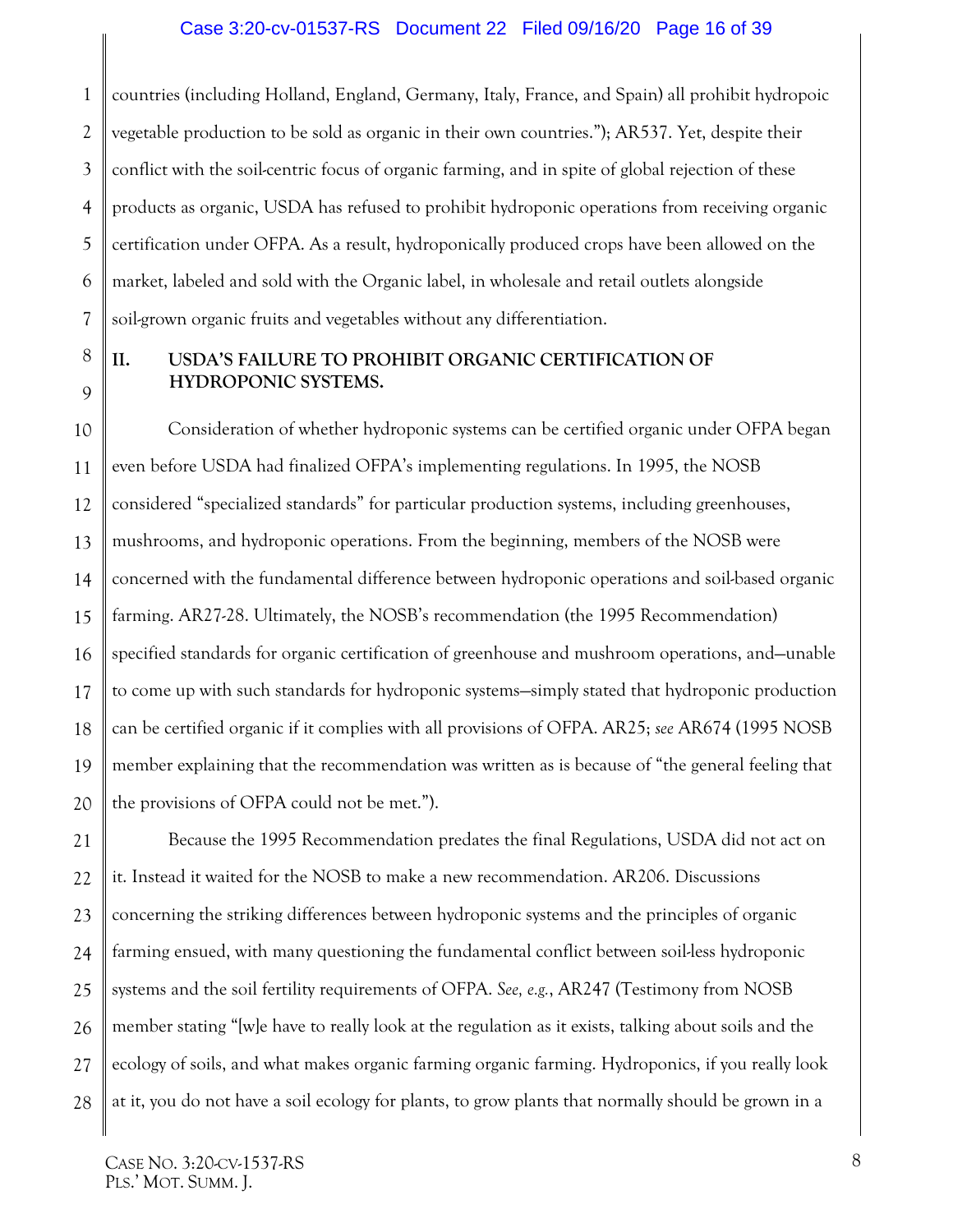#### Case 3:20-cv-01537-RS Document 22 Filed 09/16/20 Page 17 of 39

1 2 3 4 5 6 soil with its accompanying ecology."); AR266 ("We had an overwhelming response from the public that they did not want organic hydroponics."); Stevenson Decl., Ex. A at  $32-33<sup>6</sup>$  $32-33<sup>6</sup>$  $32-33<sup>6</sup>$  (public comment on May 22, 2008 from an organic certifier stating that "hydroponics cannot be certified because there's no soil involved."). The NOSB finally made its recommendation in 2010 (the 2010 Recommendation), reversing its prior one-line statement and concluding that organic certification of hydroponic systems should be prohibited. The NOSB stated:

> Observing the framework of organic farming based on its foundation of sound management of soil biology and ecology, it becomes clear that systems of crop production that eliminate soil from the system, such as hydroponics or aeroponics, can not be considered as examples of acceptable organic farming practices.

AR271-72. The 2010 Recommendation was a culmination of years of discussion and public input. AR270. The USDA acknowledged receipt of the 2010 Recommendation, and stated that the Agency "will develop a proposed rule based on the NOSB final recommendations." AR299.

13 14 15 16 17 18 19 20 21 22 23 24 25 Instead, USDA did just the opposite. In a 2012 publication to organic crop producers, USDA unilaterally claimed that hydroponic operations can be certified organic, without any explanation as to how they can comply with OFPA. AR308. USDA then sat on the 2010 Recommendation until 2015, when it convened the Hydroponic Task Force, a 16-member task force made up of representatives from both the soil-based organic farming community and the hydroponic sector, "to examine hydroponic and aquaponics practices and their alignment with the USDA organic regulations and [OFPA]." AR327. The Hydroponic Task Force published its findings, consisting of three separate subcommittee reports, in 2016. Of the three subcommittees, the subcommittee tasked with clarifying the 2010 Recommendation affirmed the 2010 Recommendation's conclusion that hydroponic operations cannot meet the soil fertility requirements of OFPA. AR441. Another subcommittee, tasked with examining the current state of hydroponic systems, also agreed with the 2010 Recommendation that sterile and inert hydroponic operations are ineligible for organic certification, but recommended that certain types

26 27

7

8

9

10

11

<span id="page-16-0"></span><sup>28</sup>  $6$  Concurrent with the present motion, Plaintiffs are also asking the Court to compel completion of the Administrative Record with missing documents that should have been produced as part of the Administrative Record. *See* Pls.' Mot. Complete or Supplement Admin. R.; Stevenson Decl.,

Exs. A-D (filed concurrently).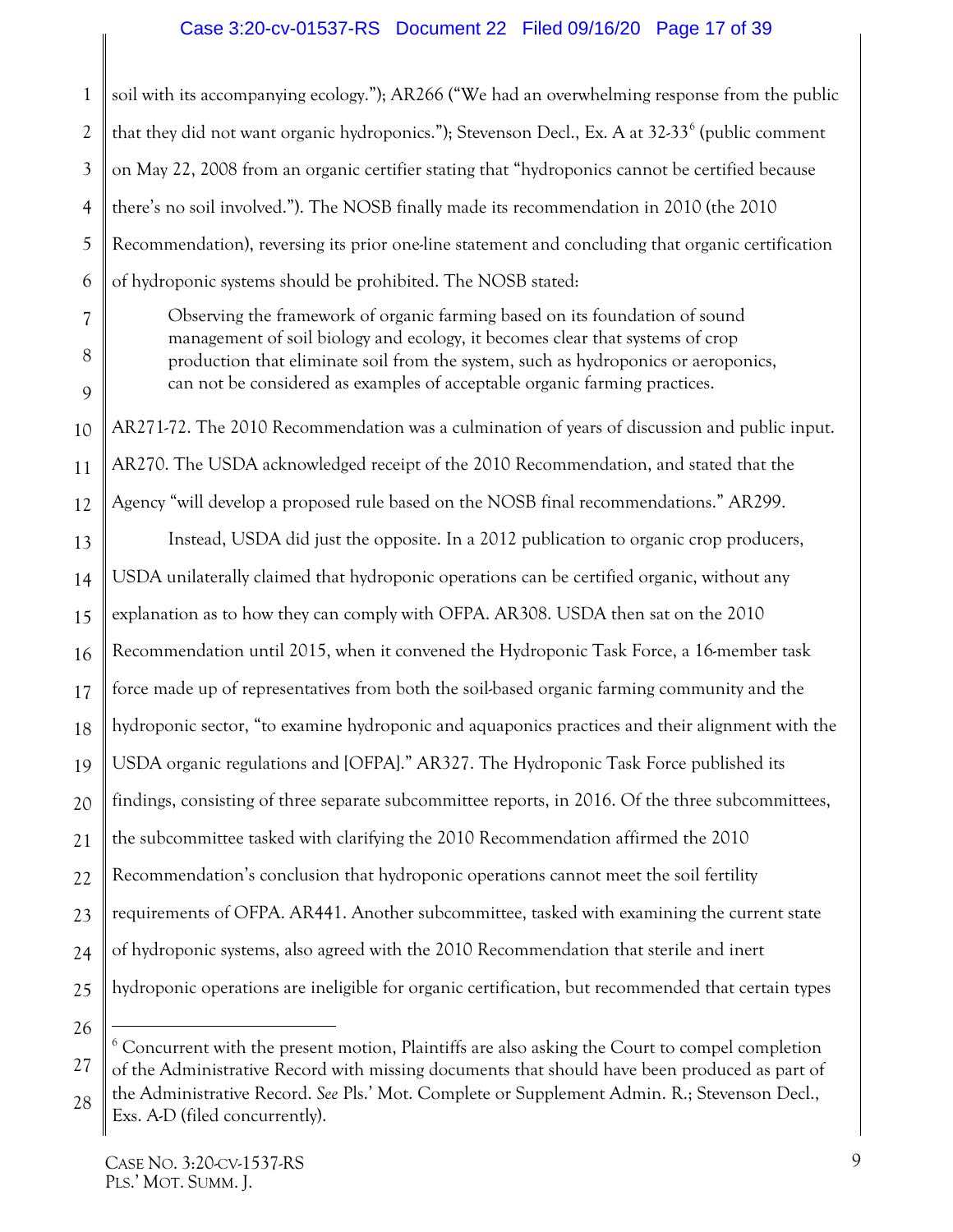#### Case 3:20-cv-01537-RS Document 22 Filed 09/16/20 Page 18 of 39

1 2 3 4 of hydroponic operations—called "organic bioponics"—may, in the subcommittee's view, comply with OFPA's soil health and ecological requirements. *See* AR554-555. The subcommittee proposed changes to the Regulations and additional guidance that it deemed necessary to ensure that only those "organic hydroponic systems" receive organic certification. *See* AR555.

5 6 7 8 9 10 11 USDA again took no action. USDA was well-aware that its inaction had resulted in inconsistent and confusing certification of hydroponic systems. *See* Stevenson Decl., Ex. C (survey responses from certifiers showing inconsistent certification of hydroponic operations); AR387 (summarizing survey results); AR643 (letter from Senator Sanders describing "lack of consistency in the certification process" and asking for clarification). Rather than providing clarification, USDA doubled down, unilaterally stating in a web bulletin that "[c]ertification of hydroponic, aquaponic, and aeroponic operations is allowed under USDA organic regulations . . . ." AR1212.

12 13 14 15 16 17 18 19 20 21 22 23 24 25 26 27 28 USDA's disregard for OFPA's soil requirements has been met with outcry from the organic community. Former NOSB members, organic farming associations, consumer advocacy groups, and other organic stakeholders, urged USDA to put a moratorium on organic certification of hydroponic operations. *See* AR536-547. Their plea was joined by Senator Patrick Leahy, the drafter of OFPA. Stevenson Decl., Ex. B. at 2. Organic stakeholders told USDA that its failure to take a stance to prohibit organic certification of hydroponic operations has led to confusing organic standards and inconsistent applications, with some certifiers certifying hydroponic operations and others unwilling or unable to do so absent guidance from USDA. *See, e.g.,* Stevenson Decl., Ex. A at 9 ("[T]here's lots of inconsistencies among certifiers in regards to how they certify hydroponic systems and this diminishes the value of the organic label."), 55-56; Ex. B at 3-4; AR816-17 ("[S]ome certifiers are certifying and some will not certify and are against it."). They told USDA that the lack of organic standards for certifiers to evaluate and measure hydroponic operations has resulted in incidents of blatant violations of OFPA's production standards, including its prohibition against pesticides and chemicals on organic farm sites. *See* AR1328-29 (detailing an incident where hydroponic growers applied herbicide on land to remove weeds prior to setting up hydroponic operations and obtaining organic certification). Soil-based organic farmers repeatedly reminded USDA that they invest time and resources on soil-building and soil management as part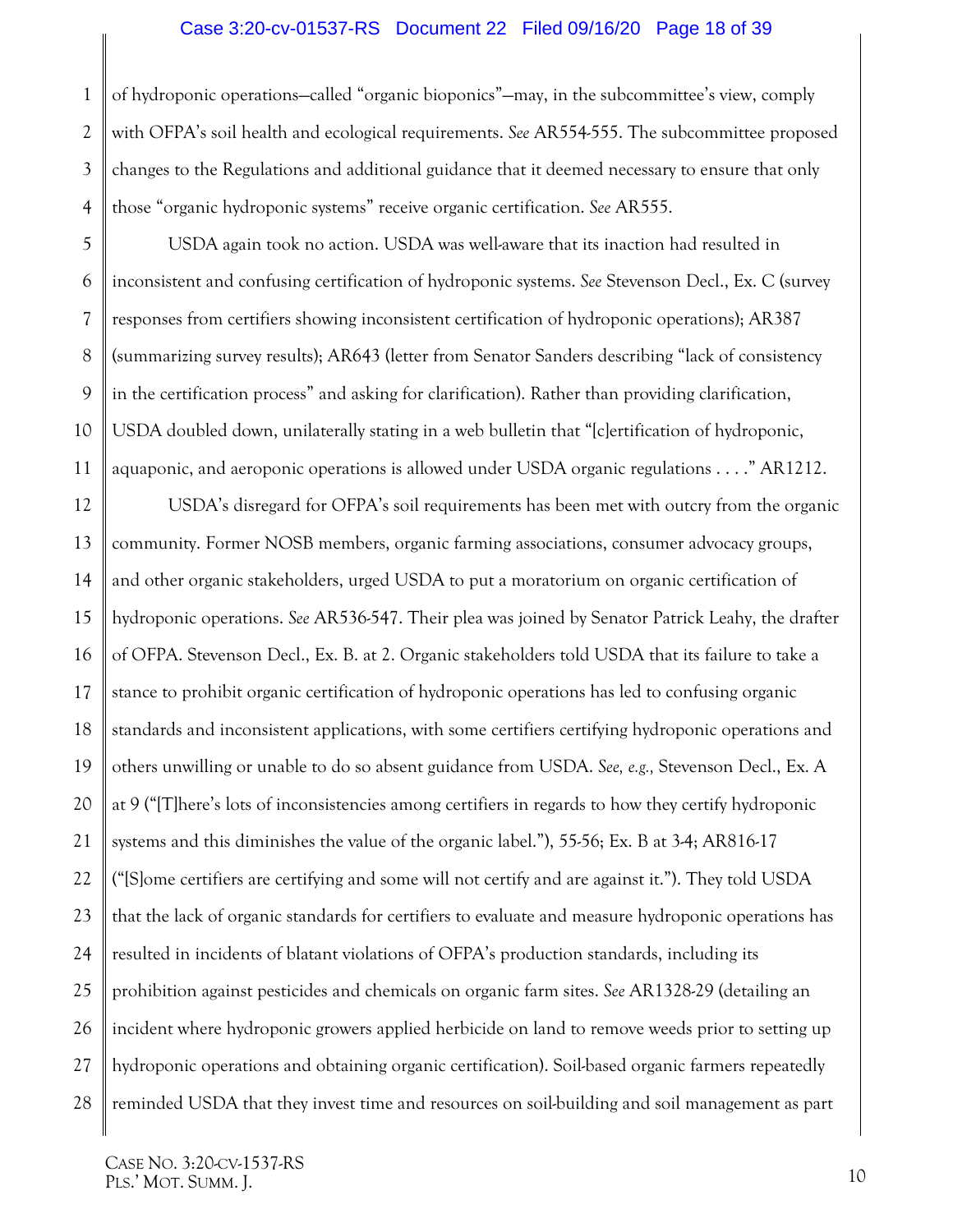#### Case 3:20-cv-01537-RS Document 22 Filed 09/16/20 Page 19 of 39

1 2 3 4 of their organic certification, practices not required nor conducted by hydroponic operators. *See, e.g.,* Ex. A at 42; *id*. at 50 (detailing practices for soil-based farming that are not required for hydroponic operations); *id.* at 67 (describing soil management practices that are audited by a certifier); *id*. at 4-5 (same).

5 6 7 8 9 The NOSB also stressed the need for agency action. In a 2016 Resolution, the NOSB stated that "it is the will of the majority of the current members of the NOSB to prohibit hydroponic systems that have an entirely water-based substrate." *See* AR645; *see also* AR917-945 (2017 NOSB proposal defining different types of hydroponic and soil-less production systems and recommending changes to regulations based on their differences).

10 11 12 Yet, despite continued pressure from the organic community and follow-up calls from the NOSB demanding that USDA reverse its position that all hydroponic operations are eligible for organic certification, USDA still refused to act.

13

#### <span id="page-18-0"></span>**III. THE RULEMAKING PETITION.**

14 15 16 17 18 19 20 21 22 23 24 25 26 27 28 Faced with USDA's near decade-long disregard of the clear recommendations of the NOSB, the opinions of the Hydroponic Task Force, and the repeated pleas from the organic community at large, on January 16, 2019, Plaintiff Center for Food Safety submitted a rulemaking petition to USDA. The Petition highlighted the historical importance of soil in organic production and emphasized the express language in OFPA and its implementing regulations that plainly require organic production practices to foster soil fertility through management of the soil. AR5, 7, 9-10. Petitioners explained that organic certification of hydroponic operations is not permissible under OFPA. First, hydroponic operations cannot be certified organic because they do not accomplish OFPA's statutory mandate to foster soil fertility and improve the organic matter content of the soil. AR11-12. Second, hydroponic operations violate OFPA's mandatory requirement of consistency in organic production because hydroponic operations fail to adhere to OFPA's soil fertility requirements. AR20. Third, hydroponic operations violate OFPA's implementing regulations requiring improvement of soil quality, management of soil fertility, use of crop rotation practices, conservation of biodiversity, use of other soil management practices, and use of soil samples to measure compliance with OFPA. AR12-13.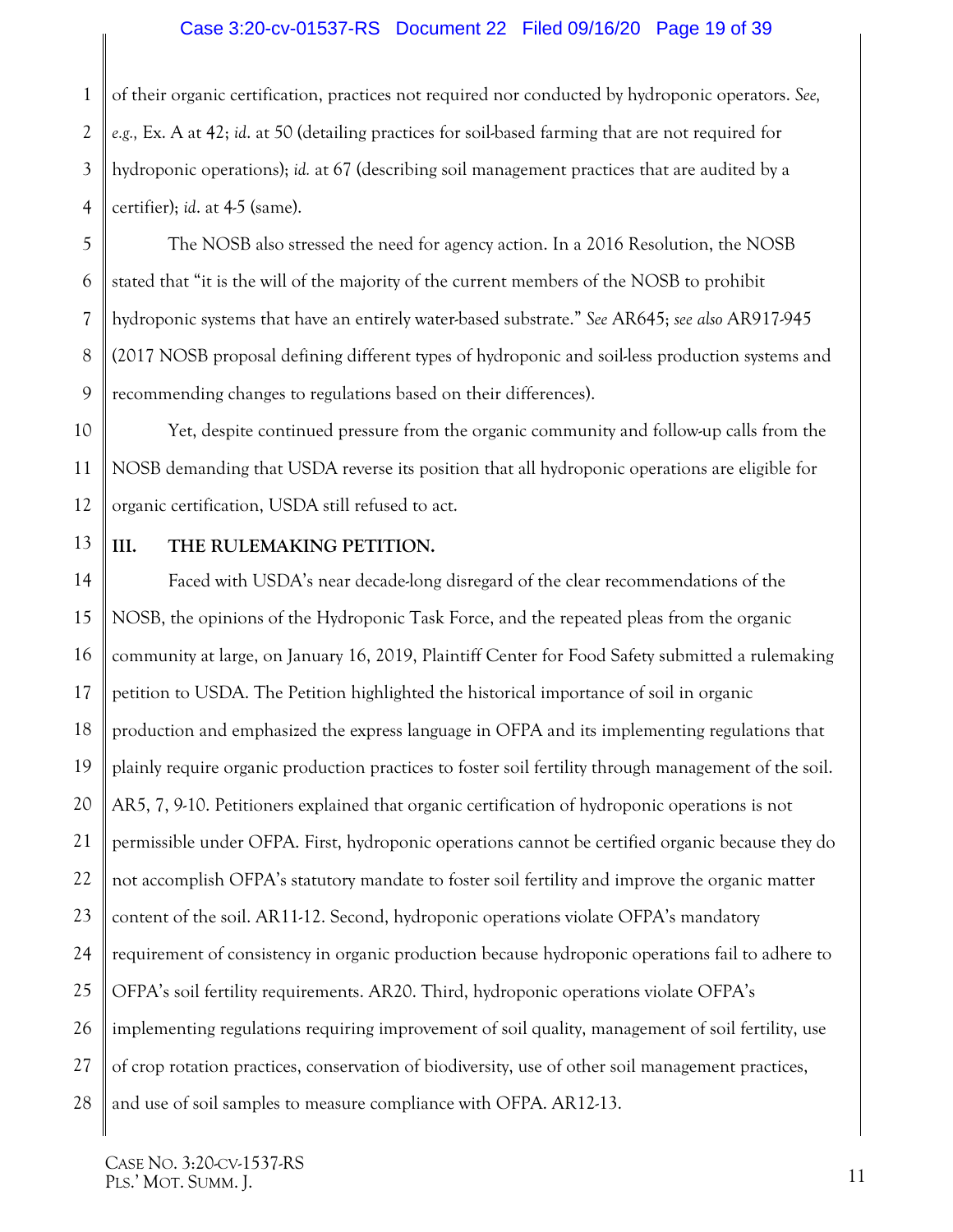1 2 3 4 5 6 7 The Petition requested that USDA conduct rulemaking to prohibit certification of hydroponic agricultural production. AR1-23. The Petition asked USDA to revoke existing organic certifications previously issued to hydroponic operations, and requested that USDA ensure that ecologically-integrated organic production practices are required for all organic certification, as defined by OFPA and its regulations. AR5. The Petition was endorsed by thirteen other organic stakeholders that included organic farmers, retailers, certifiers, and public interest and consumer interest groups. AR22-23.

8

9

10

11

17

18

19

20

21

22

23

28

### <span id="page-19-0"></span>**IV. USDA'S PETITION DENIAL.**

By way of a letter dated June 6, 2019, USDA denied the Petition. *See* Petition Denial (AR1375-1378). USDA issued the Petition Denial without any prior notice or opportunity for public comment.

12 13 14 15 16 The four-page Petition Denial acknowledged that "[o]rganic hydroponic systems have been controversial," AR1375, and that the NOSB had recommended that USDA prohibit organic certification of hydroponic operations. *Id.* at 1375-76. USDA also agreed that OFPA requires organic crop producers to engage in various soil-based production practices to build soil fertility, achieve ecological balance, and conserve resources and biodiversity. *Id.* at 1376-77.

For the very first time, USDA addressed the applicability of OFPA's soil-centered statutory and regulatory provisions to hydroponic operations. Even though this very question had been before the USDA for more than a decade, USDA stated for the first time in the Petition Denial that, in its view, OFPA's requirements that organic producers improve soil fertility and engage in specific soil management practices "are applicable to production systems that *do* use soil." AR1377 (emphasis in original). Prior to the Petition Denial, USDA had never publicly stated its position that hydroponic operations are completely exempt from OFPA's soil management requirements.

24 25 26 27 USDA also "reaffirm[ed] the need for all organic operations, including hydroponic operations, to demonstrate compliance with the USDA regulations . . . includ[ing] requiring production systems to maintain or improve the natural resources of the operation," and cited to hydroponic systems' general environmental benefits to summarily conclude—without any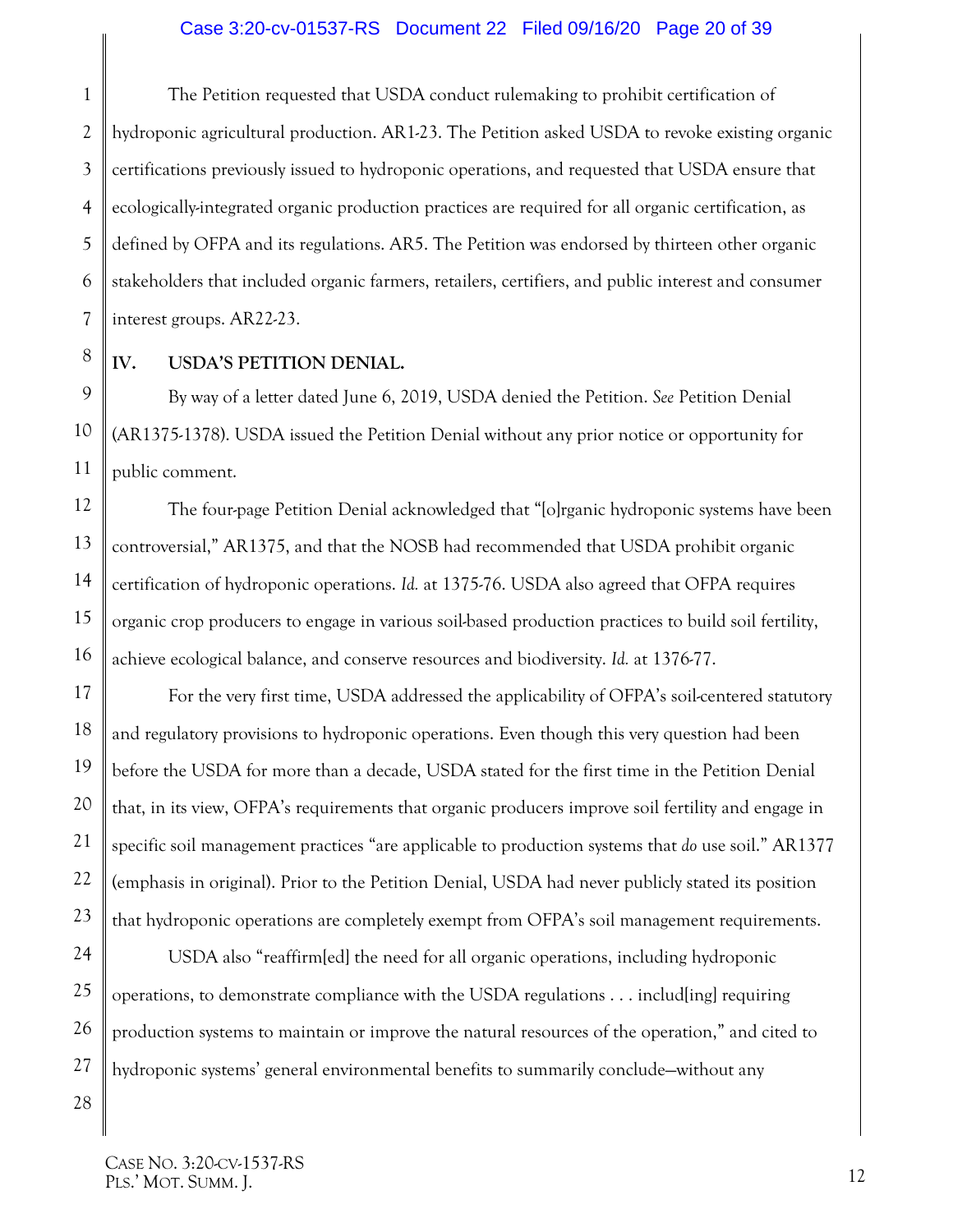1 2 explanation or elaboration—that hydroponic operations can satisfy OFPA's regulations concerning natural resources, ecological balance, and biodiversity. AR1377.

In the Petition Denial, USDA insisted that hydroponic operations may be certified organic "if done in compliance with OFPA and the USDA organic regulations," AR1376, but entirely failed to explain how or what measures certifiers must apply to ensure compliance. USDA refused the Petition's requests that USDA engage in rulemaking to prohibit organic certification of hydroponic operations, and revoke existing certifications for hydroponic operations. AR1375-78.

#### <span id="page-20-8"></span><span id="page-20-5"></span><span id="page-20-3"></span><span id="page-20-2"></span><span id="page-20-1"></span>**STANDARD OF REVIEW**

<span id="page-20-0"></span>Summary judgment is appropriate if no genuine issue of material fact exists and the moving party is entitled to judgment as a matter of law. Fed. R. Civ. P. 56(c); *Celotex Corp. v. Catrett*, 477 U.S. 317, 322-23 (1986). An issue is "material" if its resolution could affect the outcome of the action. *Anderson v. Liberty Lobby, Inc.*, 477 U.S. 242, 248 (1986).

<span id="page-20-6"></span>The APA provides interested citizens with the right to petition federal agencies such as the USDA. *See* 5 U.S.C. § 553(e). The APA requires agencies to respond to rulemaking petitions "within a reasonable time." *Id.* § 555(b).

The APA also grants "persons suffering legal wrong because of agency action, or adversely affected or aggrieved by agency action" the right to "judicial review." *Id.* § 702. USDA's Petition Denial is a final agency action reviewable under the APA. *See Weight Watchers Int'l. v. Fed. Trade Comm'n*, 47 F.3d 990, 992 (9th Cir. 1995) (citing cases holding agencies' denials of rulemaking petitions reviewable final agency actions under the APA); *Massachusetts v. EPA*, 415 F.3d 50, 53-54 (D.C. Cir. 2005) (EPA's denial of rulemaking petition was final agency action).

<span id="page-20-7"></span>Under the APA, a reviewing court "shall . . . hold unlawful and set aside agency actions, findings, and conclusions found to be—(A) arbitrary, capricious, an abuse of discretion, or otherwise not in accordance with the law." 5 U.S.C. § 706(2)(A). In reviewing claims brought under the APA, a court evaluates whether the agency "examine[d] the relevant data and articulate[d] a satisfactory explanation for its action including a rational connection between the facts found and the choice made." *Motor Vehicle Mfrs. Ass'n of U.S. v. State Farm Mut. Auto. Ins. Co.*, 463 U.S. 29, 43 (1983) (internal quotation marks omitted). An action is arbitrary and capricious if

3

<span id="page-20-4"></span>CASE NO. 3:20-CV-1537-RS PLS.' MOT. SUMM. J.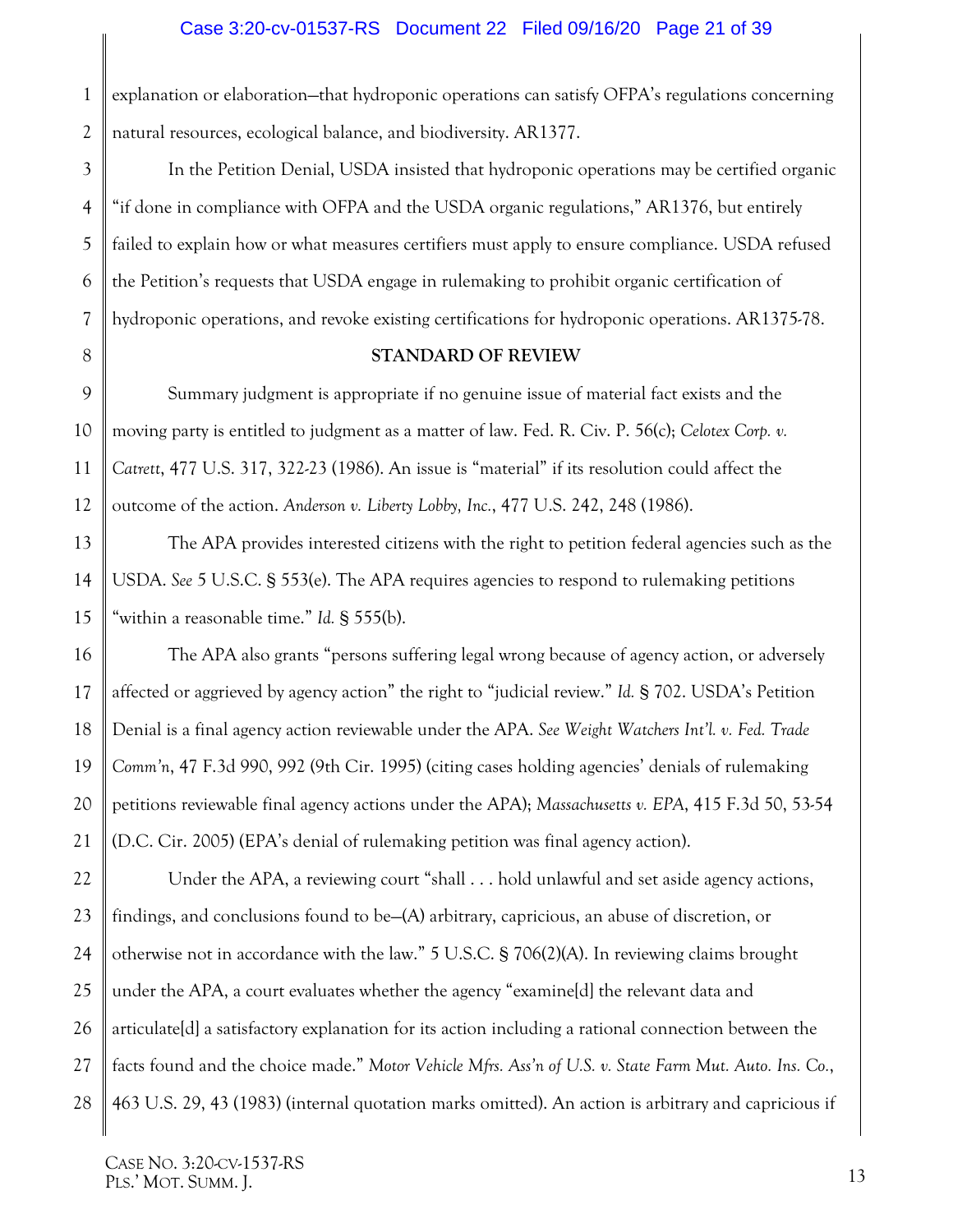#### <span id="page-21-6"></span><span id="page-21-5"></span>Case 3:20-cv-01537-RS Document 22 Filed 09/16/20 Page 22 of 39

1 2 3 4 the agency "has relied on factors which Congress has not intended it to consider, entirely failed to consider an important aspect of the problem, offered an explanation for its decision that runs counter to the evidence before the agency, or is so implausible that it could not be ascribed to a difference in view or the product of agency expertise." *Id.*

5 6 7 8 9 10 11 12 13 14 15 16 17 18 19 20 The APA also directs courts to "interpret . . . statutory provisions, and determine the meaning or applicability of an agency action," 5 U.S.C. § 706, and "hold unlawful and set aside agency action, findings, and conclusions" that are "in excess of statutory jurisdiction, authority, or limitations, or short of statutory right." *Id.* § 706(2)(C). Judicial review should be "searching and careful," and a court "must not rubber-stamp administrative decisions that . . . [are] inconsistent with a statutory mandate or that frustrate the congressional policy underlying a statute." *Bureau of Alcohol, Tobacco & Firearms v. Fed. Labor Relations Auth.*, 464 U.S. 89, 97 (1983) (internal quotation marks omitted). A court reviews an agency's interpretation of a statute it administers under the framework set forth in *Chevron U.S.A., Inc. v. Natural Resources Defense Council*, 467 U.S. 837, 842- 43 (1984). A court will invalidate an agency's interpretation that is contrary to the clear intent of Congress. *Id.* A court discerns congressional intent by reviewing the plain language of the statute while "exhaust [ing] all the 'traditional tools' of construction," including "text, structure, history, and purpose." *Kisor v. Wilkie*, 139 S. Ct. 2400, 2415 (2019) (quoting *Chevron*, 467 U.S. at 843 n.9); *FDA v. Brown & Williamson Tobacco Corp.*, 529 U.S. 120, 133 (2000). Similarly, a court must take into account "the text, structure, history, and purpose of [the] regulation" in reviewing an agency's interpretation of its regulations. *Kisor*, 139 S. Ct. at 2413.

#### <span id="page-21-4"></span><span id="page-21-3"></span><span id="page-21-0"></span>21

#### <span id="page-21-2"></span><span id="page-21-1"></span>**ARGUMENT**

22 23 24 25 26 27 28 As discussed below, USDA's Petition Denial violated OFPA and the APA. First, USDA's exemption of hydroponic operations from OFPA's soil-based statutory and regulatory commands is contradicted by the plain meaning of OFPA and its Regulations. Second, USDA's conclusion that hydroponic operations' generalized benefits satisfy OFPA's specific natural resource and biodiversity conservation requirements is contrary to the Regulation and the Agency's own interpretation, and is contradicted by the Record. Third, USDA's Petition Denial and the double standards therein have resulted in inconsistent organic standards, in violation of OFPA.

CASE NO. 3:20-CV-1537-RS PLS.' MOT. SUMM. J.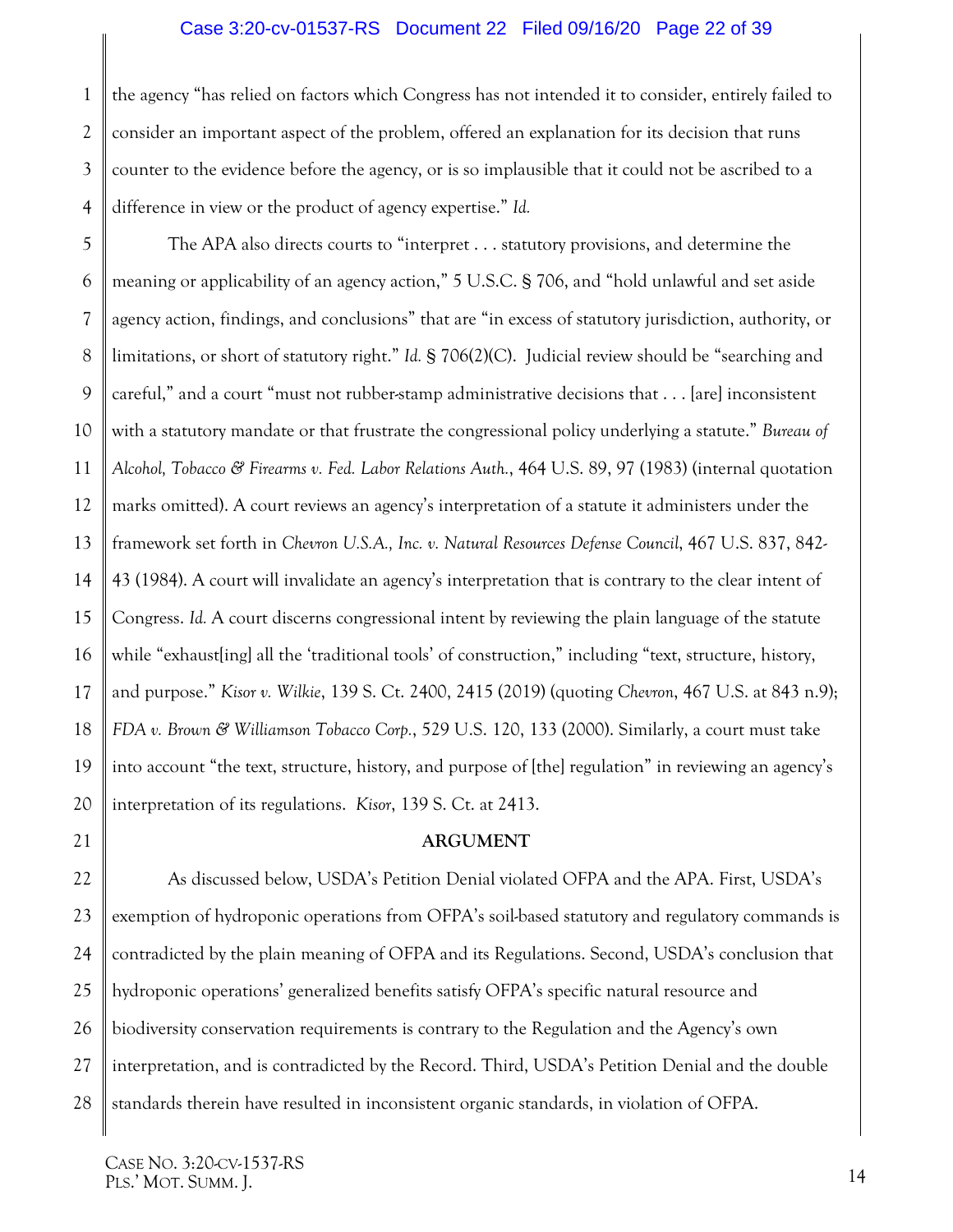# 1

2

3

4

5

6

7

8

9

10

11

12

13

14

15

16

17

18

## <span id="page-22-0"></span>**I. USDA'S PETITION DENIAL VIOLATES OFPA'S STATUTORY MANDATE THAT ORGANIC CROP PRODUCERS FOSTER SOIL FERTILITY.**

<span id="page-22-2"></span>In the Petition Denial, USDA acknowledged that OFPA "impose[s] certain requirements to maintain or improve soil quality or engage in crop rotation and similar practices," but disregarded them as allegedly inapplicable to soil-less production systems. AR1376-77. USDA is wrong. OFPA's relevant statutory provisions, its overall scheme, and its legislative history establish that Congress intended that *all* organic crop production "shall foster soil fertility." *Altera Corp. & Subsidiaries v. Comm'r of Internal Revenue*, 926 F.3d 1061, 1075 (9th Cir. 2019) ("We start with the plain statutory text and, 'when deciding whether the language is plain, we must read the words 'in their context and with a view to their place in the overall statutory scheme.'") (quoting *King v. Burwell*, 135 S. Ct. 2480, 2489 (2015)). USDA's decision to exempt hydroponic systems from OFPA's soil fertility mandate is impermissible and must be rejected. *Chevron*, 467 U.S. at 842 ("If the intent of Congress is clear, that is the end of the matter; for the court . . . must give effect to the unambiguously expressed intent of Congress.").

<span id="page-22-1"></span>

### <span id="page-22-3"></span>**A. USDA's Exemption for Hydroponic Systems Is Contrary to the Plain Language of OFPA's Statutory Provisions Concerning Organic Crop Production.**

USDA's interpretation that hydroponic production systems and other soil-less production systems are exempt from OFPA's statutory requirement that organic crop productions foster soil fertility is contrary to the statute's plain language.

<span id="page-22-5"></span><span id="page-22-4"></span>19 20 21 22 23 24 25 26 27 28 First, it is a fundamental canon of statutory interpretation that the plain meaning of a statute must be based on "consideration of 'the entire text, in view of its structure' and 'logical relation of its many parts.'" *Mont v. United States*, 139 S. Ct. 1826, 1833-34 (2019) (quoting A. Scalia & B. Garner, *Reading Law* 167 (1st ed. 2012)). Under OFPA, in order "[t]o be sold or labeled as an organically produced agricultural product . . . , an agricultural product *shall* . . . be produced and handled in compliance with an organic plan agreed to by the producer and handler of such product and the certifying agent." 7 U.S.C. § 6504(3). Section 6513 of OFPA spells out the details of organic plans. The first provision of OFPA's statutory section concerning requirements for organic crop production, entitled "Soil Fertility," states: "[an] organic plan *shall* contain provisions designed to foster soil fertility, primarily through the management of the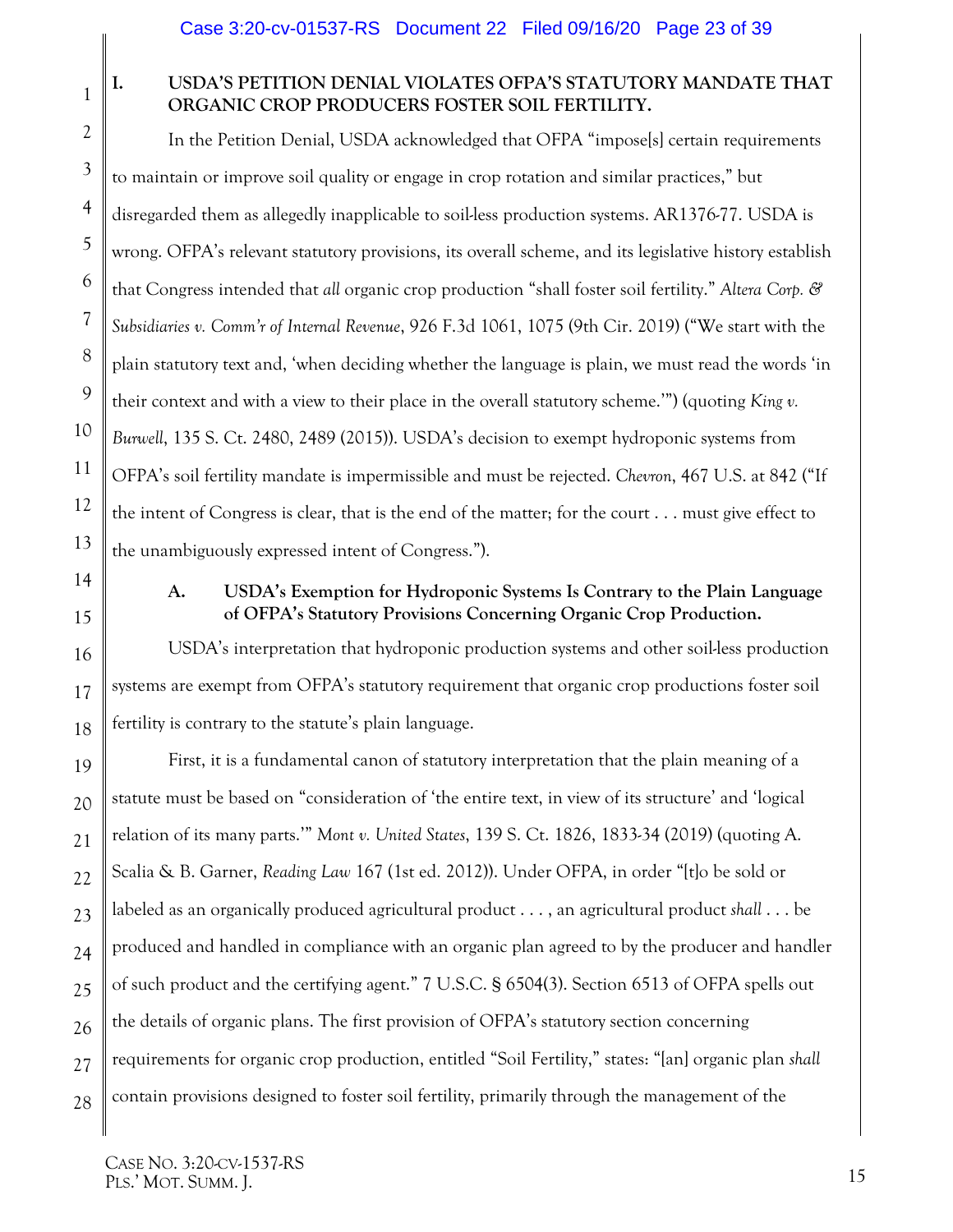#### <span id="page-23-0"></span>Case 3:20-cv-01537-RS Document 22 Filed 09/16/20 Page 24 of 39

<span id="page-23-1"></span>1 2 3 4 5 6 organic content of the soil through proper tillage, crop rotation and manuring." *Id.* § 6513(b)(1) (emphasis added). That Congress used "shall" shows that the requirement is mandatory. *See Kingdomware Techs., Inc. v. United States*, 136 S. Ct. 1969, 1977 (2016) ("[T]he word 'shall' usually connotes a requirement."); *Brower v. Evans*, 257 F.3d 1058, 1067 n.10 (9th Cir. 2001); ("'Shall' means shall.") (quoting *Ctr. for Biological Diversity v. Norton*, 254 F.3d 833, 837–38 (9th Cir. 2001)).

<span id="page-23-3"></span><span id="page-23-2"></span>7 8 9 10 11 12 13 14 15 16 Second, under the "ordinary-meaning" canon of interpretation, absent specific definitions, words in a statute must be interpreted using "their ordinary, contemporary, common meaning." *Perrin v. United States,* 444 U.S. 37, 42 (1979); *see generally* A. Scalia & B. Garner, *supra*, at 69-77. Neither "foster" nor "soil fertility" is defined in OFPA; thus their meaning is supplied by the ordinary usage of the words, which can be based on dictionary definitions. *United States v. Carter*, 421 F.3d 909, 911 (9th Cir. 2005) ("[W]e follow the common practice of consulting dictionary definitions to clarify [words'] ordinary meaning . . . ."). The Merriam-Webster Dictionary defines "foster" as "to promote the growth or development of."<sup>[7](#page-23-7)</sup> "Soil" is "firm land," or in the agricultural context, "the upper layer of earth that may be dug or plowed in which plants grow."[8](#page-23-8) And "fertility" is "the quality or state of being fertile."<sup>[9](#page-23-9)</sup>

17 18 19 20 21 22 23 Thus, for crop production, in order to be certified organic, OFPA requires that the organic crop producer *must* include in his or her organic plan for certification, management practices to promote the growth and development of fertile soil. And OFPA requires that the organic crop producer achieve this development "primarily through the management of the organic content of the soil through proper tillage, crop rotation and manuring." 7 U.S.C. § 6513(b)(1). Organic crop producers must document these management practices in their oganic plans in order to obtain organic certification. *Id.* § 6513 (a) (certifers "shall determine if such plans meet[] the requirements

<span id="page-23-7"></span><span id="page-23-5"></span><sup>25</sup> 7 *Foster*, *Merriam-Webster.com*, https://www.merriam-webster.com/dictionary/foster (last visited Sept. 15, 2020).

<span id="page-23-8"></span><span id="page-23-6"></span><sup>26</sup> 27 <sup>8</sup> *Soil, Merriam-Webster.com*, https://www.merriam-webster.com/dictionary/soil (last visited Sept. 15, 2020).

<span id="page-23-9"></span><span id="page-23-4"></span><sup>28</sup> <sup>9</sup> *Fertility*, *Merriam-Webster.com*, https://www.merriam-webster.com/dictionary/fertility (last visited Sept. 15, 2020).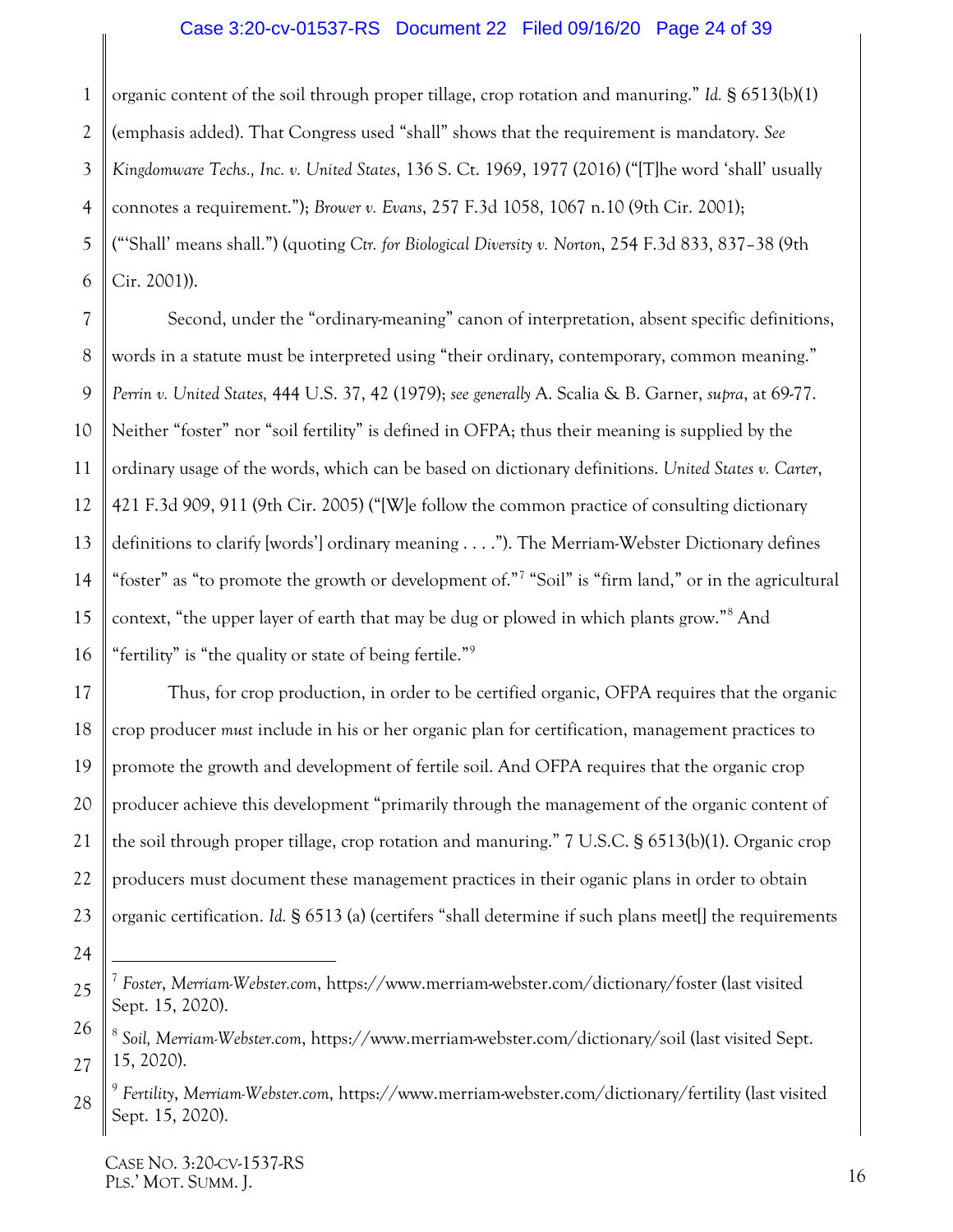1 2 of the programs."); *id.* § 6504(3) (compliance with an organic plan required for something "[t]o be sold or labeled as an organically produced agricultural product.").

Read as a whole, fostering soil fertility through farming practices that directly work the soil is mandatory for *all* organic crop production, soil-based or not. USDA's interpretation that the provision only applies to soil-based organic crop production is contrary to the plain meaning of 7 U.S.C. § 6513(b)(1). *See United Cook Inlet Drift Ass'n v. Nat'l Marine Fisheries Serv.*, 837 F.3d 1055, 1064 (9th Cir. 2016) (refusing to find agency discretion where the statutory command is "shall").

## <span id="page-24-2"></span><span id="page-24-1"></span><span id="page-24-0"></span>**B. OFPA's Overall Statutory Scheme Demonstrates Congressional Intent That Organic Crop Production Must Foster Soil Fertility.**

As discussed before, OFPA was created in response to differing state certification standards and the need for uniform and consistent standards for organic production. *See supra* 2-4. It is thus no surprise that in drafting OFPA, Congress mandated practices that must be met in order to market and sell one's product under the Organic label. When Congress intended a practice or standard to be discretionary under OFPA, it did so clearly, assigning such standards with a discretionary "may", rather than the mandatory "shall." *See, e.g.,* 7 U.S.C. § 6507 (providing that state organic certification programs "may contain more restrictive requirements" than those under OFPA); AR440 (Hydroponic Task Force report stating "OFPA and the NOP regulatory text did an excellent job of representing this heart of the early certification programs by using the word 'must' or 'shall' (rather than 'may') in the sections regulating soil management.").

Nothing in OFPA supports USDA's distinction between soil-based vs. soil-less production systems. The requirements of organic production plans are set forth under 7 U.S.C. § 6513. That section differentiates amongst organic production plans for organic production and organic handling, and prescribes different standards for four different types of organic products—crops, livestock, mixed crop livestock production, and harvesting of wild crops; it does not differentiate by the type of production systems. *See id.* § 6513 (b) (crop production farm plan), (c) (livestock plan), (d) mixed crop lifestock production, (e) (handling), (f) (management of wild crops). Other statutory sections are similarly divided based on the products produced, rather than by the type of production system. *See, e.g., id.* § 6508 ("Prohibited crop production practices and materials"); *id.*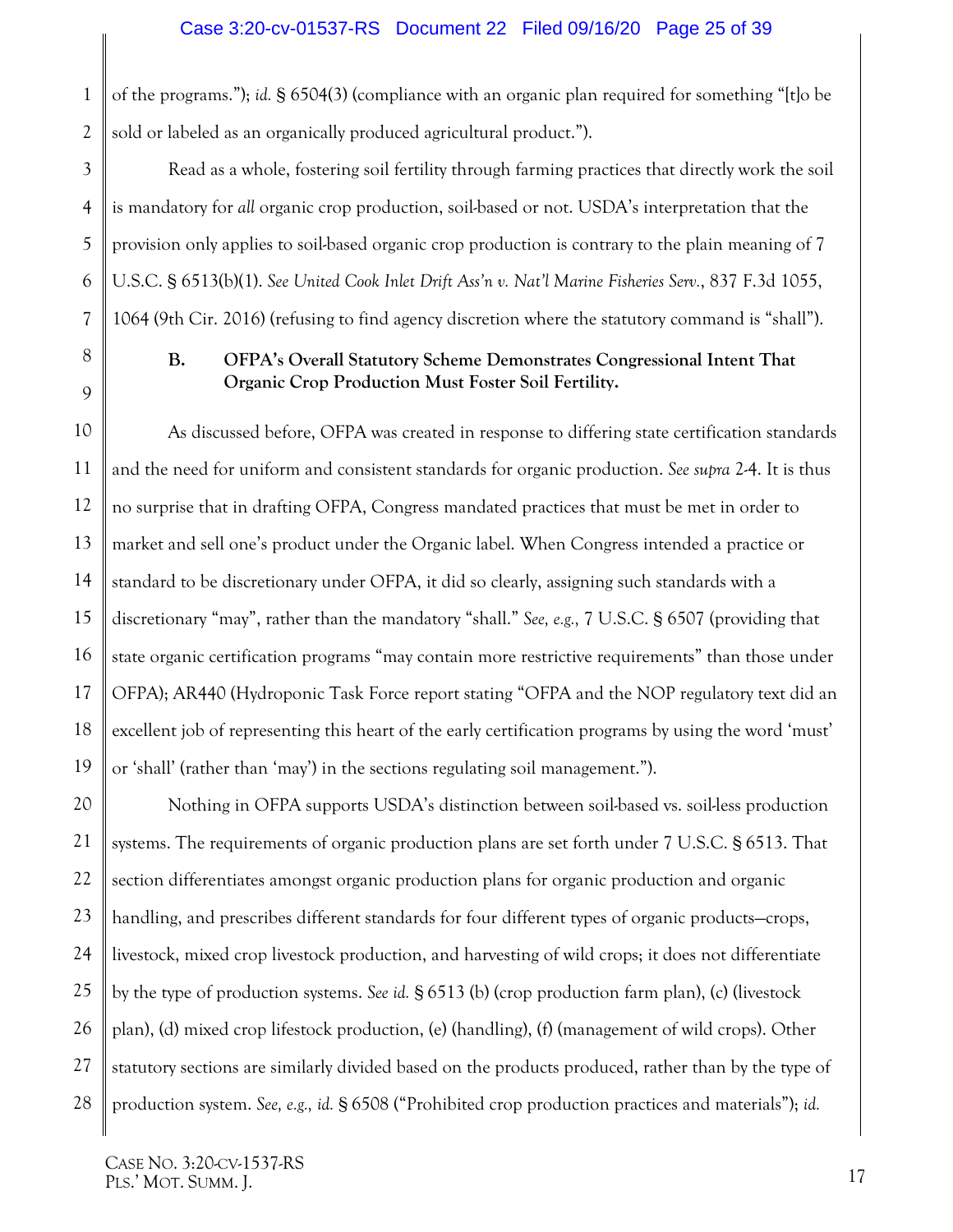1 2 3 § 6509 ("Animal production practices and materials"). There is no support for USDA's view that the soil fertility requirement for organic crop production only applies to production systems that use soil.

4 5 6 9 10 And while Congress did contemplate the possibility of "other production and handling practices" other than those specifically enumerated under OFPA obtaining organic certification, it required that any such practice still must be consistent "with the applicable organic certification program." *Id.* § 6512. ("If a production or handling practice is not prohibited or otherwise restricted under this chapter, such practice shall be permitted unless it is determined that such practice would be inconsistent with the applicable organic certification program."). Hydroponic operations produce crops. The applicable organic certification program, the crop production program and the requirements therein, mandate that organic crop producers foster soil fertility.

<span id="page-25-0"></span>12 13 14 15 16 17 18 19 20 21 22 23 24 25 26 27 28 Nor did Congress grant USDA the discretion to exempt hydroponic or other soil-less systems under OFPA. Congress specified the types and particular instances where exemptions are allowed under OFPA. Subsection 6505(c) exempted particular types of processed foods and only *one* type of producer—small agricultural producers with annual sales of less than \$5,000, from compliance with OFPA's production standards. *See id.* § 6505(c) ("Exemption for Processed Food"), (d) ("Small Farmer Exemption"). Congress narrowly authorized USDA to "provide for reasonable exemptions" from OFPA's production standards for agricultural products produced by certified organic farms that "are subject to a Federal or State emergency pest or disease treatment program," *id.* § 6506(b)(2), and to work with the NOSB to create time-limited exemptions for the use of synthetic and otherwise prohibited substances, *id.* § 6517(c). Congress did not use the word "exempt" or "exemption" in the statutory provision concerning organic plans for organic crop production. Under the canon of statutory construction, *expressio unius est exclusio alterius* (the expression of one thing implies the exclusion of another), the fact that Congress listed narrow and specific exemptions in OFPA, but failed to mention any exemptions from OFPA's requirements for organic crop production plans, demonstrates congressional intent that no such exemptions be allowed. *Chicago v. Envt'l. Def. Fund*, 511 U.S. 328, 338 (1994)) ("[I]t is generally presumed that Congress acts intentionally and purposely when it includes particular language in one section of a

7

8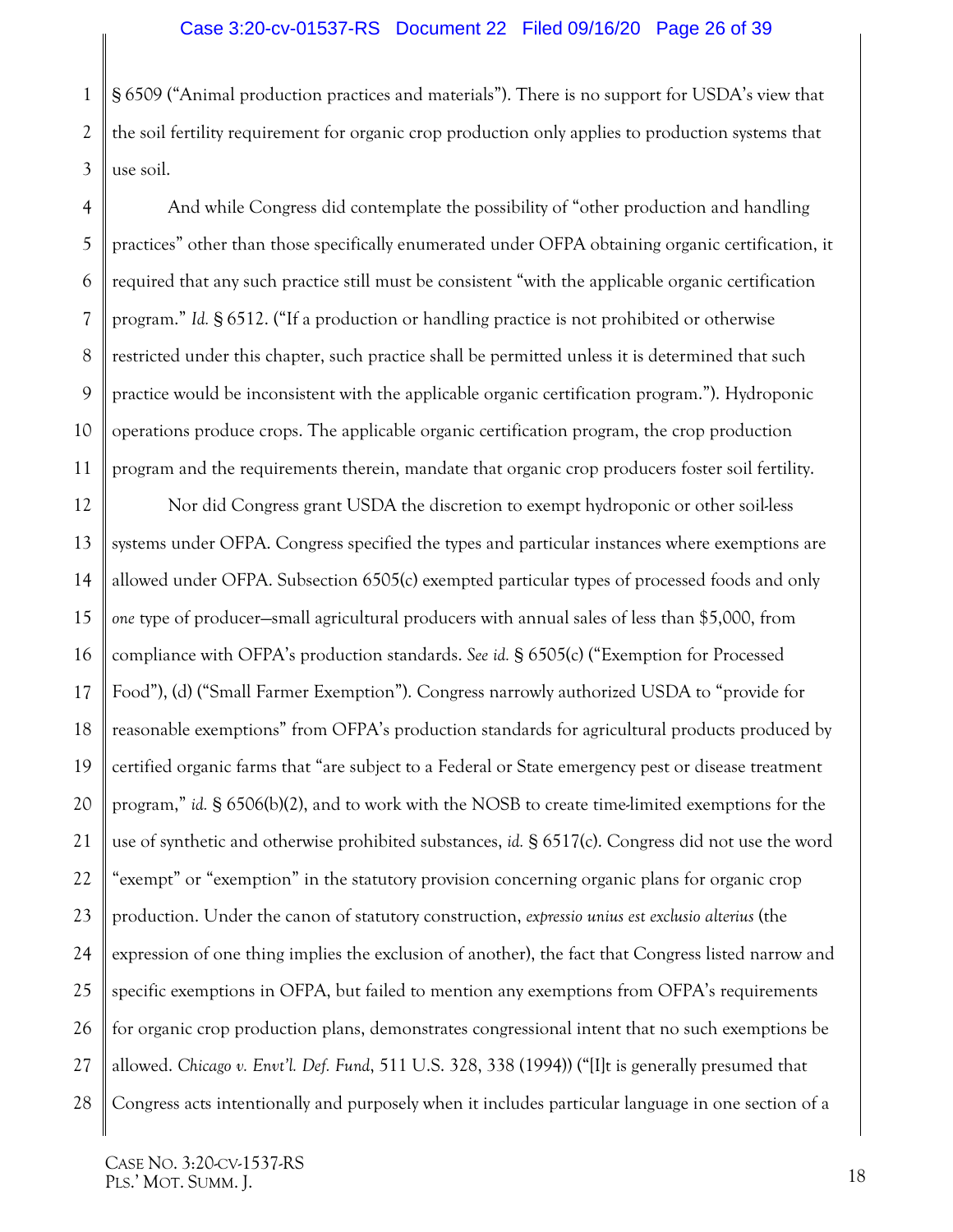1 statute but omits it in another.").

Taken together, nothing in OFPA's statutory scheme supports USDA's interpretation that hydroponic operations are exempt from the soil fertility requirement of organic crop production. *In re Surface Mining Regulation Litig.,* [627 F.2d 1346, 1362 \(D.C. Cir. 1980\)](https://1.next.westlaw.com/Link/Document/FullText?findType=Y&serNum=1980121187&pubNum=0000350&originatingDoc=I81823ccc3dc311e3b48bea39e86d4142&refType=RP&fi=co_pp_sp_350_1362&originationContext=document&transitionType=DocumentItem&contextData=(sc.History*oc.RelatedInfo)#co_pp_sp_350_1362) ("It is [ ] a fundamental principal of statutory construction that 'effect must be given, if possible, to every word, clause and sentence of a statute . . . so that no part will be inoperative or superfluous, void or insignificant."); *Brown & Williamson Tobacco Corp.,* 529 U.S. at 133 (courts should "interpret [a] statute 'as a symmetrical and coherent regulatory scheme,' and 'fit, if possible, all parts into an harmonious whole.'"); *see generally* A. Scalia & B. Garner, *supra*, at 174–183.

10

2

3

<span id="page-26-2"></span>4

5

6

<span id="page-26-1"></span>7

8

<span id="page-26-0"></span>9

11

12

13

14

15

16

18

21

22

**C. The Legislative History Shows That the Soil Fertility Requirement Is Mandatory.**

That building soil fertility is a mandatory component of organic crop production is also consistent with OFPA's purpose and its legislative history. Congress explained that OFPA "has been carefully written to prevent widespread exceptions or 'loopholes' in the organic standards." 1990 U.S.C.C.A.N. 4656 at 4952. Congress emphasized that organic crop production plans "must detail the procedures that the farmers will follow in order to foster soil fertility." 1990 U.S.C.C.A.N. at 4946; *see supra* pp.2-4.

17 19 20 23 24 Senator Leahy, the introducer of OFPA, stated that the purpose of OFPA is to support "farmers who protect the soil and water." AR9.<sup>[10](#page-26-4)</sup> In a 2016 letter to USDA requesting that USDA prohibit organic certification of hydroponic operations, Senator Leahy explained that "[f]armers who have advised me since before I wrote [OFPA] see soil as fundamental to organics." Stevenson Decl., Ex. B at 1. Similarly, members of the organic community that were instrumental in the passage of OFPA repeatedly emphasized that building soil fertility is a mandatory aspect of organic crop production under the statute. *See id.*, Ex. A at 9, 45-46; AR1319; AR673. Indeed, USDA itself had noted, in its 1980 report on organic agriculture, that the basic tenets of organic agriculture

25 26

<span id="page-26-3"></span>https://www.agriculture.senate.gov/imo/media/doc/111\_1027.pdf.

<span id="page-26-4"></span><sup>27</sup> 28 <sup>10</sup> Organic Foods Production Act, The National Organic Law at 20: Sowing Seeds for a Bright Future, S. Hrg. 111-1027, at 5 (Sept. 15, 2010), *available at*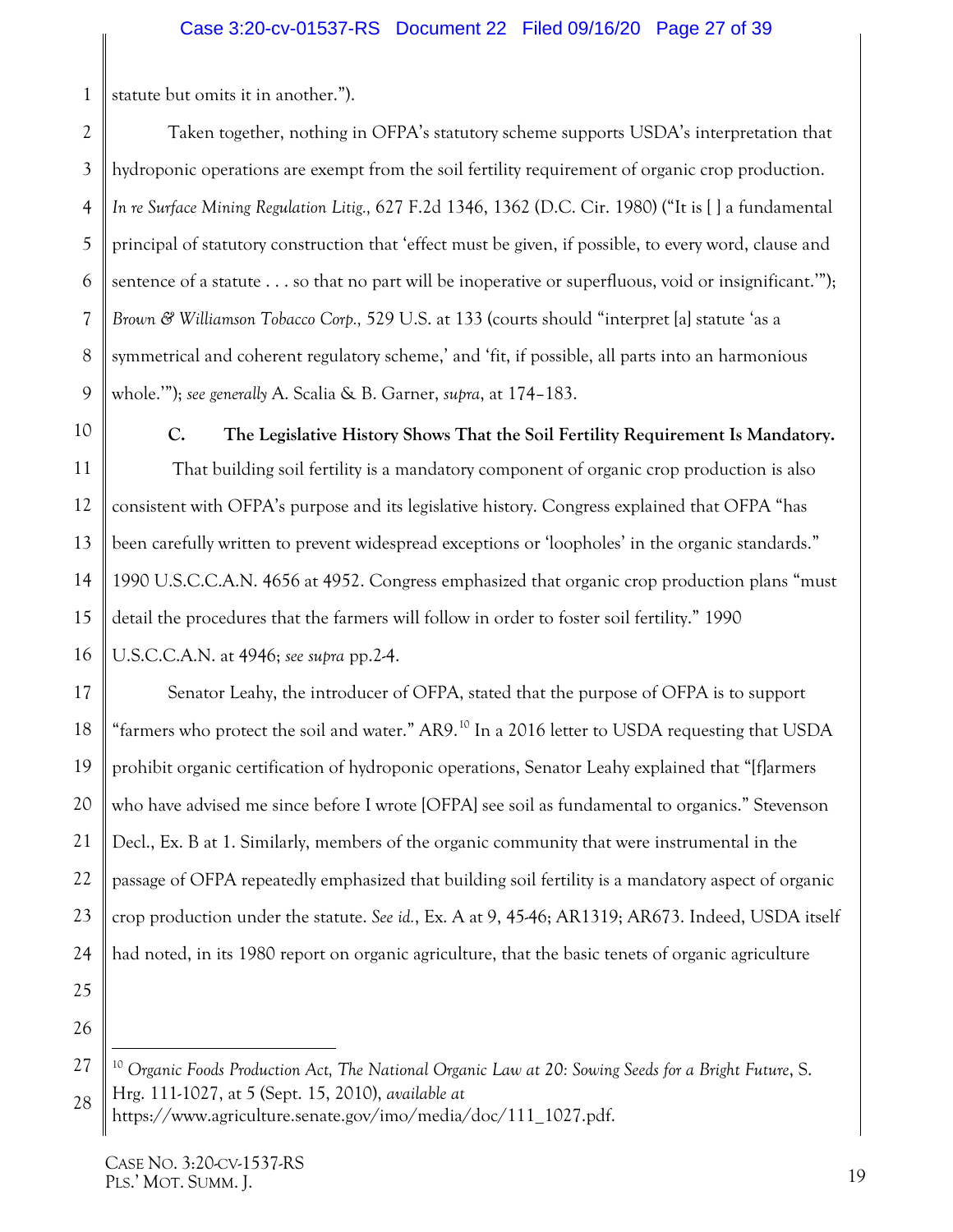1 2 include the firm belief that "[s]oil is the source of life." AR533[11](#page-27-6) ; *see also* AR441-42 ("It is the management of the soil that is at the heart of organic production.").

3 4 5 6 7 8 The Hydroponic Task Force USDA convened to help inform its decision regarding organic certification of hydroponic operations noted that "[t]he basic premise of organic farming was that agricultural soil needs continuous restoration by means of adding manure and/or compost, managing cover crops and crop residue, and adding natural rock powders. The earliest organic certification programs based their standards on this premise." AR440, 452; AR371 (chart showing timeline of organic farming that led to the development of OFPA).

9 10 11 12 13 14 Taken together, the plain language of OFPA's provisions on organic crop production , OFPA's purpose and its overall statutory design, as well as its legislative history, unambiguously require that, in order to obtain organic certification, all crop producers must foster soil fertility through soil management practices. USDA's Petition Denial exempting hydroponic systems from these mandatory requirements is impermissible and must be rejected. *Chevron*, 467 U.S. at 842-43 (Courts must enforce "the unambiguously expressed intent of Congress.").

15

## <span id="page-27-2"></span><span id="page-27-1"></span><span id="page-27-0"></span>**II. USDA'S PETITION DENIAL IS CONTRARY TO THE OFPA REGULATIONS.**

<span id="page-27-3"></span>16 17 18 19 20 21 22 23 As with statutory interpretation, the meaning of a regulation is discerned from its "text, structure, history, and purpose," and is based on applications of traditional rules of construction. *Kisor*, 139 S. Ct. at 2415; *Amazon.com, Inc. v. Comm'r*, 934 F.3d 976, 984 (9th Cir. 2019) ("Regulations are interpreted according to the same rules as statutes, applying traditional rules of construction."). The Supreme Court has instructed that courts should defer to an agency's interpretation only if the regulations are "genuinely ambiguous." *Kisor*, 139 S. Ct. at 2414. OFPA's implementing regulations unambiguously mandate that *all* organic producers must "maintain or improve" soil quality, and require all organic producers to engage in soil

<span id="page-27-4"></span>24 management practices to improve soil health. *See* 7 C.F.R. §§ 205.200, 205.203. USDA admitted

25 that the regulations implementing OFPA "impose certain requirements to maintain or improve

26

<span id="page-27-6"></span><span id="page-27-5"></span>27 11 USDA, *Report on Organic Agriculture* 9 (1980), *available at*

<sup>28</sup> https://pubs.nal.usda.gov/sites/pubs.nal.usda.gov/files/Report%20and%20Recommendations%2 0on%20Organic%20Agriculture\_0.pdf.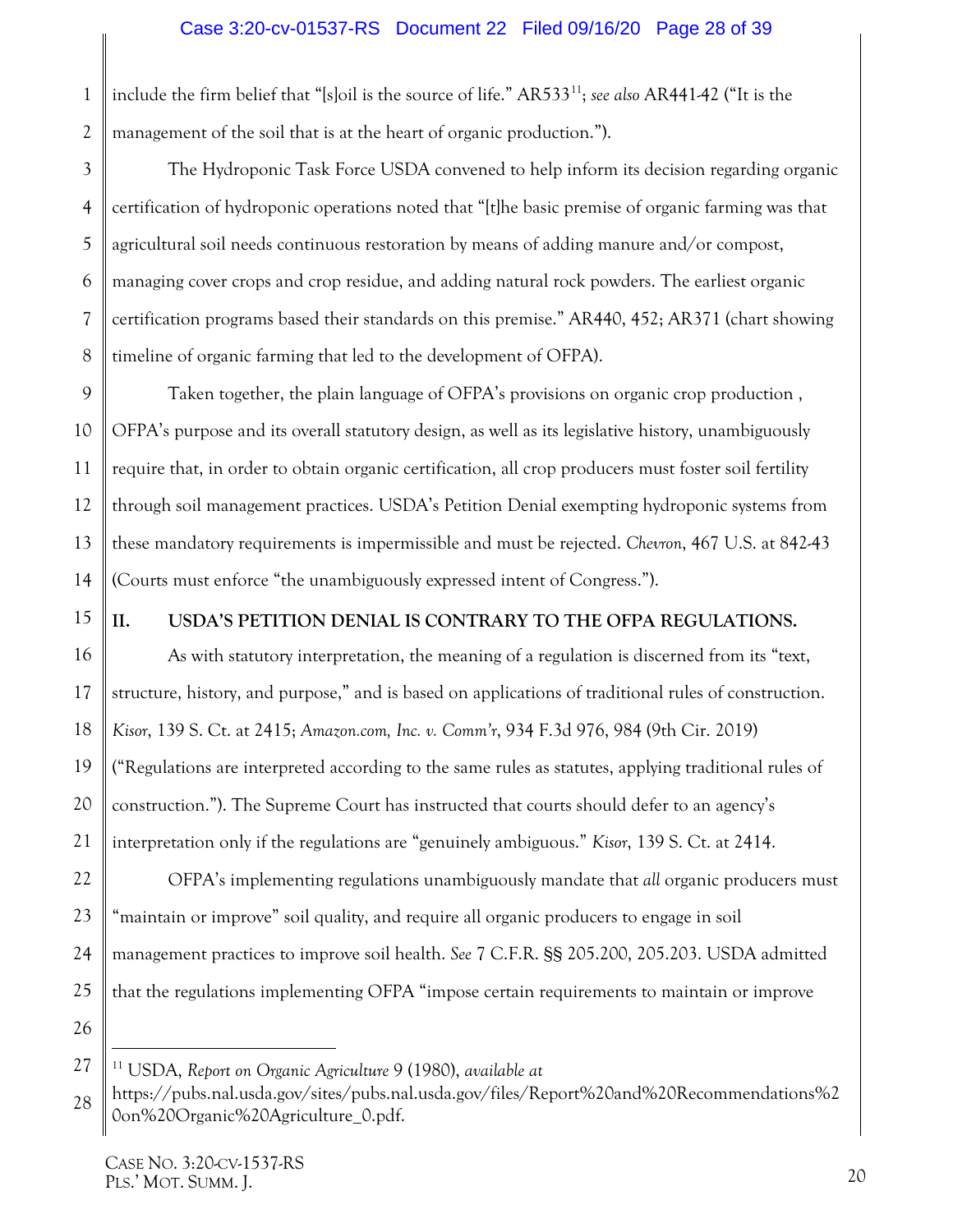#### Case 3:20-cv-01537-RS Document 22 Filed 09/16/20 Page 29 of 39

1 2 soil quality or engage in crop rotation and similar practices," but claimed that those regulations only apply to soil-based production systems. AR1376-77. USDA's interpretation fails.

<span id="page-28-0"></span>3

## **A. Organic Crop Producers "Must" Maintain or Improve Soil Quality.**

4 5 6 7 8 The OFPA Regulations detail production practices producers must meet in order to certify their products as organic. The subsection governing requirements for organic production states that "production practices must maintain or improve the natural resources of the operation, including soil and water quality" in order for a producer to label and sell his or her products under the Organic label. 7 C.F.R. § 205.200. The Regulations detail production practices that meet that command. Specifically, the applicable regulatory provision, entitled "soil fertility and crop nutrient management practice standard," mandates that all organic producers:

(a) . . . *must* select and implement tillage and cultivation practices that maintain or improve the physical, chemical, and biological condition of soil and minimize soil erosion;

(b) . . . *must* manage crop nutrients and soil fertility through rotations, cover crops, and the application of plant and animal materials.

(c) . . . *must* manage plant and animal materials to maintain or improve soil organic matter content in a manner that does not contribute to contamination of crops, soil, or water . . . .

*Id.* § 205.203 (emphases added). Another provision, the "crop rotation practice standard," requires that organic producers "*must* implement a crop rotation" so that producers may "maintain or improve soil organic matter content." *Id.* § 205.205 (emphasis added).

<span id="page-28-3"></span><span id="page-28-2"></span><span id="page-28-1"></span>These regulations leave no room for equivocation: To sell one's produce as organic, one "must" <sup>[12](#page-28-4)</sup> engage in soil fertility and crop management practices that "manage  $\ldots$  soil fertility" and "maintain or improve" soil health and soil organic matter content. *See Carter,* 421 F.3d at 911; *Sec'y of Labor v. Seward Ship's Drydock, Inc.*, 937 F.3d 1301, 1308 (9th Cir. 2019) ("A regulation should be construed to give effect to the natural and plain meaning of its words."); *Safe Air for Everyone v. EPA*, 488 F.3d 1088, 1097 (9th Cir. 2007) ("the plain meaning of a regulation governs.") (quoting *Wards Cove Packing Corp. v. Nat'l Marine Fisheries Serv.,* 307 F.3d 1214, 1219

<span id="page-28-4"></span> <sup>12</sup> "Must, *Merriam-Webster.com*, https://www.merriam-webster.com/dictionary/must (last visited Sept. 15, 2020) (defining "must" as "be commanded or requested to", "be required by law").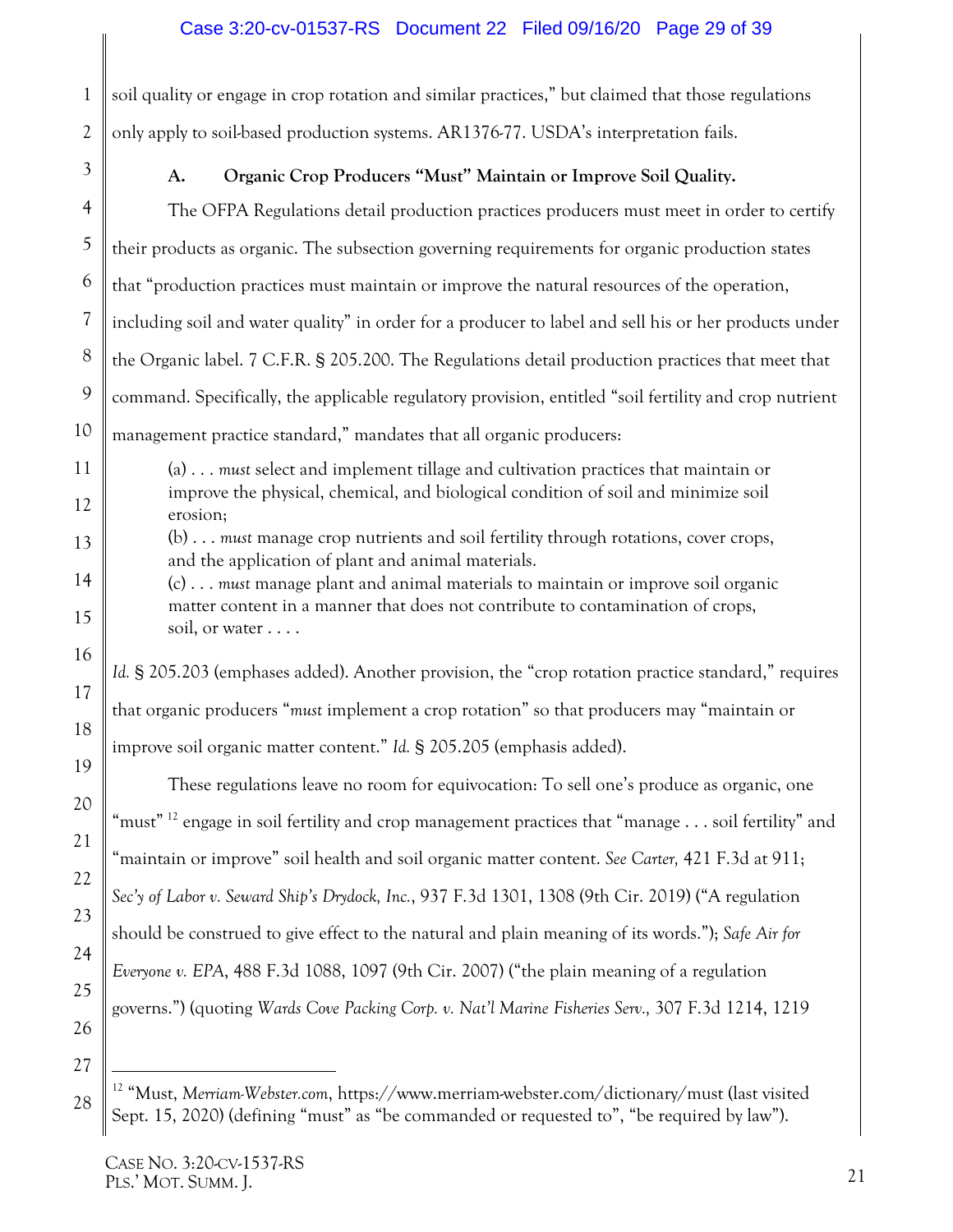<span id="page-29-3"></span>1 2 3 4 5 6 7 (9th Cir. 2002)) (internal quotation marks omitted). Indeed, as the district court in the Eastern District of California noted in a case concerning the meaning of "raw animal manure" in 7 C.F.R. § 205.203(c)(1), under 7 C.F.R. § 205.203(a), "[p]roducers are to manage crop nutrients and soil fertility through rotations, cover crops and plant and animal materials." *Cal. Organic Fertilizers, Inc. v. True Organic Products, Inc.*, No. 1:19-cv-0296 AWI EG, 2019 WL 5422919, at \*6 (E.D. Cal. Oct. 22, 2019). USDA's interpretation that these mandatory regulatory requirements are inapplicable to hydroponic operations is arbitrary and capricious, and contrary to law.

## <span id="page-29-4"></span><span id="page-29-1"></span>**B. The Regulatory Context and History Show That OFPA's Soil Fertility and Crop Rotation Regulations Are Mandatory.**

USDA's statements leading up to the promulgation of the OFPA Regulations also demonstrate that the regulatory provisions apply to all organic producers. In the Federal Register notice accompanying the draft Regulations, USDA explained that "this proposal contains a practice standard for soil fertility and crop nutrient management which describes the tillage practices, sources, and handling restrictions for nutrients, and prohibited activities that a production operation *must comply with.*" AR40 (emphasis added). USDA stressed that "organic production or handling operations must comply with all applicable provisions . . . ." AR50.

<span id="page-29-2"></span>17 18 19 20 21 22 23 24 Nor do the Regulations grant USDA discretion to exempt hydroponic operations from its production requirements. Specifically, Part 205 of the Regulations only authorizes USDA to set up "temporary variances" from its production standards, and only under the following circumstances: "(1) Natural disasters declared by the Secretary; (2) Damage caused by drought, wind, flood, excessive moisture, hail, tornado, earthquake, fire, or other business interruption; and (3) Practices used for the purpose of conducting research or trials . . . in organic production or handling." 7 C.F.R. 205.290(a). Permanent hydroponically produced tomatoes and lettuce, grown in large indoor warehouses year-round and destined for supermarket shelves, do not qualify.

<span id="page-29-5"></span>25 26 27 28 That the Regulations strictly require organic producers to adhere to soil management practices makes perfect sense in light of OFPA's statutory purpose. *See supra* pp. 2-4.USDA itself had explained in the Federal Register notice for the draft Regulations that the requirement that "an organic operation maintain or improve its soil and water quality" set forth in 7 C.F.R.

<span id="page-29-0"></span>8

9

10

11

12

13

14

15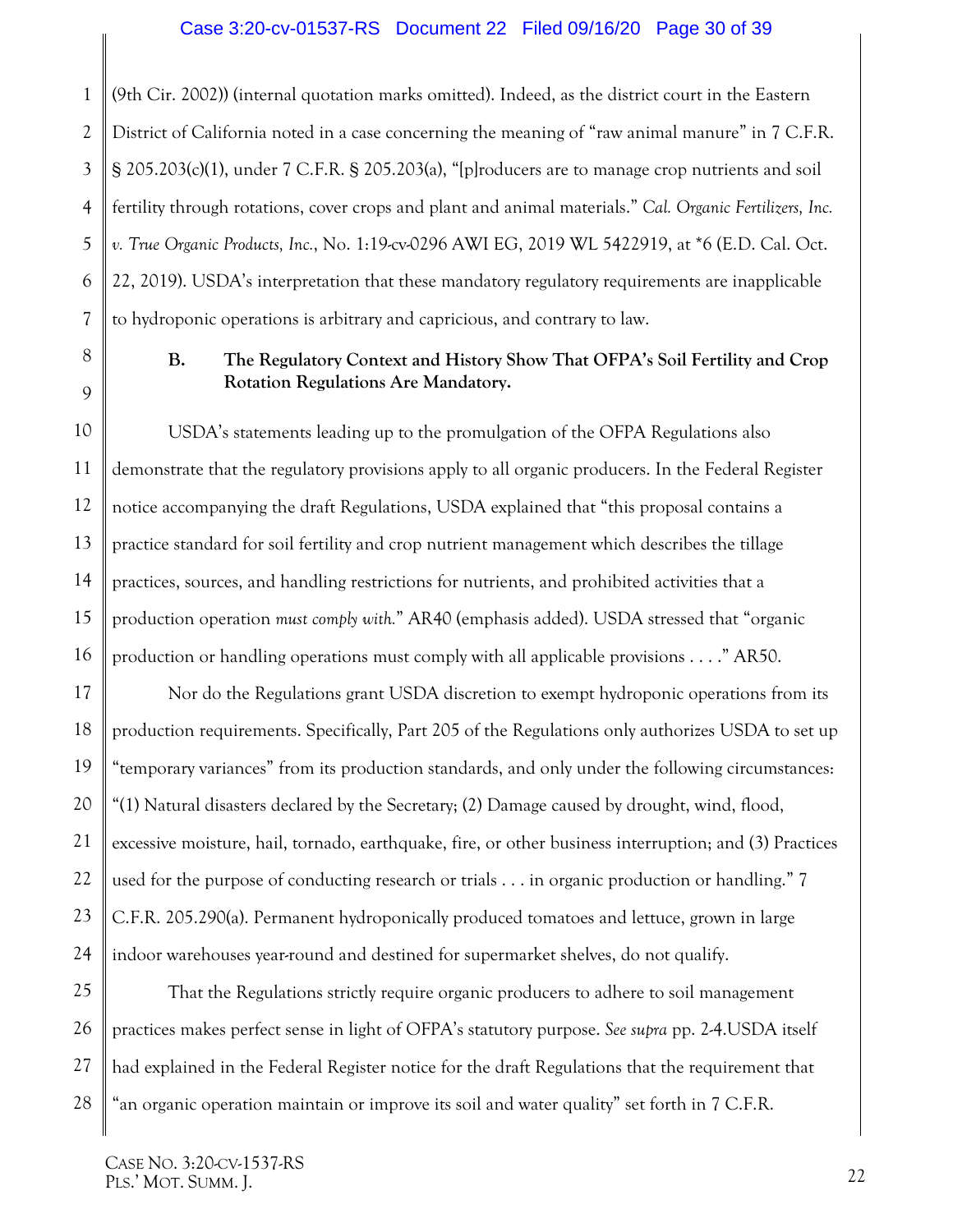#### Case 3:20-cv-01537-RS Document 22 Filed 09/16/20 Page 31 of 39

1 2 3 4 5 6 7 § 205.200 "retains the linkage between production and handling practices and the natural resources of the operation, which is a fundamental tenet of both organic production and OFPA." AR53. USDA stressed that "a producer of an organic crop must manage soil fertility, including tillage and cultivation practices, in a manner that maintains or improves the physical, chemical, and biological condition of the soil and minimizes soil erosion." AR50. USDA's abandonment of its prior recognition that soil fertility is a necessary component of organic crop production is arbitrary and capricious, and contrary to the plain text of the OFPA Regulations.

<span id="page-30-1"></span>8 9 10 11 12 13 In sum, USDA's interpretation that hydroponic operations are exempt from OFPA's soilrelated Regulations is arbitrary and capricious and contrary to law, because USDA's regulations implementing OFPA unequivocally require organic producers to manage soil health by engaging in certain crop production and cultivation practices. *Kisor*, 139 S. Ct. at 2415 ("If uncertainty does not exist, there is no plausible reason for deference. The regulation then just means what it means—and the court must give it effect, as the court would any law.").

#### <span id="page-30-0"></span>14 15 **III. USDA'S DETERMINATION THAT HYDROPONIC OPERATIONS SATISFY OFPA'S ECOLOGICAL AND CONSERVATION REGULATIONS IS ARBITRARY AND CAPRICIOUS.**

Part and parcel with organic farming's objective of building healthy soils is its focus on a farm's ability to maintain ecological balance and promote biodiversity. To that end, the Regulations require all organic operations "to respond to *site-specific* conditions by integrating cultural, biological, and mechanical practices that foster cycling of resources, promote ecological balance, and conserve biodiversity." 7 C.F.R. § 205.2 (definition of "organic operation") (emphasis added). Unlike its treatment of OFPA's statutory and regulatory requirements that require soil fertility, USDA did not try to excuse hydroponic operations from OFPA's resource and conservation requirements. Instead USDA summarily claimed, without any citations nor supporting evidence, that hydroponic operations can meet these requirements because hydroponic operations "can [] preserve natural resources" and "can support biological communities." AR1377. USDA's response is arbitrary and capricious, and contrary to law.

First, USDA's reliance on the general water and land conservation benefits of hydroponic operations ignores that, under the Regulations, organic operations "*must* maintain or improve the

16

17

18

19

<span id="page-30-2"></span>20

21

22

23

24

25

26

27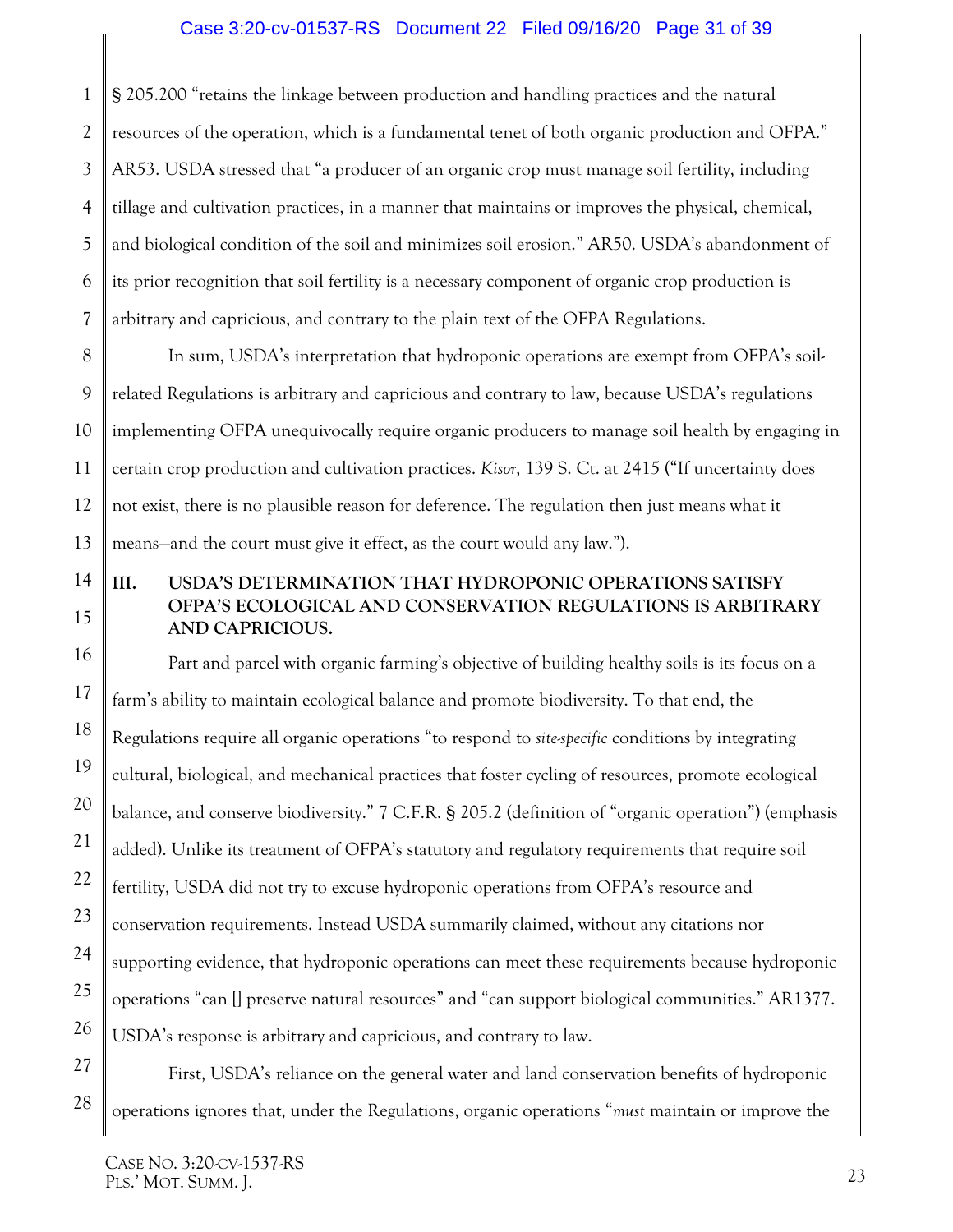#### <span id="page-31-1"></span>Case 3:20-cv-01537-RS Document 22 Filed 09/16/20 Page 32 of 39

<span id="page-31-2"></span>1 2 3 4 5 6 *natural resources of the operation*, including soil and water quality." 7 C.F.R. § 205.200 (emphases added). The Regulations define "natural resources of the operation" as the "physical, hydrological, and biological features *of a production operation*, including soil, water, wetlands, woodlands, and wildlife." *Id.* § 205.2 (emphasis added). Thus to be certified organic, it is not enough for an agricultural operation to achieve general environmental benefits; the operator "must" promote ecological balance and biodiversity to the agricultural site. *See id.*; *id.* § 205.200.

7 8 9 10 11 12 13 14 15 16 USDA's own statements confirm this. In the preamble to the final Regulations, USDA stated that "[c]ompliance with the requirement to conserve biodiversity requires that a producer incorporate practices . . . that are beneficial to biodiversity on his or her operation."[13](#page-31-5) *Cf.* AR50 (USDA explanation of draft Regulations that "[a]ny practice implemented in accordance with [7 C.F.R. part 205] must maintain or improve the natural resources, including soil and water quality, of the operation."). USDA's own guidance on the regulations (NOP 5020)<sup>[14](#page-31-6)</sup> also show that organic operations must demonstrate conservation benefits *to the operation itself*. *See* NOP 5020, at 3 (explaining that, for sites that have both certified and non-certified operations, the natural resource and biodiversity conservation requirements can be met with conservation practices implemented on a portion of the operation "that is not certified but is adjacent to the certified land, if this practice directly benefits the certified land."). USDA's claim that hydroponic operations can have "general" environmental benefits reads out OFPA's requirement that operations engage in practices that *directly benefit* the natural resources and biodiversity on lands they cultivate, and therefore it is unlawful. *Motor Vehicles Mfrs. Ass'n*, 463 U.S. at 43 (action is arbitrary and capricious if agency "relied on factors which Congress has not intended it to consider" or "failed to consider an important aspect of the problem").

<span id="page-31-0"></span>Second, contrary to USDA's bald assertion, the Administrative Record is replete with evidence that commercial hydroponic operations do *not* actually meet OFPA's ecological and

<span id="page-31-4"></span><span id="page-31-3"></span> <sup>13</sup> Nat'l Organic Program, 65 Fed. Reg. 80,563, 80,563 (Dec. 21, 2000).

<span id="page-31-6"></span><span id="page-31-5"></span><sup>27</sup> <sup>14</sup> Nat'l Organic Program, USDA, *NOP 5020, Guidance, Natural Resources and Biodiversity Conservation* (last revised Aug. 31, 2018),

<sup>28</sup> https://www.ams.usda.gov/sites/default/files/media/NOP%205020%20Biodiversity%20Guidanc e%20Rev01%20%28Final%29.pdf.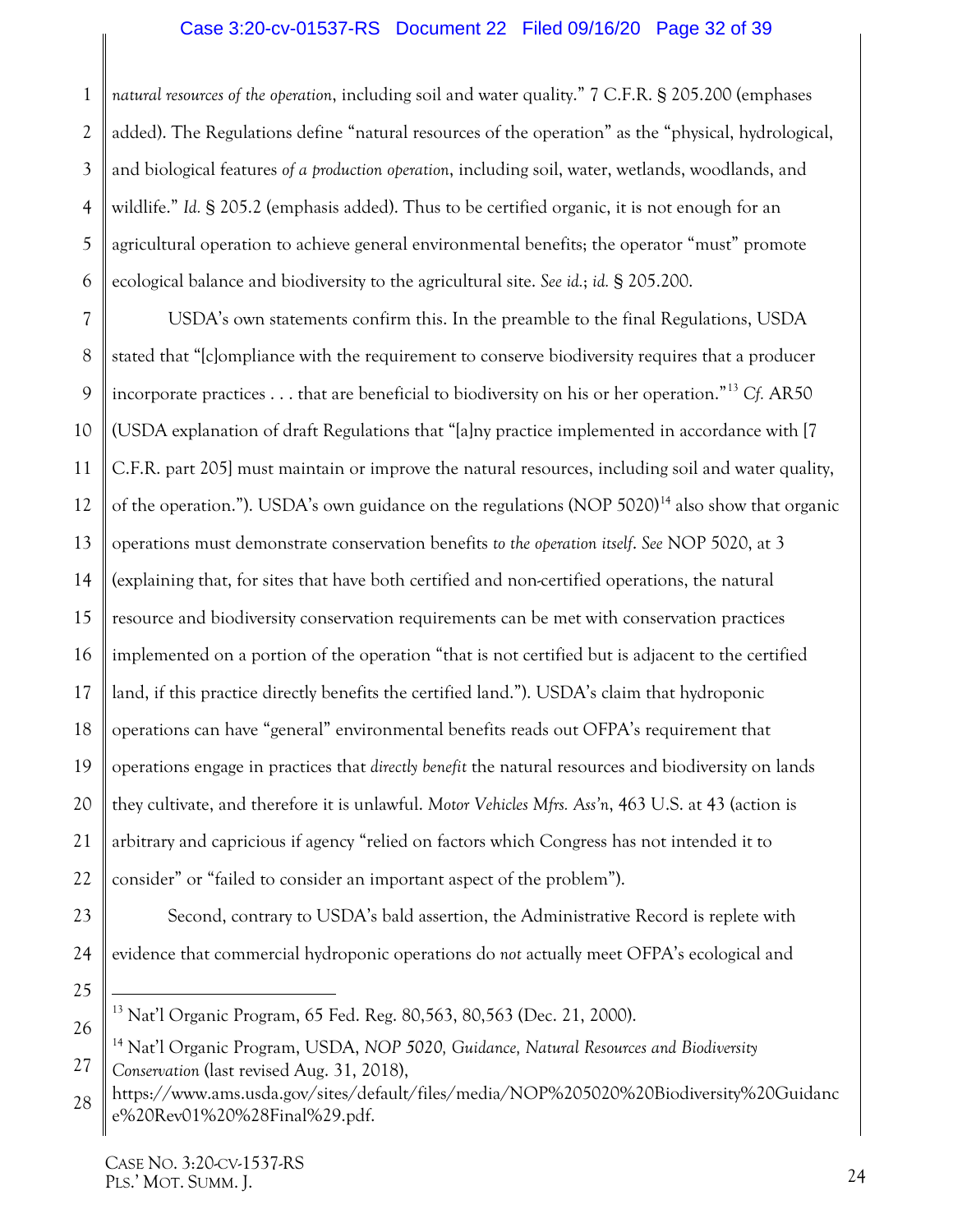#### Case 3:20-cv-01537-RS Document 22 Filed 09/16/20 Page 33 of 39

1 2 3 4 5 6 conservation-based requirements. *See* AR884 ("[Hydroponic operations] are not meeting the biodiversity [requirement.]"); AR908 ("[I]n a closed greenhouse, you are not going to find the biodiversity that you are going to find in an organic field."); AR926 (explaining that "for a number of hydroponic systems, the principle source of fertility" is "import[ed]" from highly soluble sources such as hydrolyzed soybean meal" made in Europe and questioning the environmental costs of using such inputs); Stevenson Decl., Ex. A at 42, 62-63.

7 8 9 10 11 12 13 14 Members of the Hydroponic Task Force that concluded that hydroponic operations fail to meet OFPA's mandates explained that "[hydroponic operations] use unapproved inputs, insufficient carbon and biology in these systems and there's no nutrient cycling." AR395-96. Significantly, the Hydroponic Task Force report recognized that, even soil-less hydroponic systems that recirculate resources grown using some organic materials do not "promote ecological balance" within the meaning of "organic production" as defined by the regulations. *See* AR587 (finding that such systems "do[] not align" with OFPA's requirement that organic production "promote ecological balance" because they "may not contribute to long term ecological stability.").

15 16 17 18 19 20 21 USDA's blanket and unsupported assertion in the Petition Denial that hydroponic operations can meet OFPA's definition requiring organic operations to foster cycling of resources and to promote ecological balance and biodiversity is contrary to OFPA's regulatory requirements, and is also belied by the record. The Court should reject USDA's conclusion that hydroponic operations comply with OFPA's natural resource and biodiversity conservation requirements. *Motor Vehicles Mfrs. Ass'n*, 463 U.S. at 43 (agency must "articulate a satisfactory explanation for its action, including a 'rational connection between the facts found and the choice made . . . .'").

#### <span id="page-32-1"></span><span id="page-32-0"></span>**IV. USDA'S PETITION DENIAL PERPETUATES INCONSISTENT ORGANIC STANDARDS, IN VIOLATION OF OFPA.**

<span id="page-32-2"></span>24 25 26 27 28 USDA's Petition Denial and its decision to allow organic certification of hydroponic operations also violates OFPA's purpose of establishing consistent organic production standards. *See* 7 U.S.C. § 6501; *supra* pp. 2-4. USDA's Petition Denial unlawfully exempts hydroponic operations from all of OFPA's soil management requirements, and fails to explain how and what types of hydroponic operations can satisfy OFPA's natural resources and biodiversity conservation

22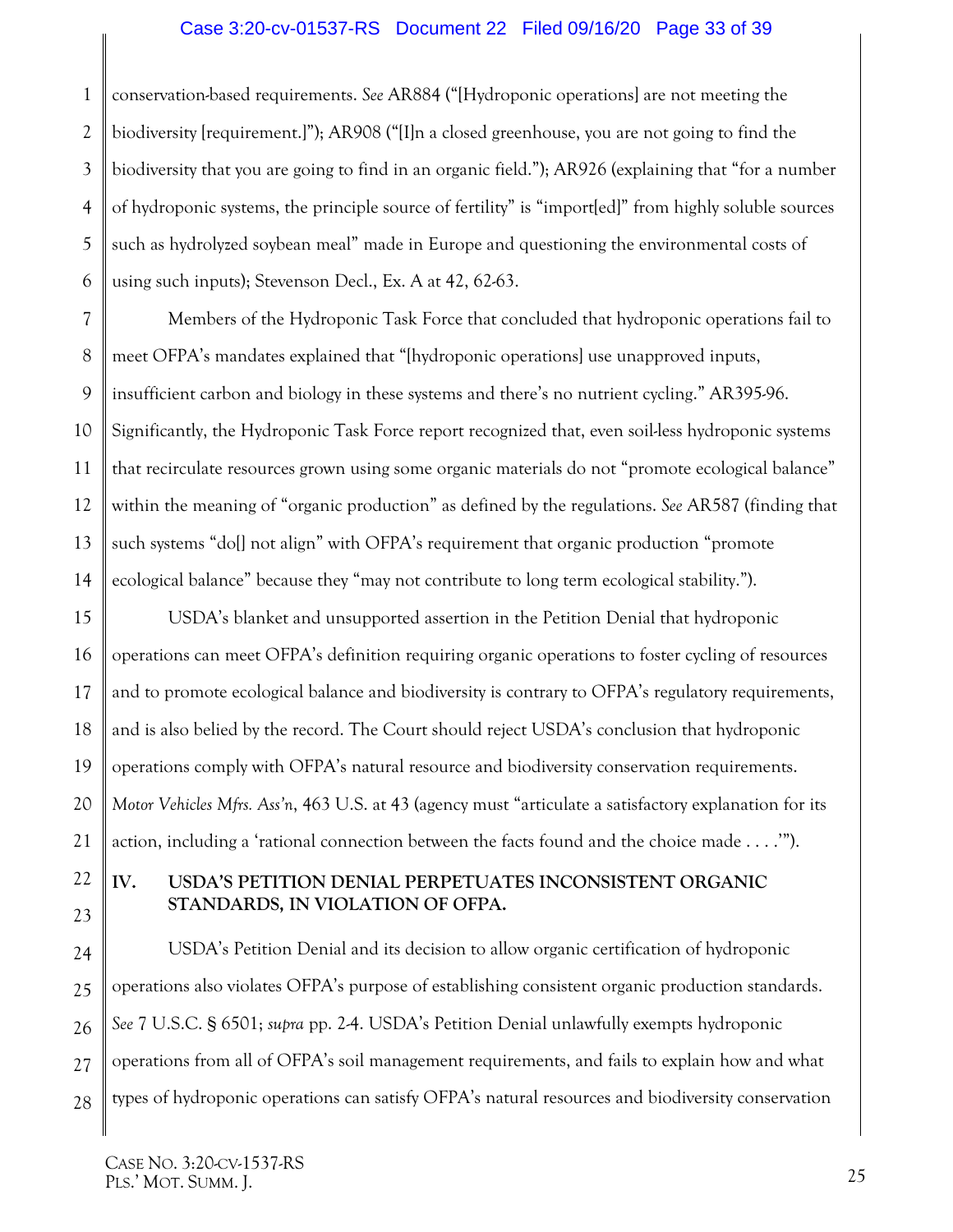#### <span id="page-33-0"></span>Case 3:20-cv-01537-RS Document 22 Filed 09/16/20 Page 34 of 39

1 2 3 requirements. By allowing hydroponic crops to be certified organic without meeting the same requirements for soil-based crops, USDA's Petition Denial subverts the overarching purpose of OFPA: the creation of a set of uniform organic production standards. *See* 7 U.S.C. § 6501.

4 5 6 7 8 9 10 11 12 13 14 15 First, USDA's Petition Denial unlawfully exempts hydroponic systems from OFPA's soil management requirements, even though OFPA commands all organic crop producers to maintain or improve soil health. *See supra* pp. 15-23. OFPA was created to ensure consistent standards of organic production applied to all organic farmers. *See supra* pp. 2-4. Yet according to the Petition Denial, a soil-grown organic tomato must be cultivated under a detailed set of soil management practices, none of which apply to a hydroponically produced one. *See, e.g.,* AR680 ("If I try to go out and feed all my crops in the field every day with a backpack sprayer of fish emulsion and kelp, my certifier would not even certify me because that wouldn't be consistent with good organic management . . . ."); Stevenson Decl., Ex. A at 70 ("This land did not magically turn around through simple input substitution of organically-approved materials, but took years of compost applications, green manure, cover cropping, and proper crop rotation to be nurtured to healthy soils.").

16 17 18 19 20 21 22 23 24 25 26 27 28 Second, USDA claimed, without specifying how, that hydroponic systems can meet OFPA's conservation and biodiversity requirements based on their general environmental benefits. But the record makes clear that not all hydroponic systems are created equal. *See* AR562 ("[t]here is [a] wide variety of hydroponic systems."). The subcommittee of the Hydroponic Task Force responsible for detailing different types of hydroponic systems explained that, while "recirculating" hydroponic systems recycle the nutrient solutions used to feed the plants, there are also "open" hydroponic systems where the nutrient solution is applied and then simply "drained to waste," with no cycling of resources. AR563. Critically, the subcommittee emphasized that, in its view, only a subset of hydroponic production systems may be capable of meeting OFPA's conservation and biodiversity goals. *See* AR581 ("Bioponic and other types of container production which rely on biological activity are in a unique category of crop production systems that allow for increased conservation of land and water resources"). And even for those systems, the subcommittee noted the inapplicability of the current soil-based regulations, and recommended additional rulemaking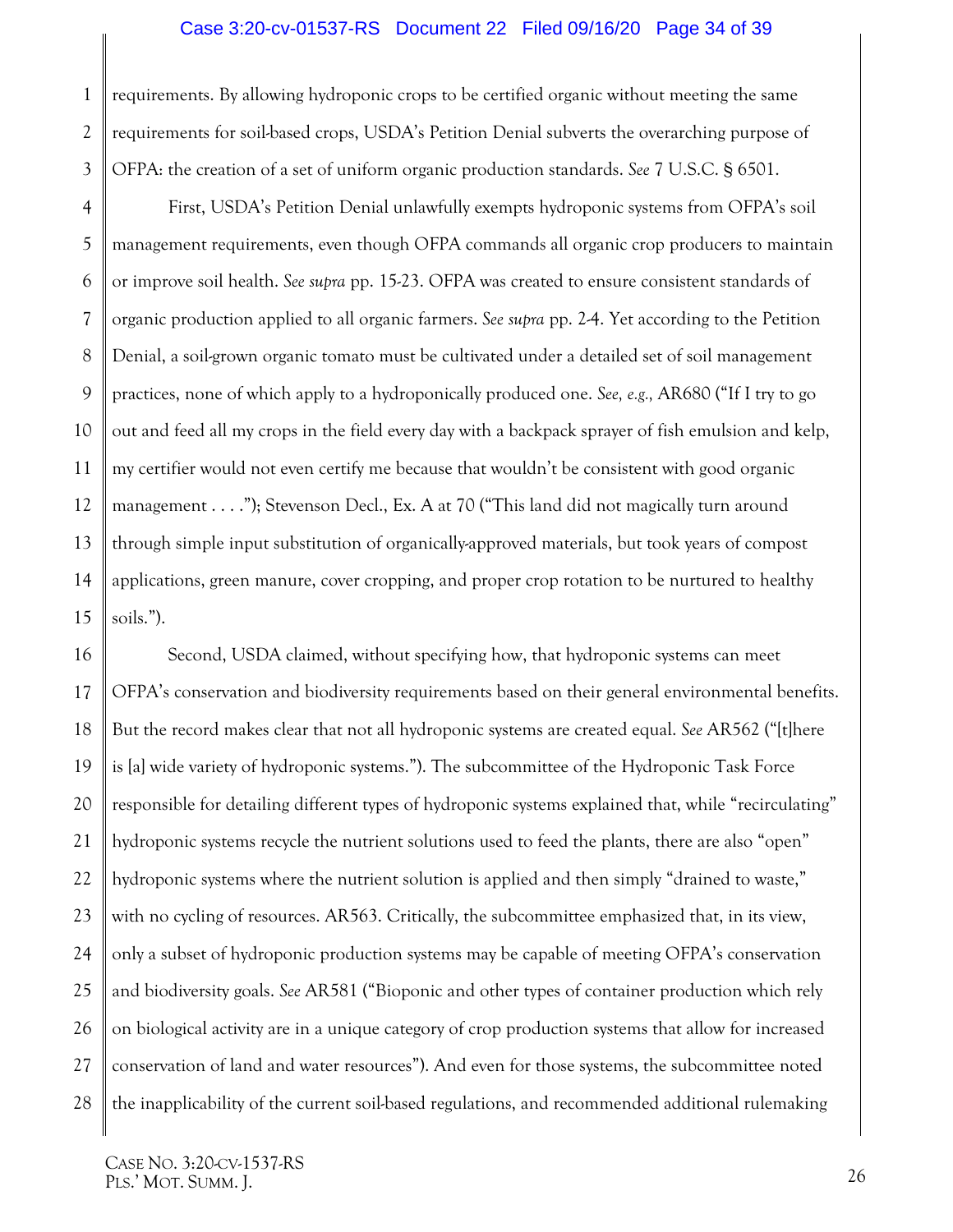#### Case 3:20-cv-01537-RS Document 22 Filed 09/16/20 Page 35 of 39

1 2 3 4 5 6 7 8 9 10 11 12 and guidance to establish standards for organic hydroponic operation. *See, e.g.*, AR586 (recommending that USDA require "recirculating systems or [systems that] account for any waterrunoff"); AR593-94 (recommending that USDA adopt regulations that would require hydroponic operations to compost or reuse growing media and capture and reuse nutrient solution). Yet, whereas the regulations and guidance detail land management practices that soil-based operations can undertake to promote cycling of resources, ecological balance, and conserve biodiversity, USDA has issued no regulation nor guidance on how and what types of hydroponic operations can meet OFPA's command that organic operations must "foster cycling of resources, promote ecological balance, and conserve biodiversity." *See* NOP 5020, *supra* note 14, at App. A (table detailing ways for different types of organic production systems to conserve resources). USDA's failure to clarify how hydroponic operations satisfy OFPA's natural resources and biodiversity conservation requirements has created inconsistent organic standards.

13 14 15 16 17 This lack of clarity, from what types of hydroponic operations can be certified organic, to precisely how hydroponic operations can meet OFPA's mandatory requirements, have already resulted in confusion around, and inconsistent application of, the organic production standards. *See supra* pp. 6-13; *see, e.g.,* Stevenson Decl., Ex. B at 3-4 (loss of certification business due to USDA's failure to follow NOSB's 2010 Recommendation).

18 19 20 21 22 23 24 25 USDA nonetheless insisted in the Petition Denial that there have been no inconsistent organic standards because USDA has consistently stated that organic certification of hydroponic operations is allowed. This is a strawman. Congress created mandatory production practice standards, and gave USDA limited discretion to exempt or deviate from such standards, for the very purpose of achieving OFPA's goal of creating consistent national standards for organic food production. *Supra* pp 2-4. That USDA may have consistently ignored OFPA's purposes does not render its determination to allow hydroponic operations to be certified organic without due regard for OFPA's soil fertility and natural resources requirements lawful under OFPA.

26 27 28 Nor is it true that USDA's position has actually been consistent. The decade-long debate concerning organic certification of hydroponic operations finds USDA repeatedly recognizing the need for further rulemaking in order to define hydroponic operations and provide standards for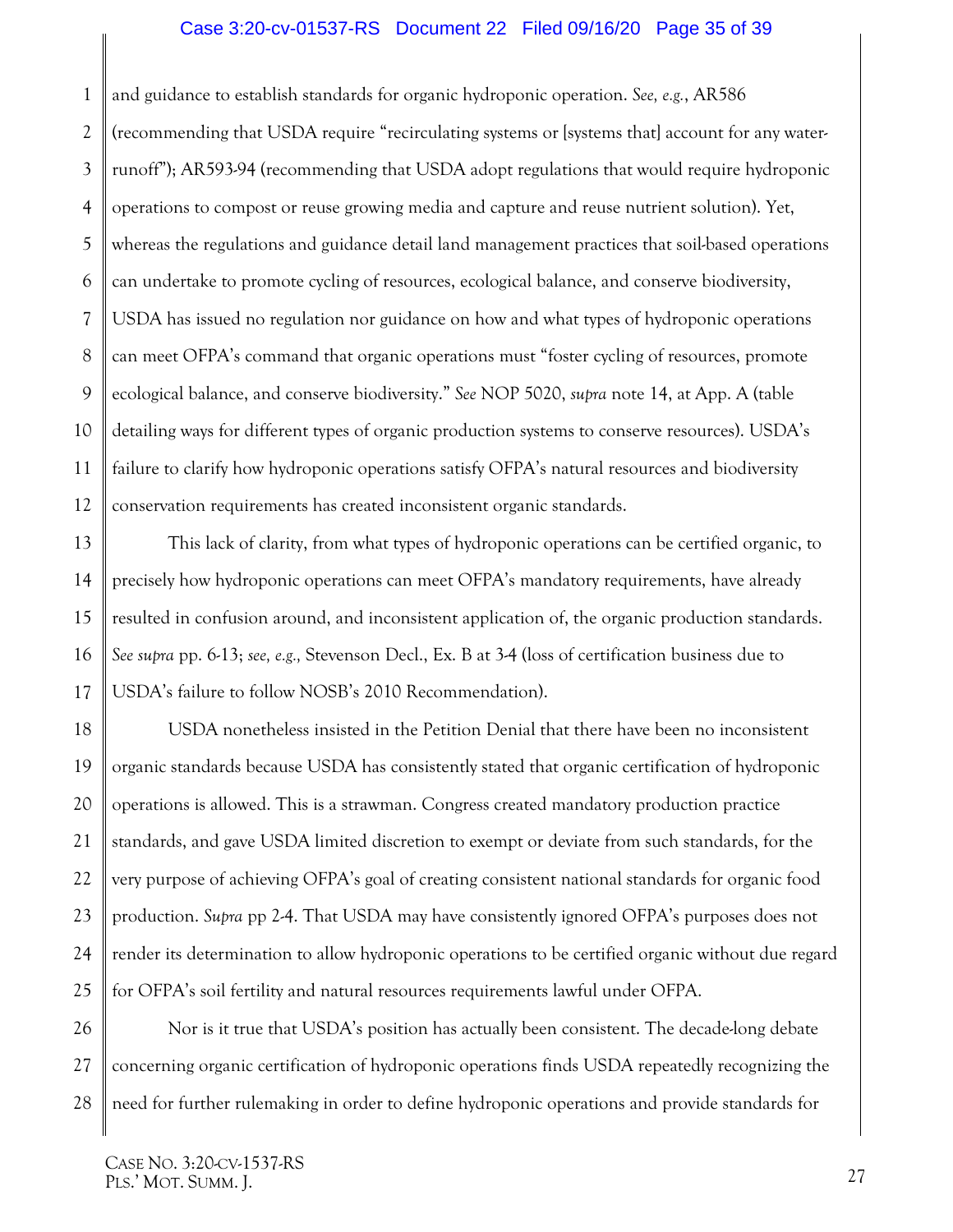#### Case 3:20-cv-01537-RS Document 22 Filed 09/16/20 Page 36 of 39

1 2 3 4 5 6 7 8 9 10 their organic certification, but then flip-flopping to state that hydroponic operations can be certified under the existing law. *See supra* pp. 6-13. After the Hydroponic Task Force issued its report, Miles McEvoy, former deputy administrator of the National Organic Program, told the NOSB that "from our perspective, this seems like it would be a significant rulemaking action . . . ." AR701; *see, e.g.,* AR299 (stating that USDA "will develop a proposed rule based on the NOSB final recommendations"); AR920 (USDA deputy administrator told NOSB board member that "[USDA] believe[s] that hydroponics are covered under the standards. . . . But we recognize that . . . there may be additional details that need to be added . . . ."). That USDA has consistently refused to clear up confusion around organic certification of hydroponic operations does not create consistent organic standards; it does the opposite.

11 12 13 14 15 USDA's Petition Denial authorizing organic certification of hydroponic operations has resulted in two sets of production standards for organic crop production: a detailed, onerous set of requirements for organic farmers working with the soil to grow organic crops, and no standards at all for hydroponic operators. USDA's Petition Denial violates OFPA's objective of establishing consistent standards of organic production. *See* 7 U.S.C. § 6501(1)-(2); *supra* pp. 2-4.

16

#### <span id="page-35-3"></span><span id="page-35-0"></span>**V. THE COURT SHOULD VACATE USDA'S PETITION DENIAL.**

17 18 19 20 21 22 23 24 25 As a result of USDA's Petition Denial, hydroponic crop producers are being certified organic, and their produce is being marketed as identical to their soil-based organic counterpart, without having to meet OFPA's mandatory command that *all* organic crop production must improve soil fertility and promote local ecology and biodiversity. The Court must declare that the Petition Denial's interpretation of OFPA's statutory and regulatory requirements authorizing organic certification of hydroponic operations is unlawful, in violation of OFPA and the APA, and vacate the Petition Denial. In light of the decade-long confusion and inconsistent application of OFPA's requirements, the Court should instruct USDA to issue a new response in accordance with the Court's order, within 90 days of the Court's decision.

<span id="page-35-2"></span><span id="page-35-1"></span>26 27 28 Under settled principles of administrative law, if an agency's decision "is not sustainable on the administrative record made, then the [agency's] decision must be vacated and the matter remanded to [the agency] for further consideration." *Camp v. Pitts*, 411 U.S. 138, 143 (1973); 5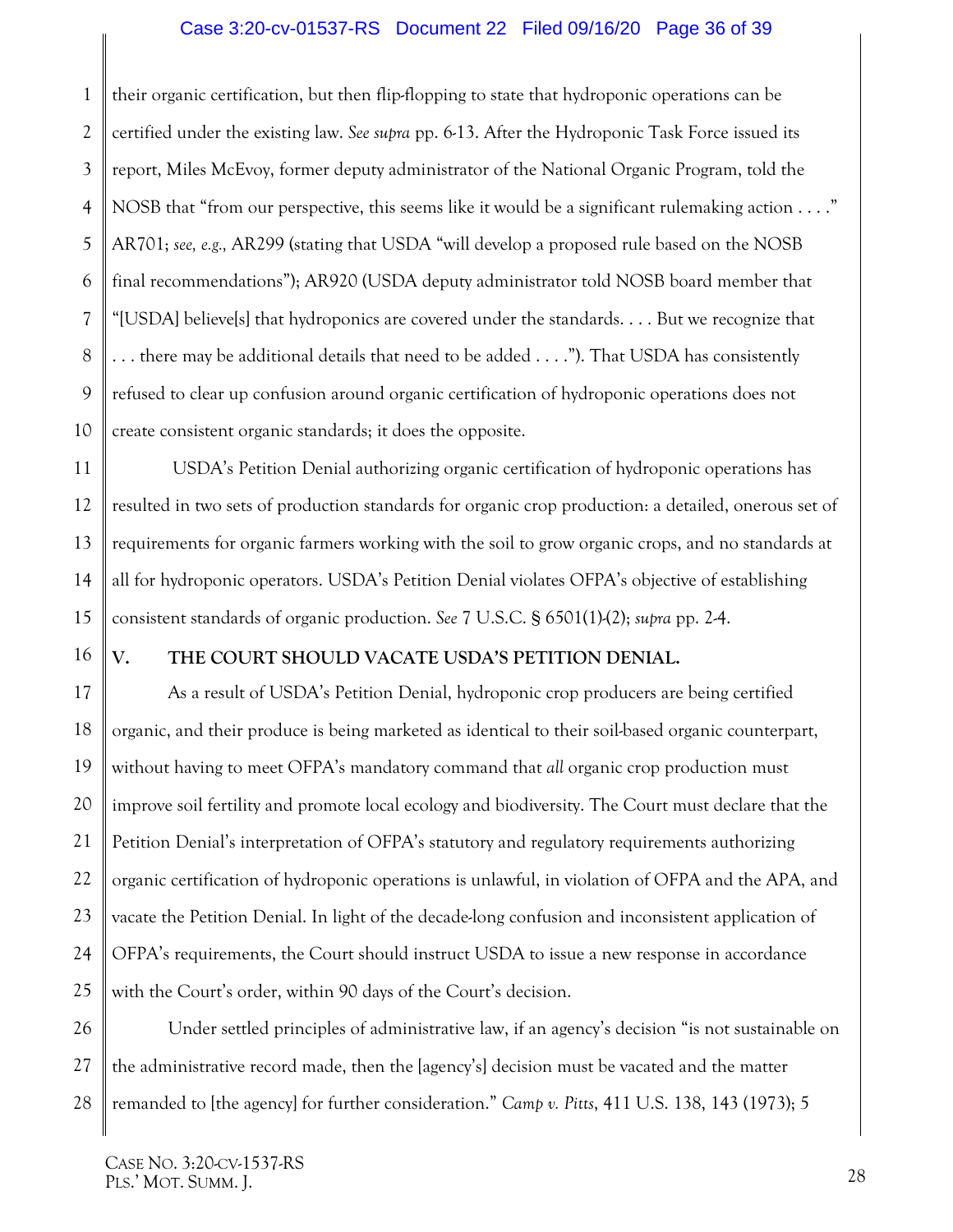#### <span id="page-36-6"></span>Case 3:20-cv-01537-RS Document 22 Filed 09/16/20 Page 37 of 39

1 2 3 4 5 U.S.C. § 706(2)(A) ("[R]eviewing court shall . . . *hold unlawful and set aside* agency action . . . found to be . . . arbitrary, capricious, an abuse of discretion, or otherwise not in accordance with law.") (emphasis added). Where an agency has "made an error of law, . . . the case must be remanded to the agency for further action consistent with the corrected legal standards." *PPG Indus. v. United States*, 52 F.3d 363, 365 (citing *Securities & Exchange Comm'n v. Chenery Corp.*, 318 U.S. 80 (1943)).

<span id="page-36-7"></span><span id="page-36-4"></span>6 7 8 9 10 11 12 13 14 15 16 17 18 Thus under the APA, remand and vacatur is the presumptive and appropriate remedy for USDA's unlawful Petition Denial. *See, e.g., Se. Alaska Conserv. Council v. U.S. Army Corps of Eng'rs*, 486 F.3d 638, 654 (9th Cir. 2007) ("[T]he normal remedy for an unlawful agency action is to 'set aside' the action. In other words, a court should vacate the agency's action and remand to the agency to act in compliance with its statutory obligations.") (internal quotation marks and citation omitted), *rev'd on other grounds sub nom. Coeur Alaska v. Se. Alaska Conserv. Council,* 557 U.S. 261 (2009); *Int'l Ctr. For Tech. Assessment v. Johanns*, 473 F. Supp. 2d 9, 26 (D.D.C. 2007) (holding USDA's petition denial contrary to the Plant Protection Act and vacating the denial with remand to USDA to issue a new response accordingly); *See, e.g., Pollinator Stewardship Council v. U.S. Envtl. Prot. Agency*, 806 F.3d 520, 532–33 (9th Cir. 2015); *Humane Soc'y v. Locke*, 626 F.3d 1040, 1048, 1053 & n.7 (9th Cir. 2010); *Ctr. for Envtl. Health v. Vilsack*, No. 15-cv-01690-JSC, 2016 WL 3383954, at \*10-13 (N.D. Cal. June 20, 2016) (remand and vacatur of USDA's National Organic Program guidance on allowable compost in organic food production for violations of the APA).

<span id="page-36-5"></span><span id="page-36-3"></span><span id="page-36-2"></span><span id="page-36-1"></span><span id="page-36-0"></span>19 20 21 22 23 24 25 26 27 28 There are "rare circumstances" in which vacatur is not required, based on equity. *See Humane Soc'y,* 626 F.3d at 1053 n.7; *Ctr. for Envtl. Health*, 2016 WL 3383954, at \*10 ("In the Ninth Circuit, remand without vacatur is the exception rather than the rule.") (citing *Cal. Cmtys. Against Toxics v. U.S. Envt'l Prot. Agency*, 688 F.3d 989, 992 (9th Cir. 2012)). Such rare circumstances depend on the "seriousness of the agency's errors" and "the disruptive consequences of an interim change that may itself be changed." *Pollinator Stewardship Council*, 806 F.3d at 532. "The Ninth Circuit has only found remand without vacatur warranted by equity concerns in limited circumstances, namely serious irreparable environmental injury." *Ctr. for Food Safety v. Vilsack*, 734 F. Supp. 2d 948, 951 (N.D. Cal. 2010) (providing detailed discussion of APA vacatur standards and discussing cases); *Idaho Farm Bureau Fed'n v. Babbitt*, 58 F.3d 1392, 1405 (9th Cir.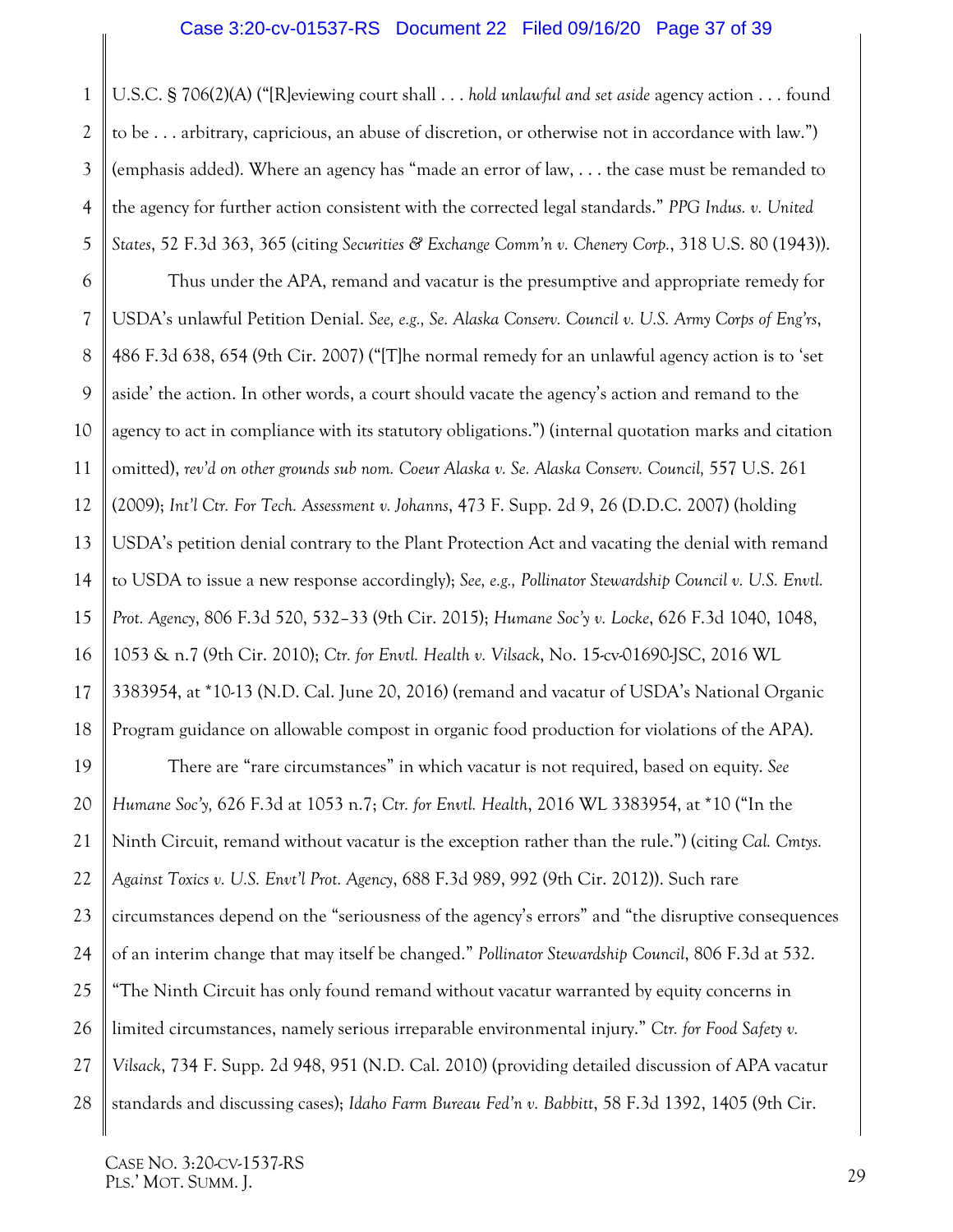#### <span id="page-37-3"></span><span id="page-37-1"></span>Case 3:20-cv-01537-RS Document 22 Filed 09/16/20 Page 38 of 39

1995) ("In the present case, concern exists regarding the potential extinction of an animal species"); *cf. Cal. Cmtys. Against Toxics*, 688 F.3d at 994 (remanding without vacating because vacating could lead to air pollution, undermining the goals of the Clean Air Act).

<span id="page-37-2"></span>4 5 6 7 8 9 10 11 12 13 14 15 Such extraordinary circumstances do not exist here. First, as to the seriousness of the agency's errors, USDA's Petition Denial violates the plain language and substantive requirements of OFPA, such that USDA cannot just adopt the same interpretation on remand. *Pollinator Stewardship Council*, 806 F.3d at 532 (considering whether "[the agency] could adopt the same rule on remand" in deciding whether to remand without vacatur). As to the second factor, "'[the Court] must balance the [Agency's] errors against the consequences of such a remedy.'" *Cal. Cmtys. Against Toxics*, 688 F.3d at 993; *Ctr. for Envtl. Health*, 2016 WL 3383954, at\*11 (same). Here, any alleged economic harm or disruption to the hydroponic industry alone would be insufficient to warrant remand without vacatur. *See Ctr. for Envtl. Health*, 2016 WL 3383954, at \*12-13 (in case challenging USDA's National Organic Program Guidance, which created an exception to OFPA to allow the use of contaminated compost, holding that disruption to organic industry alone insufficient to meet defendants' burden overcoming the default vacatur remedy).

16 17 18 19 20 Instead, vacatur of USDA's Petition Denial would benefit the environment and protect the integrity of the Organic label by ensuring that organic producers adhere to practices that build fertile soil, and implement agricultural practices that promote ecological balance, and that conserve natural resources and biodiversity. The Court should vacate the Petition Denial, declare the rationale therein unlawful, and order USDA to issue a new response accordingly.

#### **CONCLUSION**

22 23 24 25 26 27 USDA has created an unlawful loophole in organic crop production. The Petition Denial impermissibly exempts hydroponic and other soil-less systems from OFPA's statutory and regulatory requirements, and has resulted in inconsistent organic standards, eroding the very purpose of OFPA. Left alone, the Petition Denial creates a slippery slope towards inconsistent organic standards for other organic products. The Court should grant summary judgment in Plaintiffs' favor.

28

<span id="page-37-0"></span>21

1

2